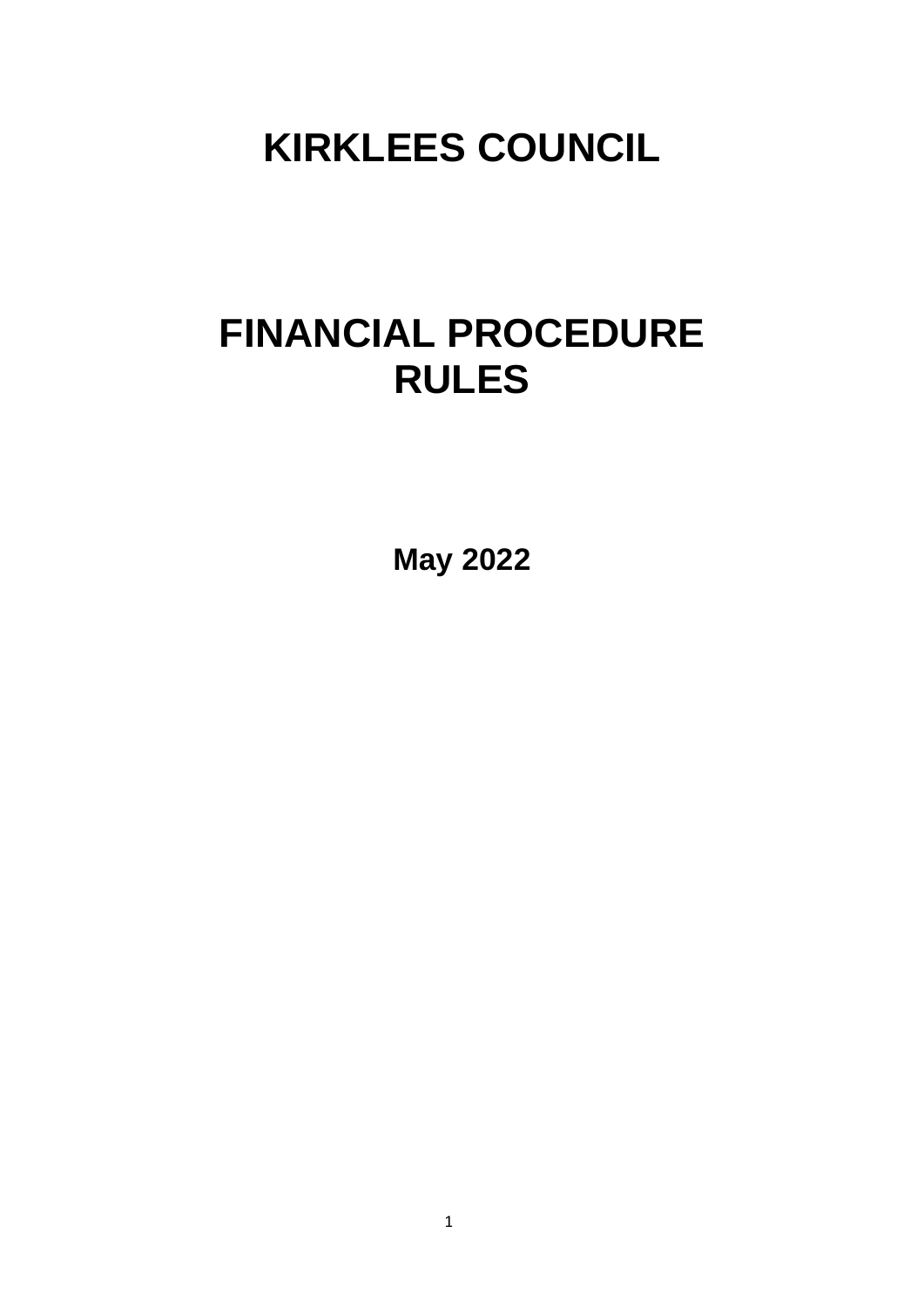## **Financial Procedure Rules**

#### **Introduction**

These Financial Procedure Rules set out the framework which the Council will use in managing its financial affairs. They set out levels of responsibility and give authority to the Cabinet, Members and Officers and are intended to promote good practice in the use of public funds.

A guide to the Financial Procedure Rules will be published on the Intranet to help users understand and implement good financial management. Users should contact the Chief Finance Officer or their staff if assistance or clarification is needed.

## **Contents**

- 1. Financial Governance
- 2. Revenue Budget Preparation and Management Revenue Budget
- 3. Capital Investment Plan Preparation and Management
- 4. Financial Systems and Procedures
- 5. Internal Audit
- 6. Insurance
- 7. Assets
- 8. Security
- 9. Treasury Management
- 10. Banking Arrangements, Cheque Signing and Imprest Accounts
- 11. Income
- 12. Payment of Invoices
- 13. Payment Cards
- 14. Salaries, Wages and Pensions
- 15. Travel, Subsistence, and other Allowances
- 16. Taxation
- 17. Gifts and Hospitality
- 18. Working with Clients and Contractors
- 19. Unofficial and Voluntary Funds
- 20. Financial Control of Partnerships, Joint Ventures, Associated Organisations and Similar Arrangements.
- 21. Purchasing of Works, Goods and Services
- 22. Grants to the Council and Grants and Loans from the Council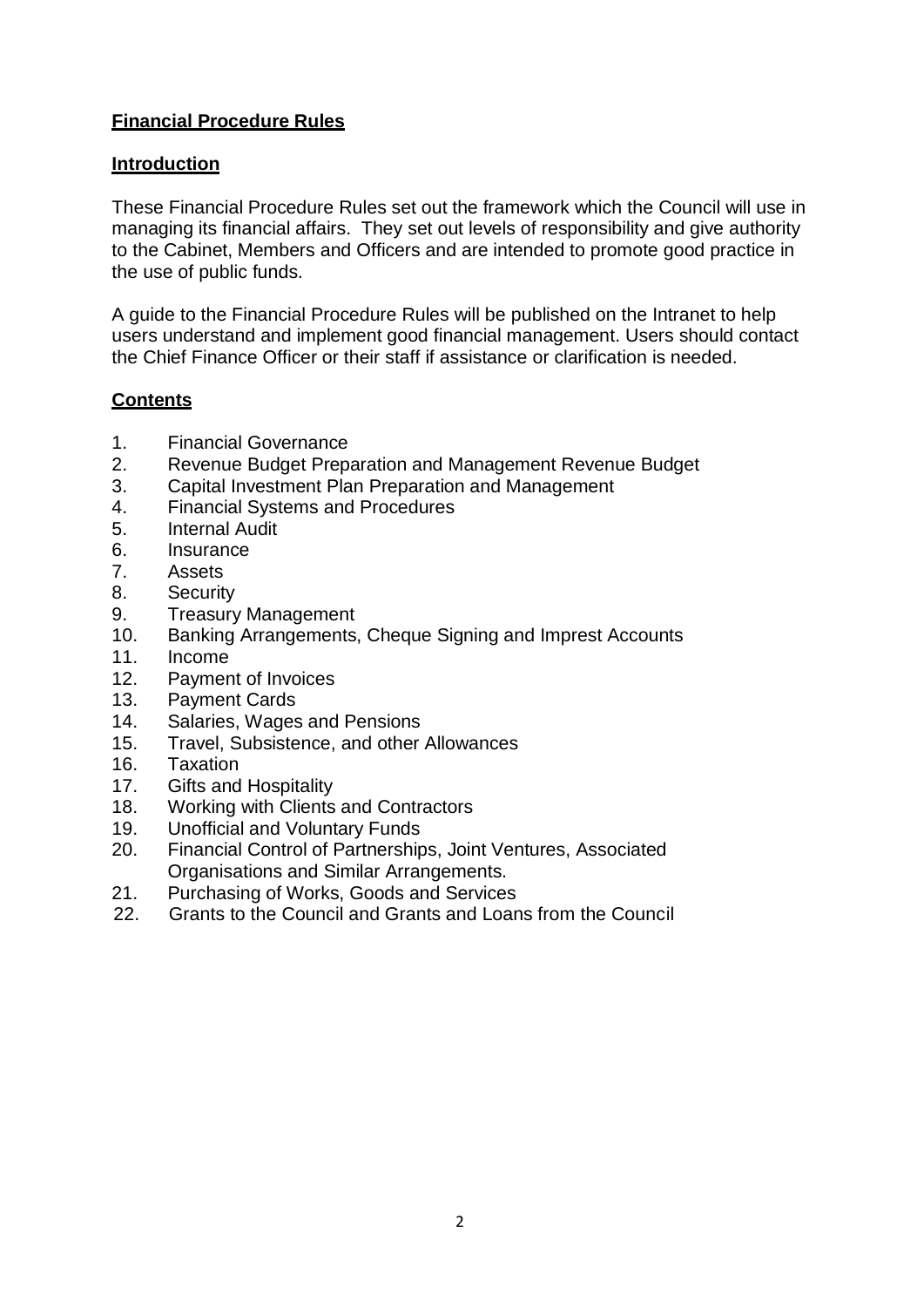## **Financial Procedure Rules Definitions**

| Activity                             | A standard sub-division of a Strategic Director's budget;<br>normally equivalent to the service portfolio operationally<br>managed at Service Director level;                                                           |
|--------------------------------------|-------------------------------------------------------------------------------------------------------------------------------------------------------------------------------------------------------------------------|
| Asset                                | An item belonging to the Council that has a value. It can<br>include buildings, equipment, vehicles, stocks, stores,<br>money and items of intellectual value                                                           |
| Associated<br>Organisation           | An organisation in which the Council has a majority or<br>substantial shareholding or exercises substantial<br>influence through its funding of the organisation.                                                       |
| <b>Business Case</b>                 | A written document, setting out the reasons for a project,<br>including analysis of options, risks and resources needed.                                                                                                |
| <b>Cabinet Member</b>                | A single member of the Cabinet.                                                                                                                                                                                         |
| <b>Central Budget</b>                | A budget which is held centrally and for which statutory<br>Chief Finance Officer is accountable (in accordance with<br>any rules established in these procedures, or by Council,<br>or Cabinet)                        |
| Chief Finance Officer (or<br>CFO'    | The person so designated as the section 151 of the Local<br>Government Act 1972 from time to time by the Chief<br>Executive.                                                                                            |
| <b>Controllable Budget</b>           | A budget which is allocated to a Director, and for which<br>the Director is accountable, in accordance with any rules<br>established in these procedures, or by the Chief Finance<br>Officer, or by Council, or Cabinet |
| <b>Council Plan</b>                  | The strategic plan of the councils activity approved by<br>the Council                                                                                                                                                  |
| <b>Council Provisions</b>            | Sums of money set aside to pay for uncertain events                                                                                                                                                                     |
| <b>Earmarked Reserves</b>            | As council provisions, but with a more clearly stated                                                                                                                                                                   |
| <b>Executive Team</b>                | The Council's most senior officer leadership team                                                                                                                                                                       |
| <b>Fixed Asset</b>                   | Any physical item having a long-term value -such as a<br>vehicle, or property.                                                                                                                                          |
| Head of Audit & Risk                 | The officer currently holding the role of Head of Internal<br>Audit, as required by Public Sector Internal Audit<br>Standards.                                                                                          |
| His or her Nominees                  | Refers to the 'Head of Service level' to which Service<br>Directors, including the Chief Finance Officer can<br>nominate on their behalf, to enact Service Director<br>delegated authorities as set out in these FPR's  |
| Internal Audit Strategy &<br>Charter | Arrangements agreed by the Corporate Governance &<br>Audit Committee on how the internal audit function will<br>operate in line with Public Sector Internal Audit Standards                                             |
| <b>Irregularity</b>                  | An unexpected or inappropriate event or behaviour                                                                                                                                                                       |
| <b>Land Asset</b>                    | Includes any interest in land and buildings and any<br>easement or right in or over land                                                                                                                                |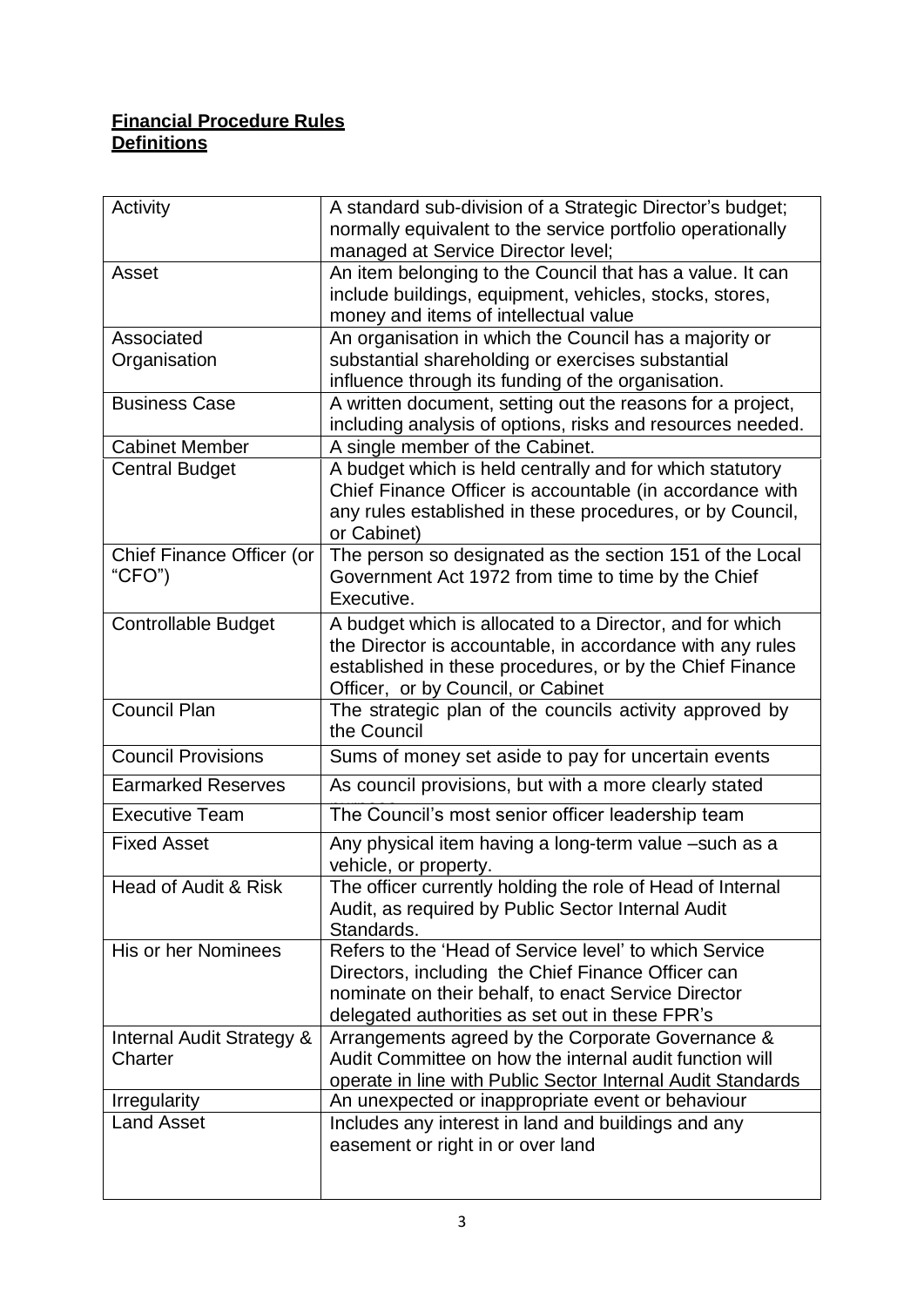| <b>Medium Term Financial</b>  | Revenue Budget Plan, normally between 2 and 4 years,         |
|-------------------------------|--------------------------------------------------------------|
| Plan (MTFP)                   | and Capital Investment Plan, up to 5 years                   |
| <b>Monitoring Officer</b>     | The person appointed under section 5 of the Local            |
|                               | Government & Housing Act 1989, currently the Service         |
|                               | Director, Legal, Governance & Commissioning                  |
| <b>Named Project</b>          | A project (forming part of a Capital Programme) identified   |
|                               | by Cabinet (or any other body or person so authorised by     |
|                               | Cabinet) for inclusion in the Capital Plan.                  |
| Officer                       | An employee of the Council or other person contracted to     |
|                               | carry out functions where these Financial Procedure          |
|                               | <b>Rules</b>                                                 |
| Partnership                   | Any organisation with which the Council has a formal or      |
|                               | informal agreement to act together.                          |
| Programme Area                | A group of projects having a similar purpose in the Capital  |
|                               | Investment Plan, or a major project listed separately within |
|                               |                                                              |
|                               | the Capital investment Plan                                  |
| Project                       | A single scheme included separately in the Capital           |
|                               | Investment Plan, or as a part of a programme area.           |
| <b>Public Sector Internal</b> | Rules based on the International Professional Practices      |
| <b>Audit Standards</b>        | Framework (IPPF), intended to promote improvement in         |
|                               | the professionalism, quality, consistency and                |
|                               | effectiveness of internal audit across the public sector     |
| Rollover                      | A mechanism for transferring budgets between financial       |
|                               | years.                                                       |
| <b>Service Director</b>       | The person responsible for the proper compliance with        |
|                               | these procedures whose name is included on a schedule        |
|                               | approved by the Chief Executive.                             |
| <b>Specified Project</b>      | A project specified by Council for inclusion in the Capital  |
|                               | Plan.                                                        |
| <b>Strategic Director</b>     | The person responsible for the commissioning of activity     |
|                               | at a Strategic Directorate level, and includes the Chief     |
| <b>Strategic Directorate</b>  | The consolidated group of activity                           |
|                               | budgets that fall within the responsibility of any one       |
|                               | Strategic Director, including the Chief Executive            |
| Virement                      | The transfer of resources from one budget to another.        |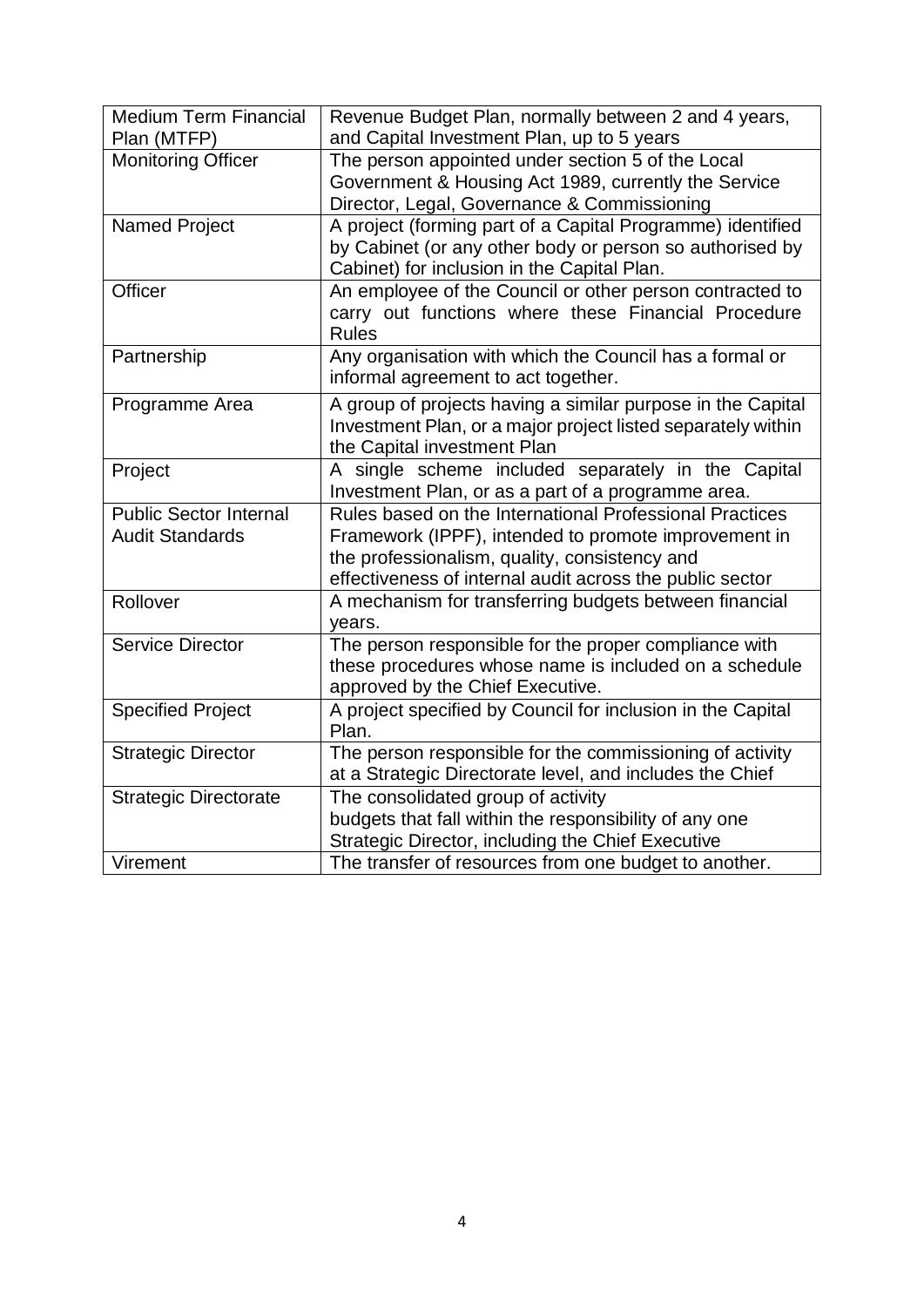## **1. FINANCIAL GOVERNANCE**

- 1.1 The Council has a statutory duty to make arrangements for the proper administration of its financial affairs and to secure that one of its officers has responsibility for the administration of those affairs. The Council has resolved that the Chief Finance Officer is the responsible officer*.*
- 1.2 The Council will approve Financial Procedure Rules to be used by all members and officers.
- 1.3 The Corporate Governance & Audit Committee is responsible for approving the Council's Annual Statement of Accounts
- 1.4 The Cabinet is responsible for ensuring that the Financial Procedure Rules are followed across the Council. The Corporate Governance & Audit Committee is also responsible for reviewing the Financial Procedure Rules annually and for making recommendations for any changes to the Council.
- 1.5 The Corporate Governance & Audit Committee is responsible for approving the Council's risk management policy statement and strategy and for reviewing the effectiveness of risk management arrangements. The Cabinet is responsible for assessing the risk of activity undertaken by the Council.
- 1.6 The Chief Finance Officer is responsible for the proper administration of the Council's financial affairs, and particularly for
	- a) Providing financial advice and information to members and officers
	- b) Setting standards for good financial management and monitoring compliance with those standards, including adherence to the CIPFA Financial Management Code of Practice
	- c) Advising on the key financial controls necessary to secure sound financial management
	- d) Ensuring that proper systems of internal control are operated
	- e) Coordinating the preparation of the Revenue Budgets and the Capital Investment Plan
	- f) Determining the accounting policies and financial procedures and records for the Council
	- g) Preparing the annual financial statements in accordance with the relevant accounting standards and codes of practice
	- h) Treasury management activities
	- i) Preparing a risk management policy statement and promoting it throughout the Council
	- j) Maintaining an effective internal audit function, jointly with the Chief Executive,
	- k) Ensuring proper professional practices are maintained within the finance function; and
	- l) Managing the Council's taxation affairs.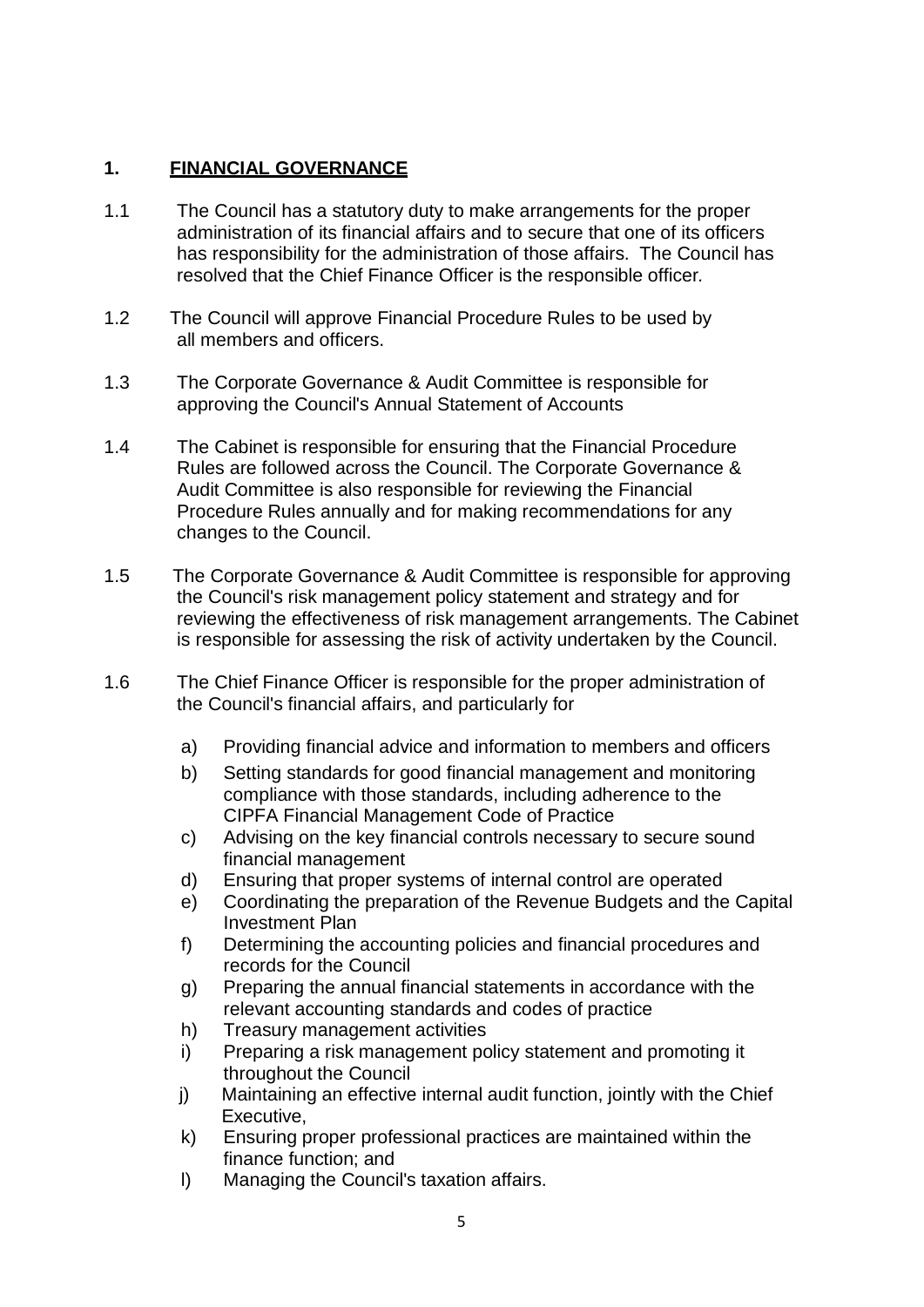- 1.7 The Chief Finance Officer must report to the Council's Monitoring Officer and to the Council if
	- a) A decision has been made, or is about to be made, which involves the incurring of expenditure which is unlawful; or
	- b) There has been, or is about to be, an unlawful action resulting in a financial loss to the Council

and the Council's Monitoring Officer will take all appropriate and necessary steps to deal with the matter.

- 1.8 The Chief Finance Officer may issue any instruction intended to fulfil these responsibilities and is entitled to any information or explanations as he/she may require. The Head of Audit & Risk, and the Service Director Legal, Governance & Commissioning may also issue instructions or guidance in relation to these financial procedure rules.
- 1.9 Service Directors must ensure that financial systems and procedures used in their service areas are adequate to record and control all transactions and to achieve adequate levels of internal check and control.
- 1.10 Service Directors must make arrangements to ensure that all officers involved in financial matters are aware of, and competent in the use of, these Financial Procedure Rules. The extent of delegated authority to officers must be recorded.
- 1.11 Strategic Directors must ensure that any report to Cabinet contains the financial implications of any proposals. These financial implications must be agreed with the Chief Finance Officer.
- 1.12 Where, as a result of legislation or decision of the Council, part of the Council's functions is delivered by an Associated Organisation including any partnerships of which the Council is a member or participant, funded partly or wholly by the Council, the organisation must agree with the Council its own arrangements for corporate governance, by way of an initial proposal. Subsequent authority to approve changes may be delegated to a strategic director. All partnership arrangements will incorporate the spirit of the Council's Financial Procedure Rules and will include the Council's right of access to financial information about the associated organisation.
- 1.13 Schools with delegated budgets are subject to, and must comply with, the 'Kirklees Scheme for Financing Schools', which has tailored these Financial Procedure Rules for use in those Schools.
- 1.14 A reference in the Financial Procedure Rules
	- a) To the Cabinet includes Cabinet Committees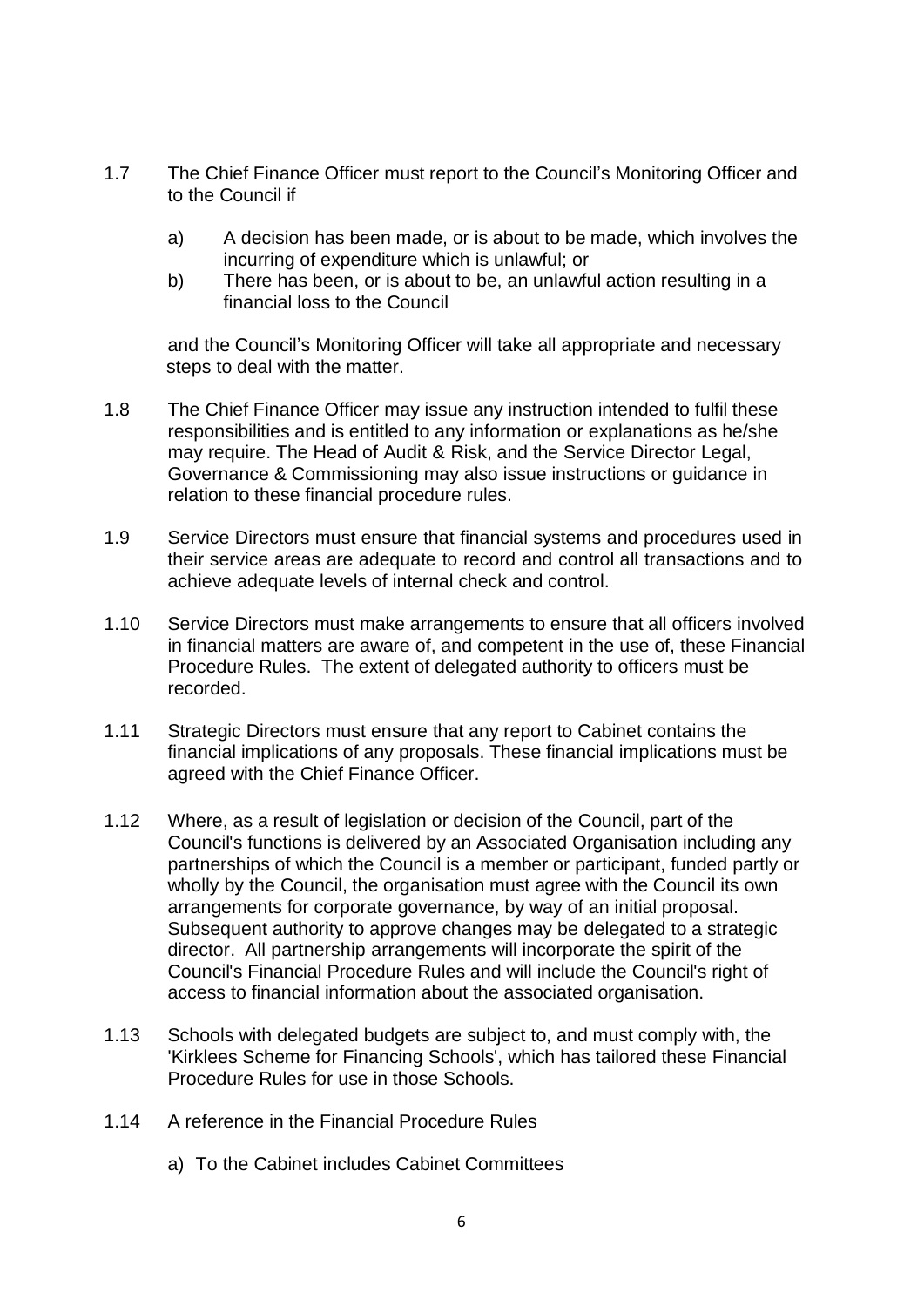- b) To a Strategic Director includes where appropriate the Chief Executive.
- c) To a Service Director includes his or her nominees (except where otherwise specifically forbidden).
- d) To the Chief Finance Officer includes his or her nominees; and
- e) To an officer means any employee of the Council, or other persons contracted to carry out functions where these Financial Procedure Rules apply.

## **2. REVENUE BUDGET PREPARATION AND MANAGEMENT**

## **Responsibilities**

The Council is responsible for determining the Corporate/Council Plan which sets out the Council's strategic outcomes and actions, and Strategic Directorate outcomes to provides the overarching framework for the determination of the Council's MTFP within available resources. The Council's Medium Term Financial Plan (MTFP) comprising a multi-year General Fund Revenue Budget Plan which will normally cover a period of up to 5 years (including the revenue consequences from the Capital Investment Plan), a multi-year capital budget plan of up to 5 years and setting the level of Council Tax for the following financial year.

- 2.1 The Cabinet is responsible for recommending to the Council a Medium-Term Financial Plan comprising a multi-year General Fund Revenue Budget Plan and Capital Investment Plan and for implementing it when determined.
- 2.2 The Cabinet is responsible for approving the setting of Council Tenant Rents, and other rents and service charges within the Housing Revenue Account (HRA), each year, within the scope of existing HRA rent and charging policies.

## **Budget Preparation**

- 2.3 The Cabinet will submit no later than the October meeting of the Council each year a provisional budget strategy, for a period of up to 5 years. The starting point will be the existing multi-year plans rolled forward from the previous year, including a high-level review of Council funding and spend assumptions. Any resultant gap between funding and spend forecasts will inform target spending controls over the new MTFP period
- 2.4 The Chief Finance Officer is responsible for establishing budget procedures, including determination of the following:
	- i) target spending controls for the Council budget over the MTFP, and their allocation to Strategic Directors, as appropriate,
	- ii) the format for budget documentation,
	- iii) a corporate budget timetable, and
	- iv) to report on any amendments put forward as part of the Council's budget process
- 2.5 The provisional budget strategy will include arrangements for wider public and key stakeholder engagement on budget options being considered.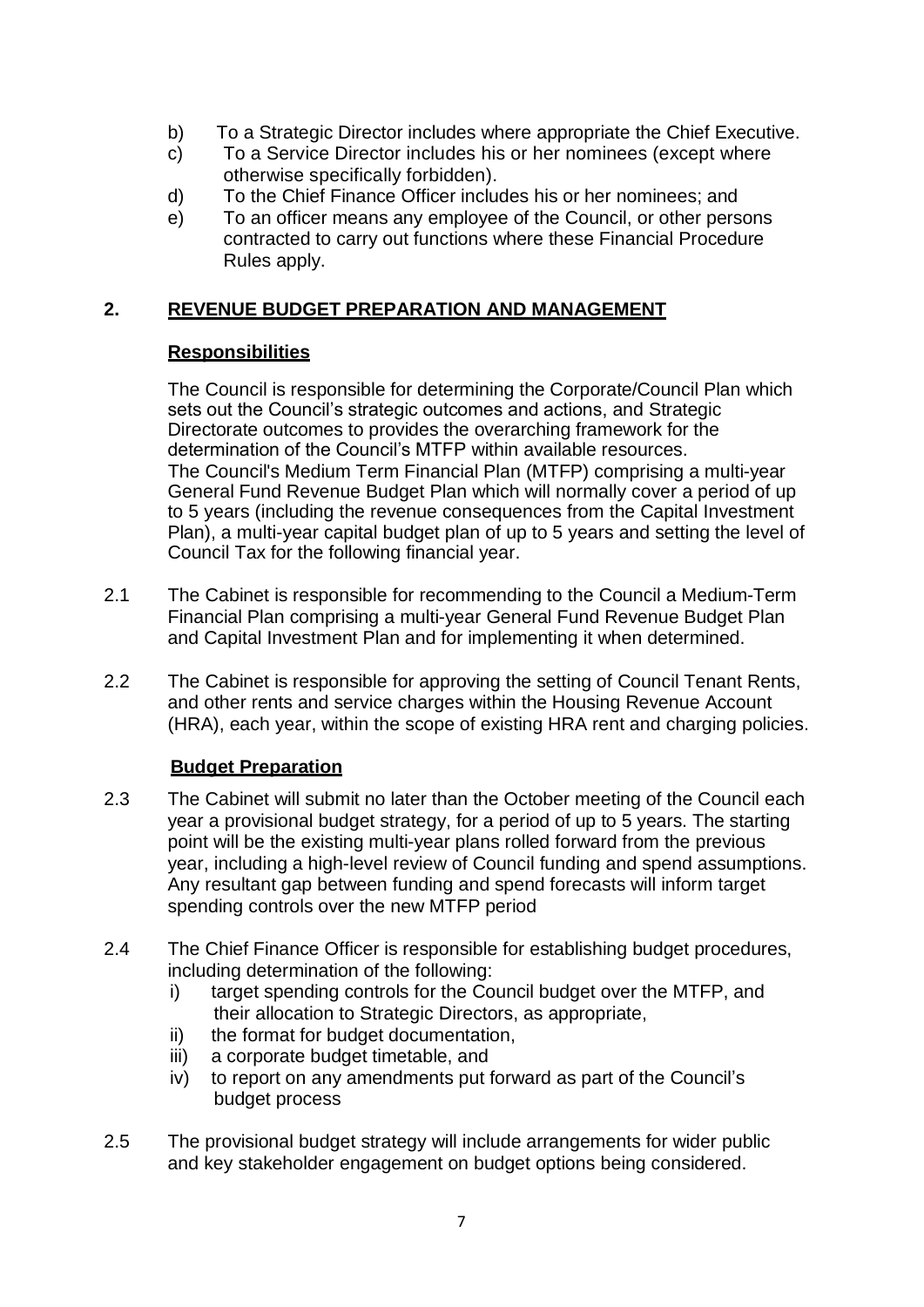- 2.6 Strategic Directors will produce draft budget proposals to meet target spending controls for Council budgets over the MTFP, in accordance with budget procedures and the annual budget timetable as set out by the Chief Finance Officer. These draft budget proposals will show how resources are to be allocated across activities, taking into account any service changes, performance targets, and the specific requirements of any relevant legislation, including integrated impact assessments, in formulating budget options for Cabinet consideration.
- 2.7 The Cabinet will consider these proposals in detail and make its recommendations to the Council at least 14 days before the date set for the meeting of the Council which will determine the Council's Budget for the next financial year.
- 2.8 The Chief Finance Officer will advise the Cabinet and the Council on the overall budget, the levels of Council Tax, the use of reserves and the need for contingency budgets, and on the risks involved in the forecasts of spending levels and income. The annual budget report must make reference to all matters required by legislation or appropriate professional guidance.

#### **Budget Management**

- 2.9 The Cabinet is responsible for implementing the Council Plan within the resources allocated in the Revenue Budget. The Cabinet will provide summary revenue monitoring information to the Council at least twice per year*.*
- 2.10 The Chief Finance Officer will report to the Cabinet on the overall management of the Revenue Budget on a quarterly basis through the year. At least a summary of this information will be published on the council website.
- 2.11 The Chief Finance Officer will determine which budgets are "controllable" by Strategic Directors and will allocate the specific budgets that each Strategic Director has responsibility to manage.
- 2.12 These budgets will normally align with the Strategic Directorate structure of the Council but may also reflect the cross council (transformational) structure of the Council. The Chief Finance Officer will determine which budgets may be considered together for the purposes of delegated virement authority (per FPR 2.21 to 2.25 below).
- 2.13 Service Directors are responsible for managing controllable budgets within their delegated authority and should exercise proper budgetary control in order to achieve Council Plan and service objectives.
- 2.14 Service Directors are authorised to incur any expenditure included in the approved revenue budget, as amended by any virement including obtaining and accepting quotations and providing grants and loans, subject to other requirements of CPRs and FPRs.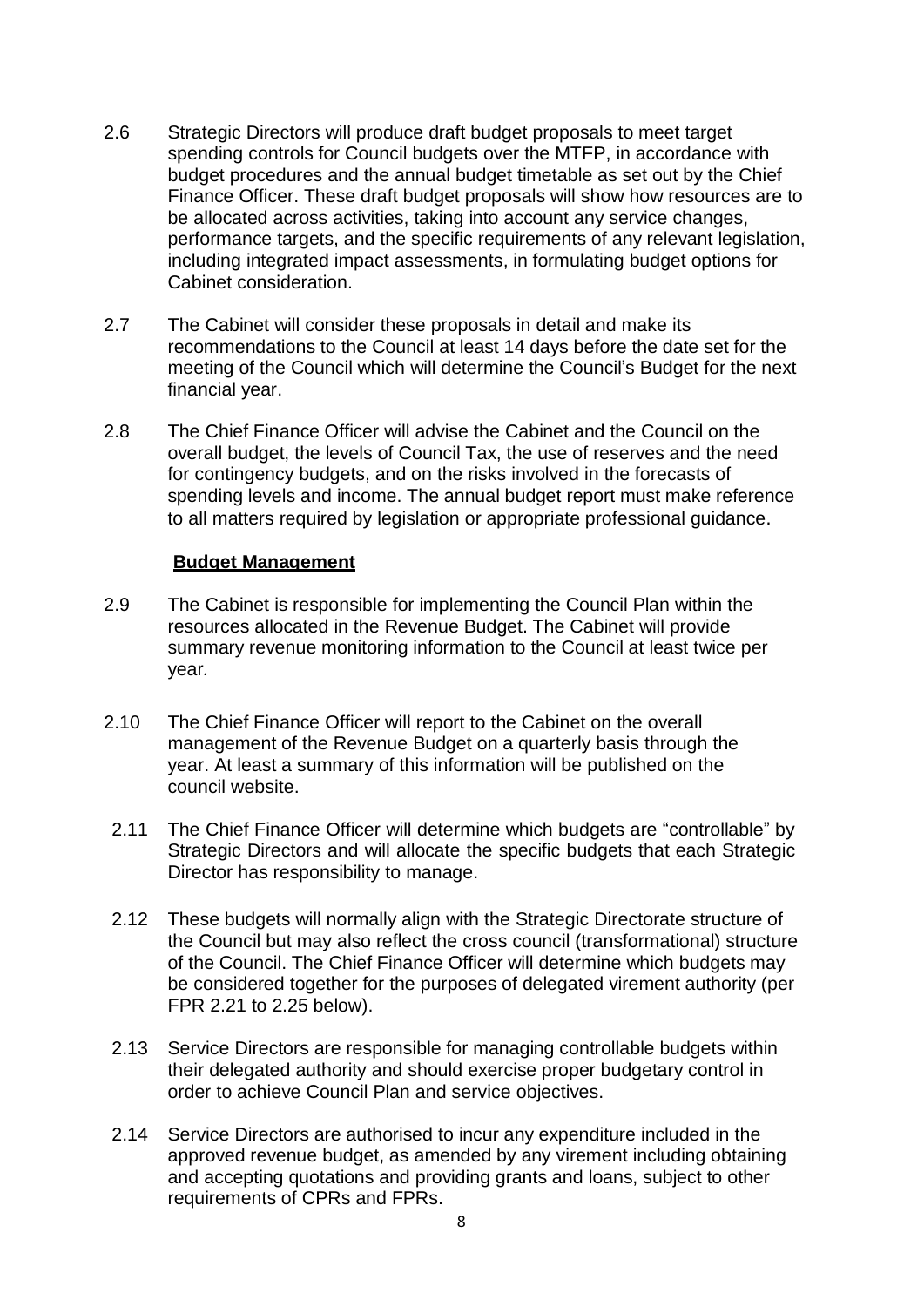- 2.15 Service Directors must report on budget management. They must take action to avoid overspending budgets and report any difficulties to the appropriate Strategic Director and the Chief Finance Officer. These reports must be in a format and to a timetable prescribed by the Chief Finance Officer.
- 2.16 Where a Service Director is reporting a projected overspend of more than £500,000 on an activity that cannot be addressed through budget virement, this will be highlighted by the Chief Finance Officer as part of the report to the Cabinet on the overall management of the Revenue Budget on a quarterly basis through the year, setting out the reasons for the overspending and management options for eliminating or reducing the overspending.

 The Cabinet is responsible for reviewing management options and for recommending such further steps as are necessary to align activity with resources.

- 2.17 The Chief Finance Officer is accountable for all central budgets, which will be managed in the same way as activity budgets.
- 2.18 The Chief Finance Officer has delegated authority to review the requirement for existing Council Provisions and Earmarked Reserves, in-year, and to approve the proposed drawdown of earmarked reserves in-year in consultation with the relevant Strategic Director, ensuring that the proposed drawdowns are appropriate for the stated purpose of the earmarked reserve. Earmarked Reserves drawdowns in-year will also form part of the overall report to Cabinet on a quarterly basis as set out at FPR 2.10. The Chief Finance Officer will also report any new Reserves or Provisions requirements to Cabinet for approval.
- 2.19 Service Directors should delegate authority to commit budgets to the appropriate level of management, make arrangements to set out clearly the extent of authority of managers and review the performance of managers in managing these budgets.

#### **Virements**

- 2.20 Service Directors are authorised to transfer resources within an activity budget without limit providing the corporate objectives for the activity is not changed in a material way.
- 2.21 Virement which is associated with a change in the level of service must be approved by the Cabinet.
- 2.22 Virement is not permitted between HRA funded and General Fund funding streams
- 2.23 Strategic Directors, in consultation with the appropriate executive member(s), are authorised to transfer resources between controllable activity budgets within the Strategic Directorate budget up to £1,000,000, cumulatively in any one year.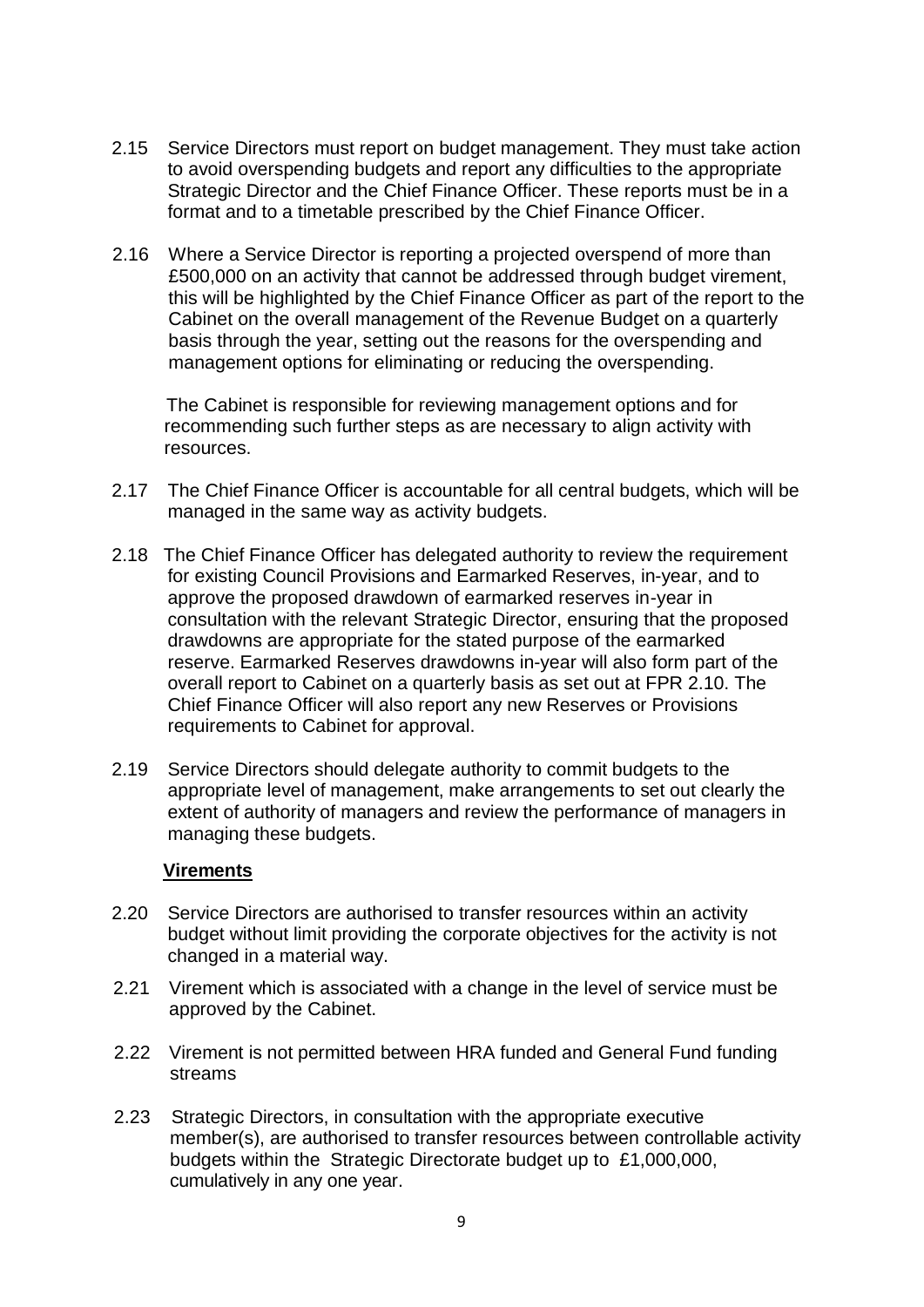- 2. 24 The Cabinet is authorised to transfer resources (undertake a Virement) of more than £1,000,000 between activity budgets, subject only to the cumulative Virements on any one Strategic Directorate not exceeding £2m in any year. Cumulative Virements above these thresholds requires Council approval.
- 2.25 The transfer of revenue resources in any one financial year from the revenue budget to add additional resources to the capital plan, will only be allowed if:
- (a) there is explicit prior year approval as part of the approved budget plans of the Council, for the following financial year; or
- (b) Service Directors can identify, from the revenue budget (up to £500,000 cumulative virement in any one financial year) to add additional resources to the capital plan, in respect of approved programmes and projects, and subject to approval by the Executive Team and the Chief Finance Officer; and compliance with FPR 3.17 and 3.18
- 2.26 Virement is specifically not allowed where the transfer of resources is from budgets for capital charges, Council support functions or statutory taxes and levies.
- 2.27 All Virements will be recorded in a way prescribed by the Chief Finance Officer who will arrange for Virements to be incorporated into subsequent financial monitoring reported to the Cabinet.

#### **Rollover**

- 2.28 Rollover is a mechanism for transferring budget provisions from one year to the next, or vice versa. Rollover arrangements apply equally to the General Fund and the Housing Revenue Account.
- 2.29 The Council, in determining the Revenue Budget for a particular year, will also determine the arrangements for rollover for that year. The Council will determine changes to the Council's Revenue Budget arising from the rollover process.
- 2.30 The Cabinet is responsible for recommending changes to the Revenue Budget arising from the rollover process.
- 2.31 In the rollover process, the overall level of resources available to support rollover proposals will not exceed any reported net underspend of the Council as a whole for that year. If the Council as a whole does not have a reported under spend, the presumption is that there will be no revenue rollover for that year.
- 2.32 Subject to the parameters set out in FPR 2.31 above, rollover proposals will be considered at Executive Team in the first instance.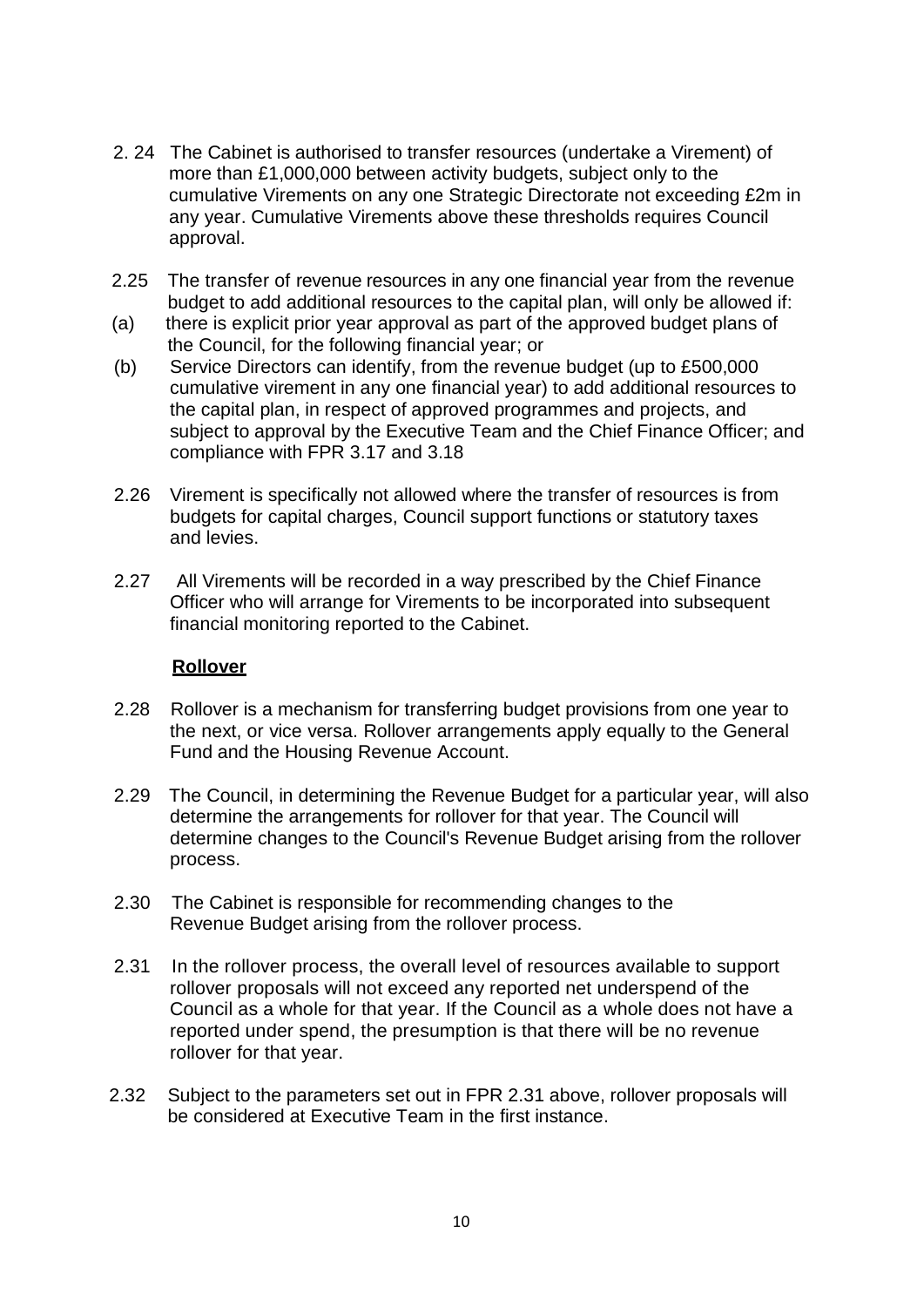## **Other**

- 2.33 Where during any year a material change of funding (and or any change associated activity) arises this must be reported to Cabinet along with a statement of any associated change in the risk profile (for example a change from outsourced to direct employment may have the same overall cost but may significantly increase the Council's risk).
- 2.34 Where, because of a mistake or error by an officer, the Council becomes liable for any charges, penalties or additional expenses, such costs will be met by the activity in which the error is made.
- 2.35 Whenever the Cabinet becomes aware –following a report from the Chief Finance Officer- that a reduction in resources during the current or future years may impact on the Council's financial position, it may take such steps as it considers necessary to reduce activity immediately or at a stage prior to the next budget Council to address this.
- 2.36 After the end of each financial year, the Chief Finance Officer will report to the Cabinet and the Council on the outturn financial performance and any proposed rollover, subject to the parameters set out in FPR 2.30 above.
- 2.37 The Chief Finance Officer is permitted to make variations to revenue funding as necessary in order to ensure that the council funding position is optimised, subject to reporting such actions to Cabinet and Council.

# 3. **CAPITAL INVESTMENT PLAN PREPARATION AND MANAGEMENT**

## **General**

- 3.1 For the purposes of capital investment plan preparation and management, "capital" must meet the following criteria:
	- (a) the definition for capital as set out in relevant CIPFA accounting guidance and accounting standards, and any other statutory Government guidance as set from time to time
	- (b) Subject to (a) above, a minimum threshold or 'de minimis' to be considered capital at an individual project level, as determined by the Chief Finance Officer. (The usual de minimis level is £10,000)
- 3.2 All capital investment must also be made in recognition of the CIPFA 'Prudential Code for Capital Expenditure with regard to prudence, affordability and sustainability, and any associated statutory Government guidance'. Council must approve an annual Capital Strategy and annual (Non-Treasury) Investment Strategy in line with the guidance.

## **Responsibilities**

3.3 The Council is responsible for determining the Council's Capital Investment Plan and approving the prudential indicators and limits that support the capital investment.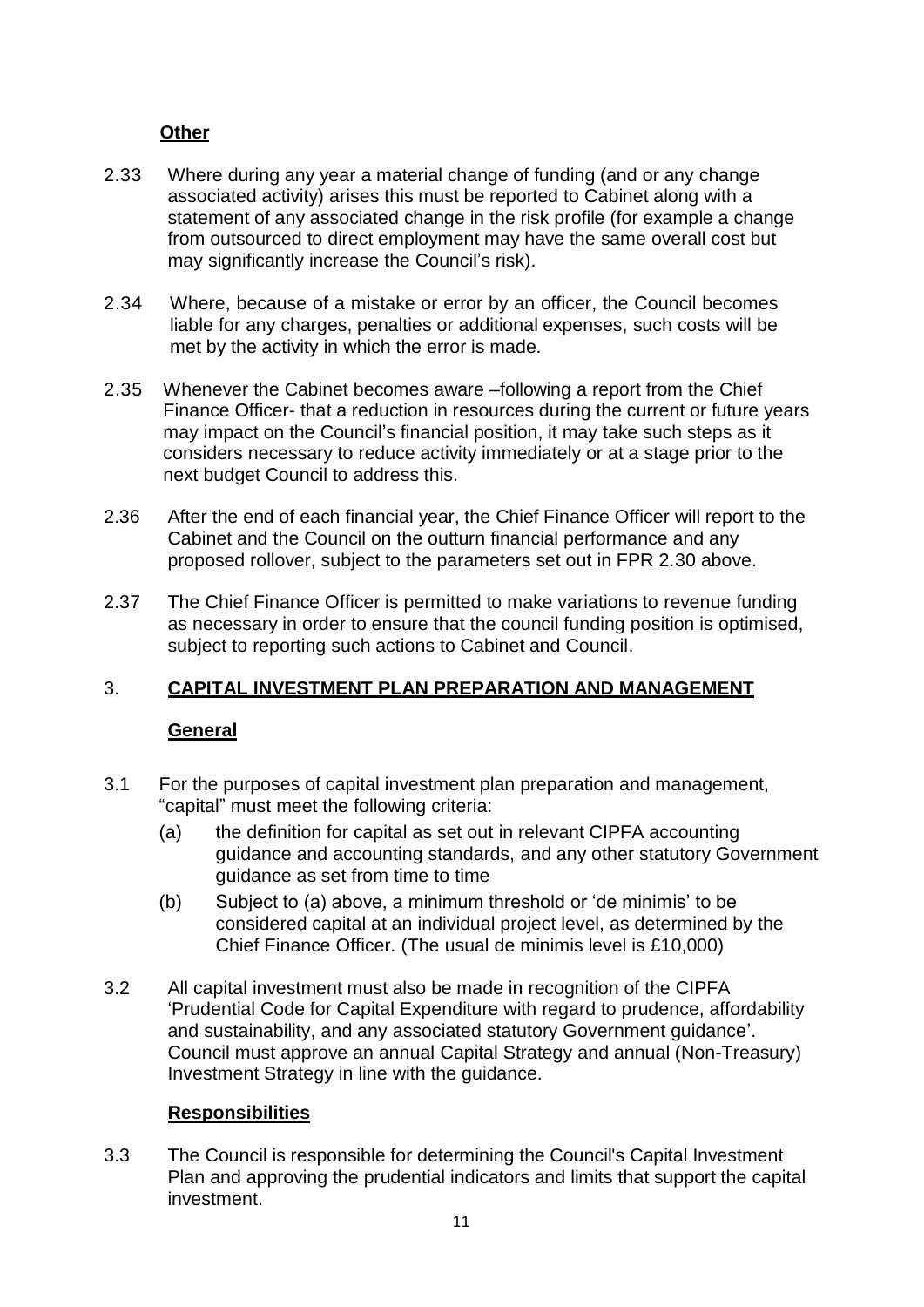- 3.4 The Cabinet is responsible for recommending to the Council at the same time as the proposed Revenue Budget, a multi-year Capital Investment Plan and the prudential indicators and limits that support the recommended capital investment.
- 3.5 The Council will determine allocations of capital resources to programme areas, or to specified projects.
- 3.6 The Cabinet is responsible for implementing the Capital Plan approved by Council, in line with any stated Council policies, or strategies.
- 3.7 The Chief Finance Officer will advise the Cabinet and the Council on the overall Capital Investment Plan and levels of funding available. The Chief Finance Officer must confirm the robustness of the capital plan and assess and report to Cabinet on the revenue effects of the capital plan (financing, additional running costs, savings and income) and indicating the prudential indicators and limits that support the capital investment.
- 3.8 Service Directors are responsible for managing programmes and projects and must make appropriate arrangements to control projects and avoid overspending.

## **Capital Investment Plan Preparation**.

3.9 The Chief Finance Officer will prepare draft investment plans in accordance (where set) with the planning totals. Service Directors are responsible for providing details of all programmes and projects in a format prescribed by the Chief Finance Officer.

#### **Plan Management**

- 3.10 Where the Council has allocated resources to a programme area, the Cabinet will determine the allocation of resources from the programme area to named projects.
- 3.11 The Cabinet is authorised to
	- (1) Transfer resources within a programme area without restrictions.
	- (2) Transfer resources between any project or programme area up to a maximum of £2,000,000 in any financial year.
	- (3) Transfer resources within programme areas between any year within the approved capital plan, subject to compliance with 3.14 and 3.16
- 3.12 Service Directors are authorised to transfer resources within a programme area up to a maximum of £1,000,000 in any financial year, subject to notification to the relevant Cabinet Member and appropriate Ward Members.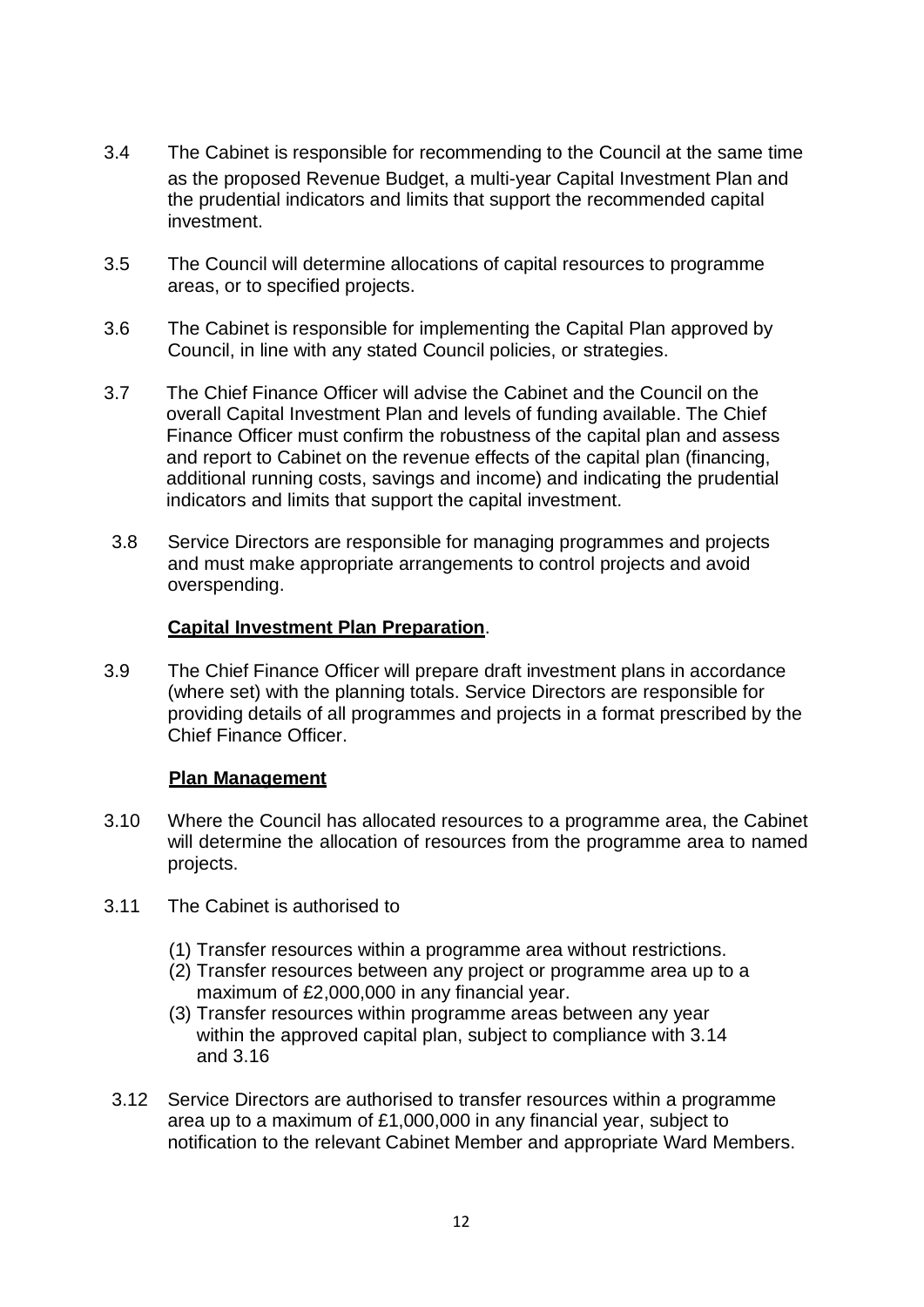- 3.13 The Cabinet may delegate its authority under Financial Procedure Rule 3.11 to Service Directors. This is to be agreed on an annual basis.
- 3.14 Transfers under 3.10 to 3.13 require the approval of the Chief Finance Officer who must be satisfied that there is no impact on capital funding stream because of the changes.
- 3.15 The transfer of revenue resources in any one financial year from the revenue budget to add additional resources to the capital plan, will only be allowed if
	- (a) there is explicit prior year approval as part of the approved budget plans of the Council for the following financial year; or
	- (b) Service Directors can identify from the revenue budget (up to £500,000 cumulative virement in any one financial year) to add additional resources to the capital plan, in respect of approved programmes and projects, but subject to approval by the Executive Team and the Chief Finance Officer; and compliance with FPR 3.19 and 3.20.
- 3.16 Transfer of resources must recognise funding arrangements. Transfer is not permitted between HRA funded and General Fund funding streams, nor in respect of any project (or programme) to the extent that it is funded by a project (or programme) specific third-party grant.
- 3. 17 Any decision on resource allocation by Cabinet, Strategic and Service Directors (3.11 to 3.16) must recognise any policy decisions of Council. Any decision on resource allocation by Strategic and Service Directors (3.12-3.16) must recognise any policy decisions of Cabinet.
- 3.18 The Chief Finance Officer will report to the Cabinet on the overall management of the Capital Investment Plan on a quarterly basis through the year (including the reporting of virements in respect of transfer of resources within or between programmes. The Cabinet will provide summary monitoring information to the Council at least twice per year

#### **Initiating and Progressing Investment Decisions**

3.19 The Chief Executive will establish arrangements, delegated as appropriate to a lead Strategic Director in conjunction with the Chief Finance Officer, to ensure effective deployment of capital resources, ensuring that these align with council priorities and including the preparation of business cases and/or option appraisals designed to ensure project effectiveness and value for money, and to assist Council to determine its Capital Investment Plan, and assist Cabinet with the allocation of programme area budgets to specific projects. For these purposes the Strategic Director and Chief Finance Officer may approve the incurring of fees for option appraisal or initial design fees, subject to the identification of an appropriate funding source.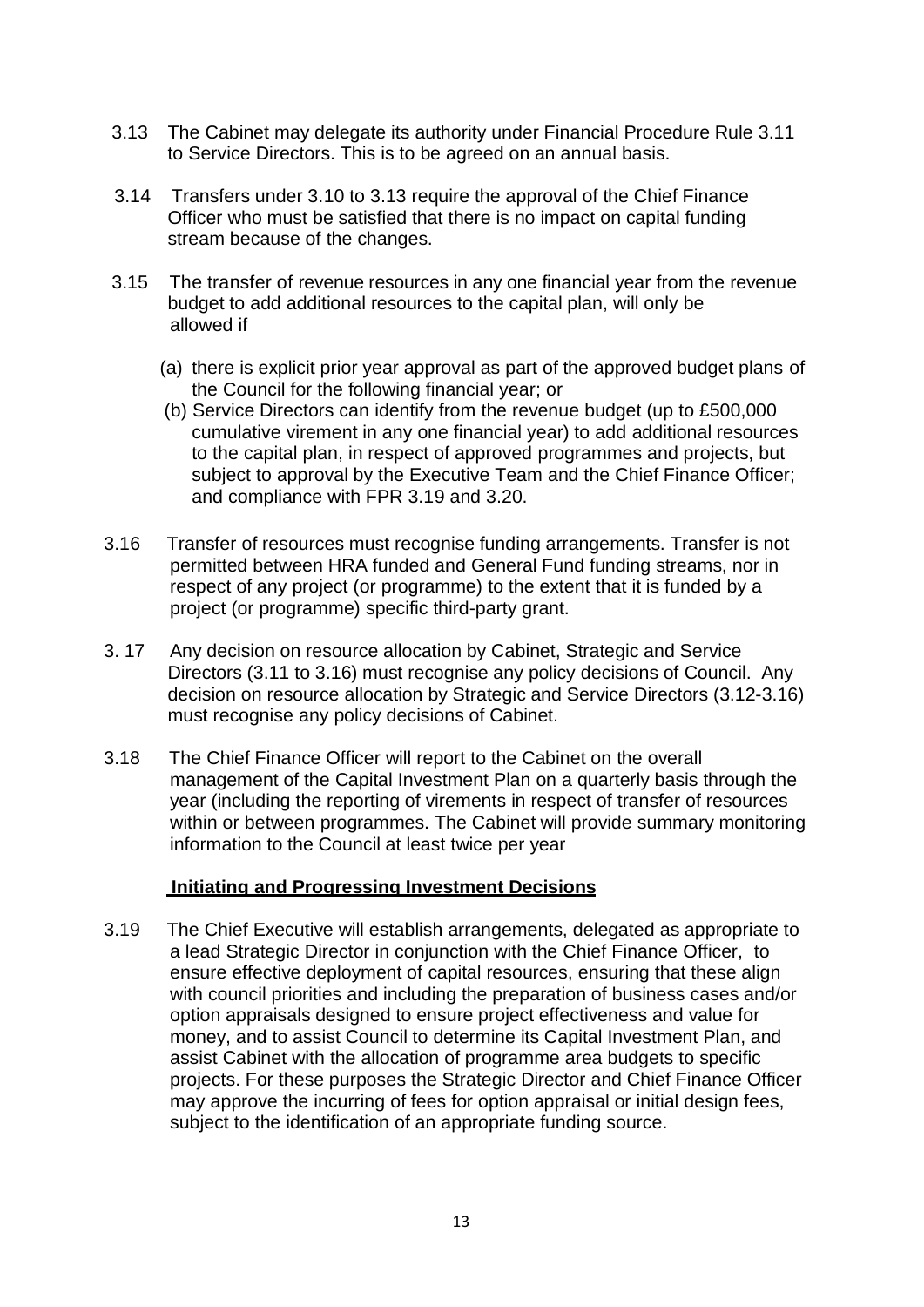- 3.20 A capital outlay report will be prepared for each specific project. It will be signed off by the relevant programme manager and approved by the Chief Finance Officer, who will grant approval to each specific project when satisfied that:
	- a) The project appears on a schedule of named projects (approved by Council or Cabinet, or by officers under a scheme approved by Cabinet).
	- b) That the total costs of a project are estimated to be less than or equal to the amount approved in the Capital Investment Plan. or Where the total costs of a project exceed the amount approved in the Capital Investment Plan the appropriate additional resources has been approved; (3.10 to 3.16),
	- c) Any necessary external approval has been obtained.
	- d) The project will not lead to any unexpected or unplanned costs, not envisaged by the business case or optional appraisal.
- 3.21 Service Directors have authority to progress projects once the approvals at 3.20 have been given. They must ensure compliance also with Contract Procedure Rules.
- 3.22 Strategic Directors are responsible for post implementation reviews of capital projects to assess the outcome of investment programmes and projects, and the extent to which these achieved the planned objectives set out in the business case, this assessment to be used in summary to Cabinet and Council as a part of the overall financial reporting and monitoring process.
- 3.23 The Chief Finance Officer is permitted to make variations to capital funding as necessary in order to ensure that the council funding position is optimised, subject to reporting such actions to Cabinet and Council.

#### **Complex Projects**

3.24 Cabinet may delegate decisions in relation to complex projects or schemes of projects (which might relate to expenditure, income, the creation of subsidiary or related organisations) to the Chief Executive (who may further delegate decisions to a Strategic Director, or as appropriate the Chief Finance Officer or Service Director Legal, Governance & Commissioning. The Chief Finance Officer and Service Director Legal, Governance & Commissioning must be consulted on any decision made by such a delegated party.

#### **Leased Assets**

3.25 Accounting regulations (IFRS 16) makes an ongoing presumption that all leases (including those previously defined as operating leases) will need to be included on the Council's Balance Sheet. All lease arrangement needs to follow the same procedures, and have the same authority and approval, as for other items of capital expenditure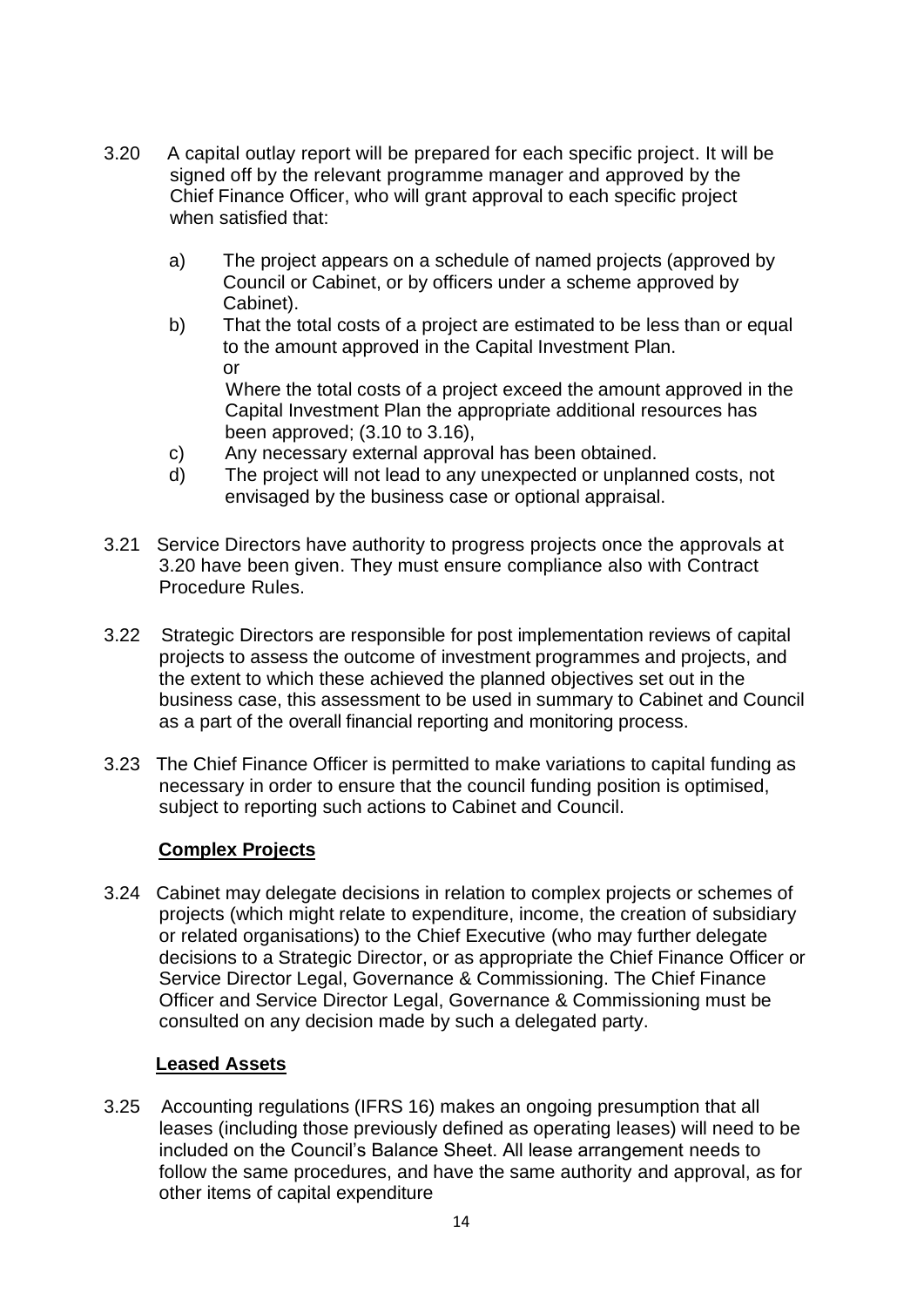3.26 In respect of any item acquired by lease (other than a Land Asset) the inventory must be marked with the name of the leasing company and the date of expiry of the lease agreement. When requested by the leasing company the item must be suitably marked as the property of that company.

## **4. FINANCIAL SYSTEMS AND PROCEDURES**

- 4.1 The Chief Finance Officer is responsible for the operation of the Council's accounting systems, the form of accounts and the supporting financial records. Any changes to the existing financial systems or the establishment of new systems must be approved by the Chief Finance Officer.
- 4.2 Any exceptions to financial procedures to meet the specific needs of a Service must be agreed between the Service Director and the Chief Finance Officer.
- 4.3 Service Directors must ensure that officers understand and are competent to undertake their financial responsibilities and receive relevant financial training that has been approved by the Chief Finance Officer.
- 4.4 Service Directors are responsible for the proper operation of financial processes in their own activity and must ensure that all financial, costing, and other statistical information is recorded fully and accurately.
- 4.5 Service Directors must ensure that financial documents are retained in accordance with the Council's approved retention schedule.
- 4.6 As far as practicable, Service Directors must make arrangements for the separation of duties between the carrying out of transactions and the examining and checking of transactions.

#### **5. INTERNAL AUDIT**

#### **Responsibility & Authority**

- 5.1 The Chief Executive, (in consultation with the Chief Finance Officer and Monitoring Officer) must arrange a continuous internal audit, which is an independent review of the accounting, financial and other operations of the Council.
- 5.2 The Head of Audit & Risk will report directly to the Chief Executive, the Chair of the Corporate Governance & Audit Committee or the External Auditor in any circumstance where the functions and responsibilities of the Chief Finance Officer are being reviewed. (Other than routine reporting of work carried out)
- 5.3 The Head of Audit & Risk has authority to
	- (a) Enter at all times any Council premises or land or location from which Council services are provided
	- (b) Have access to all property, records, documents and correspondence relating to all activities of the Council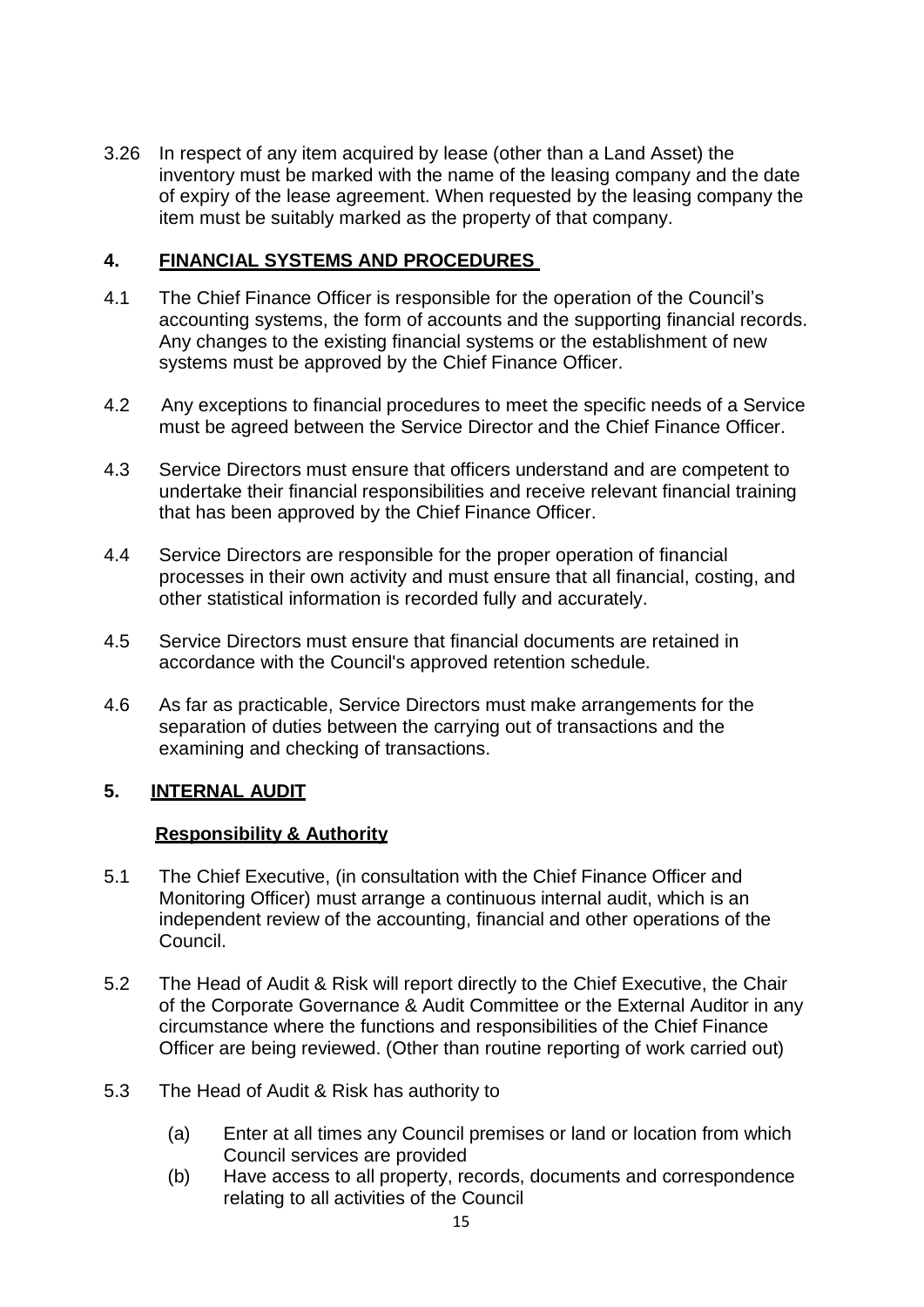- (c) Require and receive explanations concerning any matter; and
- (d) Require any employee of the Council, without prior notice, to produce cash, stores or any other property for which they are responsible.
- (e) Require any Director to ensure that within 5 working days notice (or such other time as might be agreed by the Head of Audit & Risk)

(i) to ensure sufficient resource by way of time or otherwise, that an adequate response by employees of the service to any request for information,

and, or

(ii) any employee attends a meeting at any location (within the Kirklees area,) chosen by the Head of Audit & Risk

- and or
- (iii) the provision of any information, data, records, currently held in any media format be provided that that format, or in any other reasonable format chosen by the Head of Audit & Risk, and as appropriate delivered to a location chosen by the Head of Audit & Risk and

(iv) to be accountable to the Corporate Governance & Audit Committee should they fail to act

The Chief Finance Officer has the same authority for any accounting or associated purpose.

For the purposes of FPR 5, the Head of Audit & Risk may delegate the rights of access to premises, information, explanation etc to any employee or agent of the council (albeit this will normally be staff within the Internal Audit or Fraud team)

## **Planning & Reporting**

- 5.4 The Head of Audit & Risk must plan and report (in accordance with the approved Audit Strategy and Charter, Public Sector Internal Audit Standards and any instruction from the Councils Corporate Governance & Audit Committee) upon
	- a) The risks inherent in and associated with each system
	- b) The soundness, adequacy and application of the financial and other management controls and systems within each Service
	- c) The extent of compliance with, and the financial effects of, established policies, plans and procedures
	- d) The extent to which the organisation's assets and interests are accounted for and safeguarded from losses of all kinds arising from fraud, other offences, waste, extravagance and inefficient administration, poor value for money and other cause
	- e) The suitability, accuracy and reliability of financial and other management data within the organisation; and
	- f) Value for money aspects of service provision.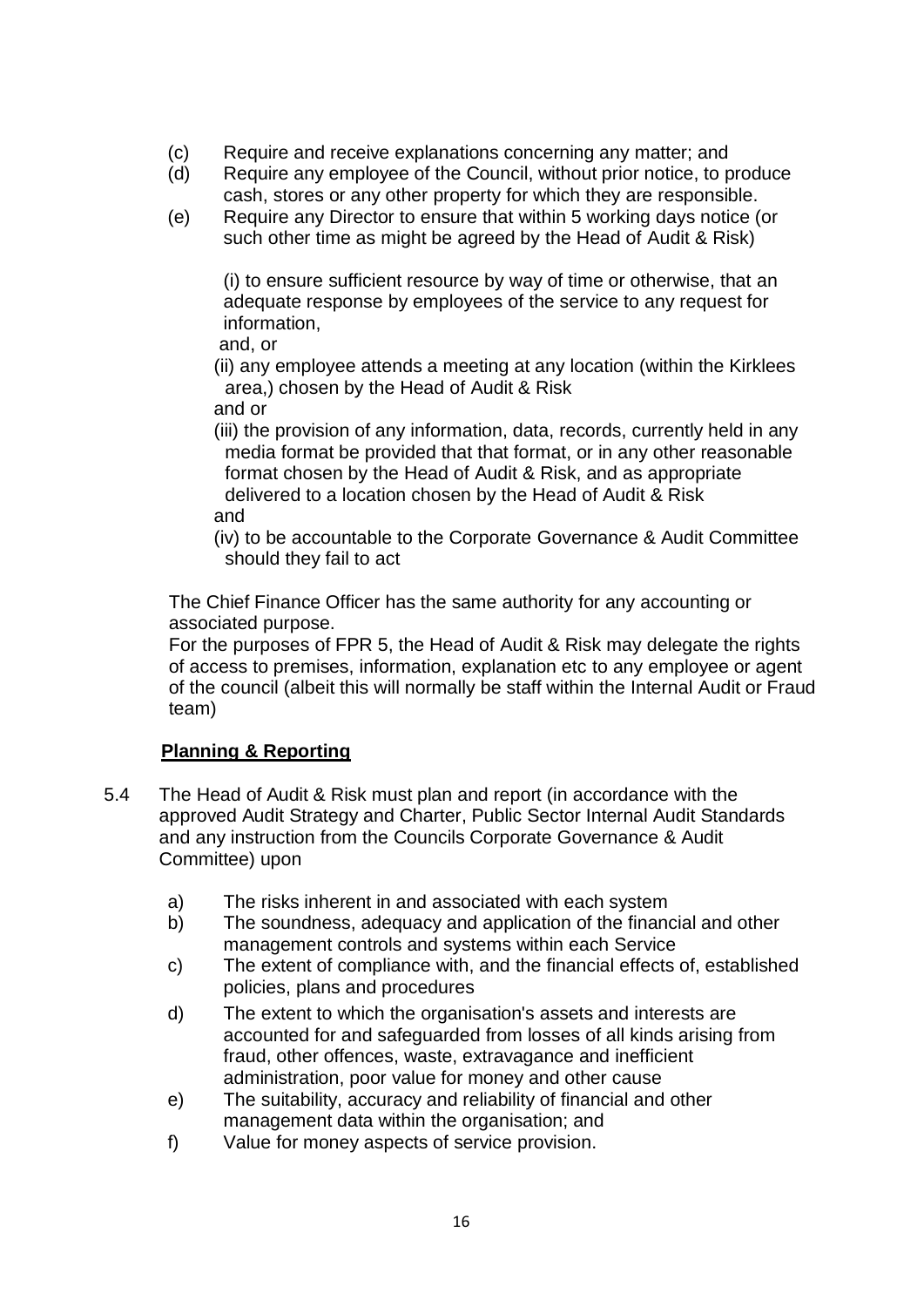- 5.5 In respect of any audit report or communication issued, the Director must reply within 4 weeks indicating the action proposed or taken, by whom and including target dates. Where a draft report is issued for initial comments a reply must be made within 2 weeks of issue.
- 5.6 The Head of Audit & Risk will provide a written summary of the activities of the Internal Audit function to the Corporate Governance & Audit Committee at least four times per year and an Annual Report produced for consideration by, Cabinet and Corporate Governance & Audit Committee, including an audit opinion on the adequacy and effectiveness of the Council's risk management systems and internal control environment.

The Head of Audit & Risk will review the system of internal audit on an annual basis (and arrange for an external assessment once every 5 years) and report the outcome to the Corporate Governance & Audit Committee.

#### **Investigations and Suspected Fraud, Corruption or Bribery.**

- 5.7 The Chief Executive and Directors must ensure that all Members and employees are
	- a) Aware of the Council's Anti-Fraud, Anti-Corruption and Anti-Bribery **Strategy**
	- b) Aware of the Whistleblowing Strategy; and
	- c) Operating in a way that maximises internal check against inappropriate behaviour.

The Head of Audit & Risk is responsible for the development and maintenance of the Anti-Fraud, Anti-Corruption and Anti Bribery Strategy and Whistleblowing Strategy and for directing the Council's efforts in fraud investigation.

- 5.8 It is the duty of any officer who suspects or becomes aware of any matter which may involve loss or irregularity concerning cash, stores or other property of the Council or any suspected irregularity in the operations or exercise of the functions of the Council to immediately advise the Director. The Director concerned must immediately notify the Head of Audit & Risk who may take action by way of investigation and report.
- 5.9 Where, following investigation, the Head of Audit & Risk considers that there are reasonable grounds for suspecting that a loss has occurred as a result of misappropriation, irregular expenditure or fraud, consultations will be held with the Director on the relevant courses of action, including the possibility of police involvement and the invoking of any internal disciplinary procedure in accordance with the relevant conditions of service.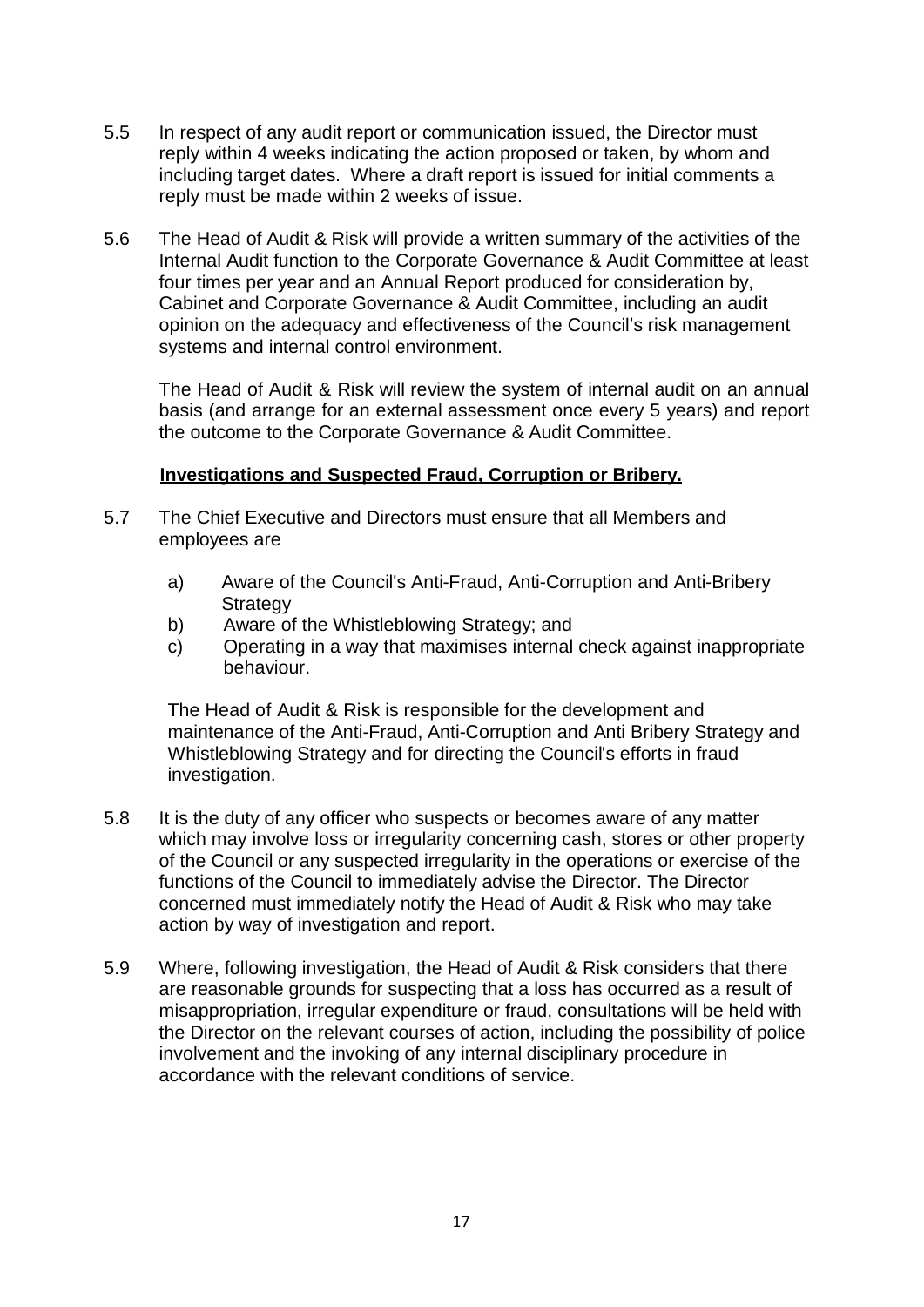# **6. INSURANCE**

- 6.1 The Service Director Legal, Governance & Commissioning, in consultation with Service Directors is responsible for assessing insurable risks and for arranging all insurance cover, including the management and control of the insurance fund. He/she will control all claims and maintain records of them. He/she has authority to receive or make claims on behalf of the council and negotiate and agree all settlements.
- 6.2 Service Directors must promptly notify the Service Director Legal, Governance & Commissioning in writing of all new risks or Assets to be insured and of any alterations affecting existing insurances. All insurances held must be reviewed on an annual basis.
- 6.3 In the event of any insurance claim or occurrence Service Directors must:
	- a) Not admit liability where this may prejudice the outcome of any settlement
	- b) Promptly notify the Insurance Team, in writing, of any loss, liability, damage or any event likely to lead to a claim; and
	- c) Inform the Police in the case of loss or malicious damage to Council property.
- 6.4 Service Directors must consult the Service Director Legal Governance & Commissioning as to the terms of any indemnity the Council is required to give.
- 6.5 The Service Director in consultation with the Insurance Team will determine the extent of insurance cover which must be provided for in any external contract for the supply of goods, works or services. The Service Director, in consultation with the Service Director Legal Governance & Commissioning, may reduce the cover requirements in respect of specific contracts.

## **7. ASSETS**

- 7.1 Service Directors are responsible for the care and custody of all current and Fixed Assets of the relevant service (including stocks, stores, inventory items and all other items used for the Council's purposes, including property). These items must only be used for the authorised purposes of the Council.
- 7.2 Service Directors must ensure that contingency plans exist for the security of Assets and the continuity of service in the event of any disaster, significant event, or system failure.

## **Disposal of Assets**

- 7.3 Surplus or obsolete goods, materials and inventory items are to be disposed of by agreed transfer to another Service, or disposal in accordance with Contract Procedure Rules, except when the Cabinet instructs otherwise.
- 7.4 Leased items (excluding Land Assets) should only be disposed of in accordance with instructions of the lessor.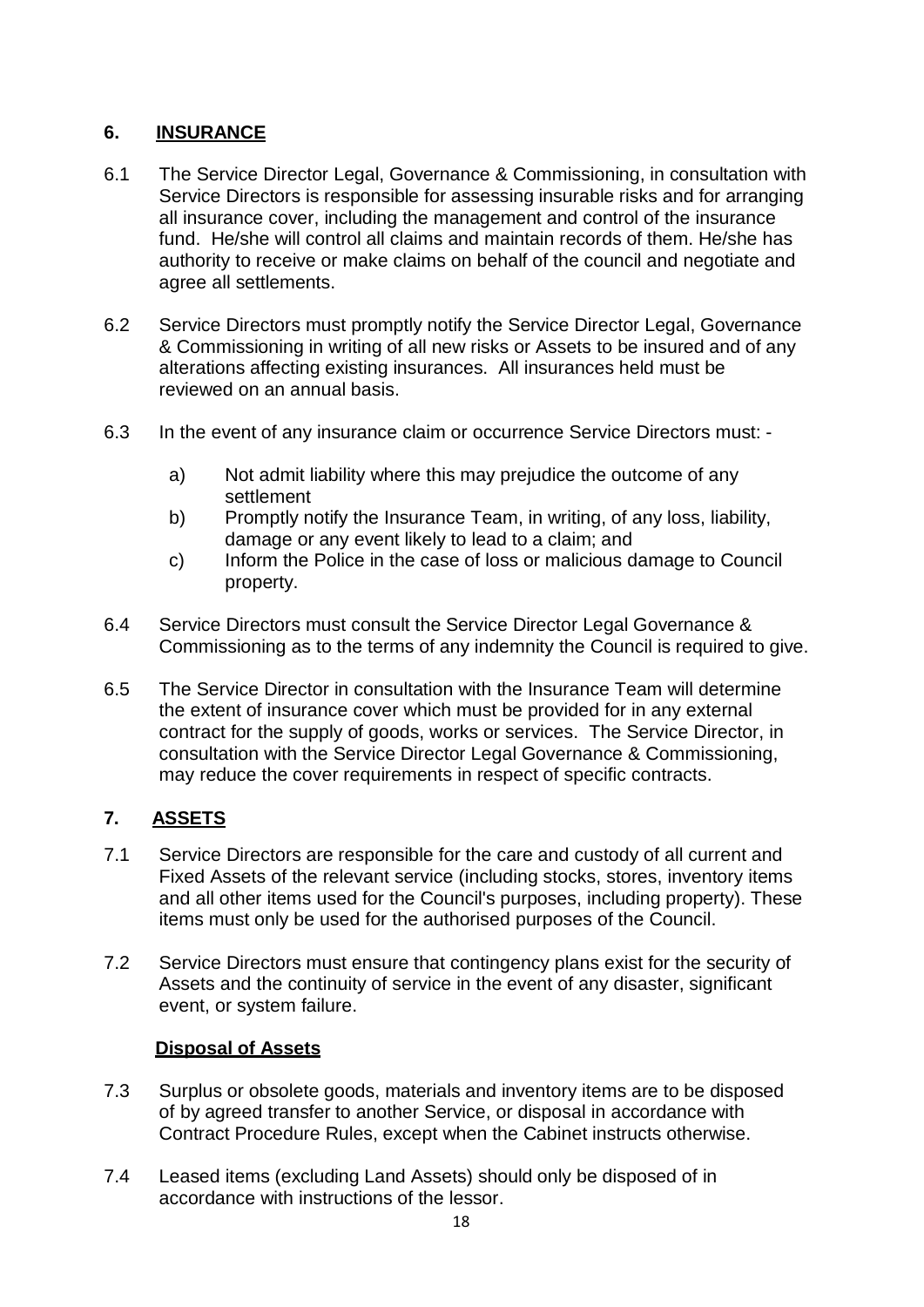## **Stores**

- 7.5 Service Directors must keep records of all stock held. The Chief Finance Officer will determine which items will be subject to stock accounting, the methods of recording and valuation. An appropriate system of continuous stock taking must be agreed with the Chief Finance Officer.
- 7.6 Service Directors must arrange periodical or continuous checks of stock. This should be by persons independent of the management of the stock. These arrangements must ensure that all items of stock are checked at least once per year. The Chief Finance Officer will be notified of any discrepancies revealed by periodic checks and is authorised to amend records accordingly.
- 7.7 Stock holdings should be kept at minimum levels consistent with normal working practices

#### **Inventories**

- 7.8 Service Directors are responsible for ensuring that detailed inventories of all land, buildings, equipment, specialist furniture, specialist fittings, vehicles, plant and machinery are compiled and kept up to date. New inventory items must be entered promptly, and redundant items (other than Land Assets) deleted and disposed of in accordance with Financial Procedure Rule 7.3. The form of inventory and the type of Assets recorded thereon will be determined by the Chief Finance Officer after consultation with the appropriate Service Director.
- 7.9 The inventory should include
	- a) The nature, type, model, serial number, location, quantity, value, date of acquisition
	- b) All items valued at, more than £100
	- c) Items of a lesser value which are portable and attractive; and Evidence to indicate an inspection has been carried out.
- 7.10 Service Directors are responsible for ensuring that inventory items which are the responsibility of another Director but used operationally by their service areas are subject to an appropriate risk-based level of control. When Assets are loaned to employees, or other organisations, the Service Director must record the reason for the loan, date/periods and name of the receiver, and ensure recovery at the end of the period at which the purpose of the loan has expired.
- 7.11 Inventory items must (where appropriate) be security marked, stamped or engraved with the Council's name.
- 7.12 Each Service Director is responsible for ensuring risk-based checking of the inventory and must notify the Chief Finance Officer, and the Head of Internal Audit & Risk of any discrepancies revealed by these check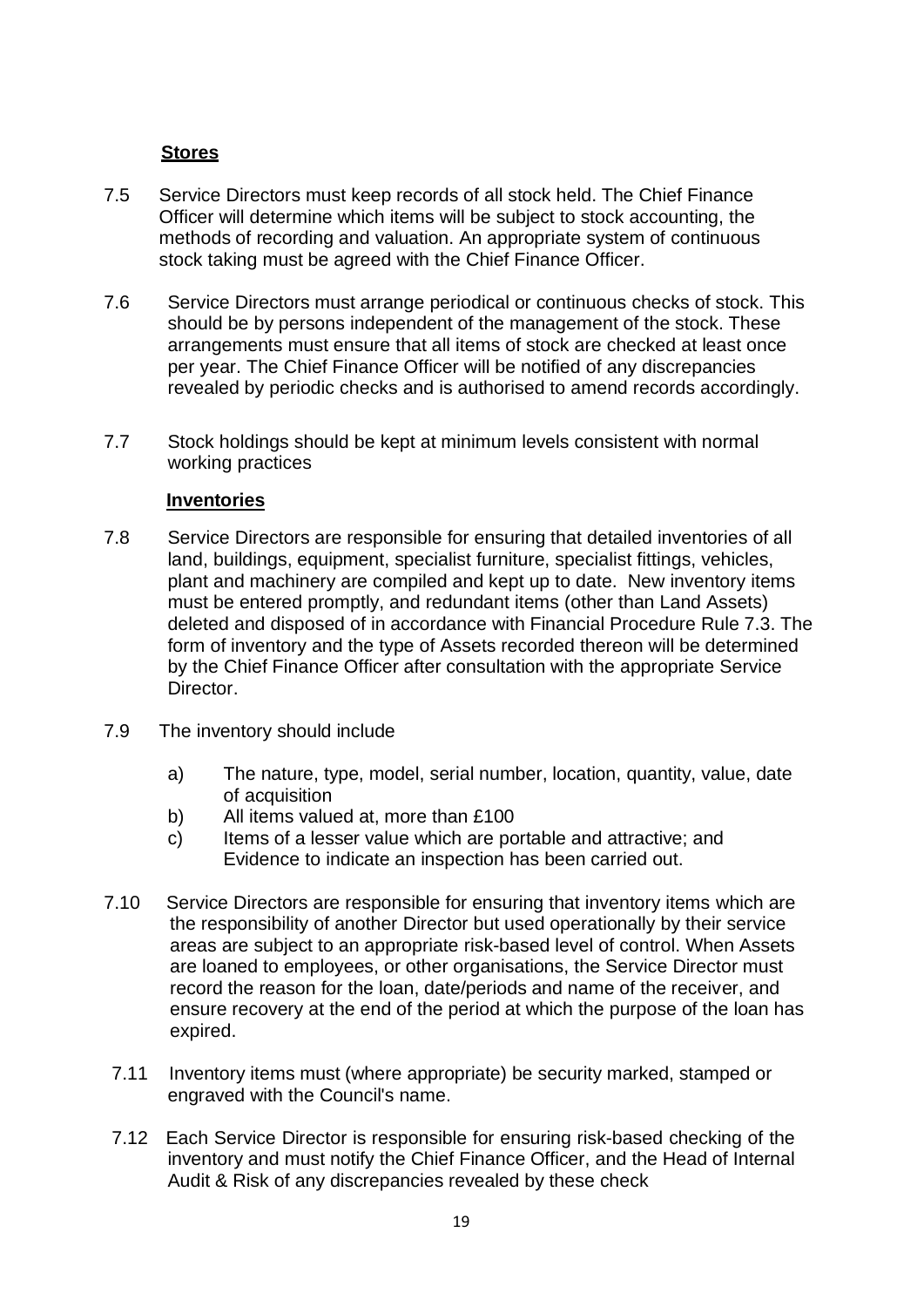## **Fixed Assets Register**

7.13 The Chief Finance Officer must ensure that a Register of Fixed Assets is maintained.

Each Service Director must notify the Chief Finance Officer of the:

- (1) Acquisition of any land, property or vehicle and any other assets having a value of more than £10,000.
- (2) Disposal (or transfer to another Service) of any Asset (or part of any Asset) which is included on the Register of Fixed Assets.
- 7.14 Leased assets must also be included in this record (see part 3.25, 3.26)

## **Land Assets**

- 7.15 The Service Director responsible must maintain a detailed record of all Land Assets owned by the Council (except dwellings provided for general letting) and is responsible for the security and custody of all title deeds and must maintain a suitable register of Land Assets.
- 7.16 The disposal of Land Assets is dealt with in the Contract Procedure Rules.

## **Information Assets**

7.17 Service Directors are responsible for ensuring that inventories of all information Assets are compiled and kept up to date. New inventory items must be entered promptly, and redundant items deleted and disposed of in accordance with the Council's Information Security Policy Records Management Policy and the appropriate Retention and Disposal Schedule. The form of inventory and the type of Assets recorded thereon will be determined by the Chief Finance **Officer** 

# **8. SECURITY**

## **Security of Assets**

- 8.1 Service Directors are responsible for maintaining proper security at all times for all buildings, stocks, stores, furniture, equipment, cash and any other assets for which they are responsible. The Chief Finance Officer must be consulted to establish adequate security arrangements except in relation to Land Assets that are the responsibility of the Service Director responsible for them.
- 8.2 All keys to safes and other places containing money, goods or other valuables are to be the responsibility of specified officers who must retain possession of such keys at all times.
- 8.3 A register of keys and their holders must be maintained by each Service Director. The loss of any key must be reported immediately to the Service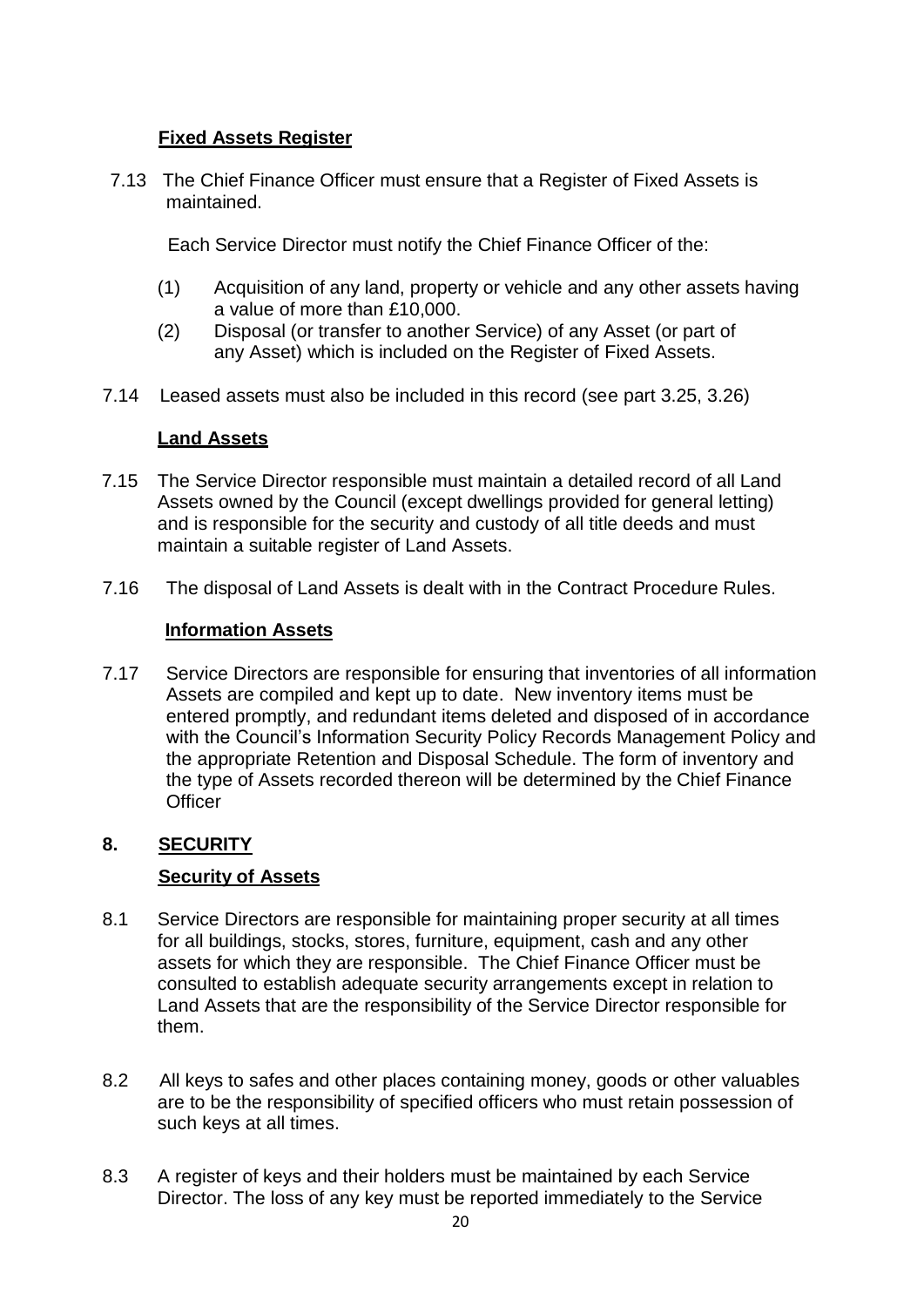Director who must record details of the circumstances of the loss, and take such action as is necessary to protect the property of the Council.

## **Security of Information**

- 8.5 Service Directors must maintain proper security, privacy and use of data and information held in any media including, but not inclusively, documents, magnetic, digital, (such as laptop and tablet computers, mobile phones, memory cards).
	- a) All employees are aware of and comply with the Council's Information Security and Records Management policies
	- b) All sensitive information is protected from unauthorised disclosure
	- c) The accuracy and completeness of information and software is safeguarded
	- d) Software and other intellectual property are used only in accordance with licensing agreements
	- e) Data Protection legislation is complied with
	- f) The Freedom of Information Act is complied with
	- g) Proper controls to system and physical access are in place; and
	- h) The Councils intellectual property rights are protected.

# **Security of Property Relating to Clients and Customers**

- 8.6 Service Directors must provide detailed written instructions on the collection, custody, investment, recording, safekeeping and disposal of customer/client's property (including instructions on the disposal of property of deceased clients) for all staff whose duty is to administer, in any way, the property of clients. Due care should be exercised in the management of a customer or clients' money in order to maximise the benefits to the customer/client.
- 8.7 The Council is responsible for taking reasonable care of all items of property found by staff or members of the public on Council premises until the items are reclaimed or disposed of. Each Service Director must nominate officers who are responsible for the custody of lost property and keep a register of such property received, detailing the item, date, time, name and address of finder and how and to whom the property is returned or disposed of.
- 8.8 Service Directors may seek approval from the appropriate Strategic Director and Executive Member, on how lost property will be dealt with. Otherwise, if the lost property is not claimed within three months the Service Director will then determine if the item is of value for use by the Council and arrange for its use for this purpose. All other items are to be disposed of in accordance with Contract Procedure Rules and the proceeds allocated to an appropriate council income code.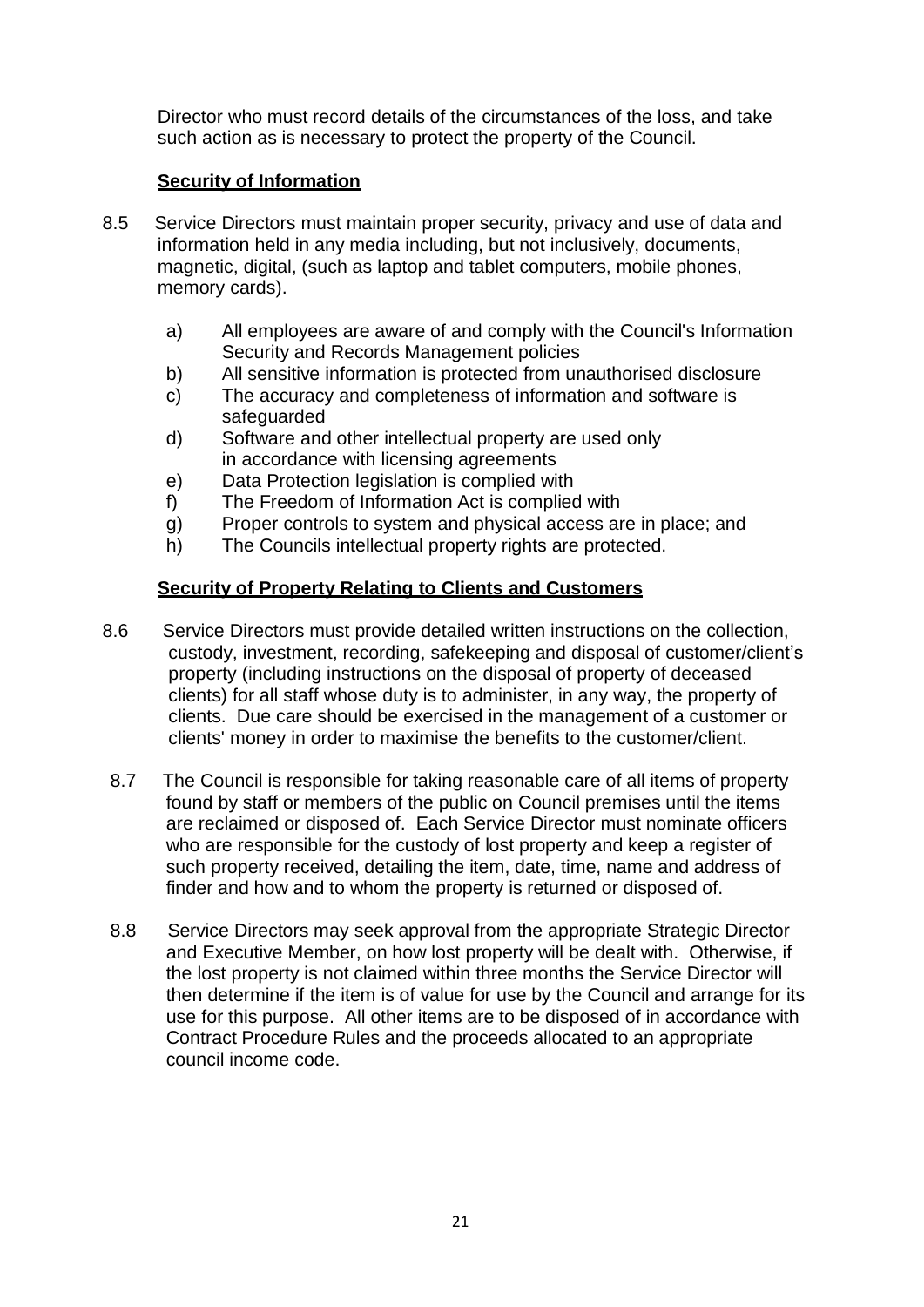# **9. TREASURY MANAGEMENT**

## **Policies and Strategies**

- 9.1 The Council will adopt both the Code of Practice for Treasury Management in the Public Services, published by the Chartered Institute of Public Finance and Accountancy, and any associated statutory Government guidance, as issued from time to time.
- 9.2 The Council is responsible for adopting a treasury management policy statement, setting out the policies and objectives of its treasury management activities, and treasury management practices, setting out how those policies and objectives will be achieved and how treasury management will be managed and controlled.
- 9.3 The Cabinet is responsible for the implementation and monitoring of the treasury management policies, practices and performance. The Corporate Governance & Audit Committee has responsibility for scrutinizing treasury management policies and practices.
- 9.4 The Chief Finance Officer is responsible for the execution and administration of treasury management decisions in accordance with the policy statement and agreed practices.
- 9.5 The Chief Finance Officer will report to the Council (via the Corporate Governance & Audit Committee and Cabinet)
	- (a) before each financial year recommending a treasury management strategy and plan
	- (b) at least once in relation to treasury management activity during the year
	- (c) by way of an annual report after the end of the year.

This will include the planned and actual performance in respect of the prudential indicators and limits.

## **Administration**

- 9.6 All money under the management of the Council is to be aggregated for the purposes of treasury management and will be controlled by the Chief Finance **Officer**
- 9.7 Investments other than bearer securities are to be in the name of the Council or nominee approved by the Cabinet. All borrowings are to be in the name of the Council.
- 9.8 The Chief Finance Officer will select the Council's Registrar of stocks, bonds and mortgages and must maintain records of all borrowings by the Council.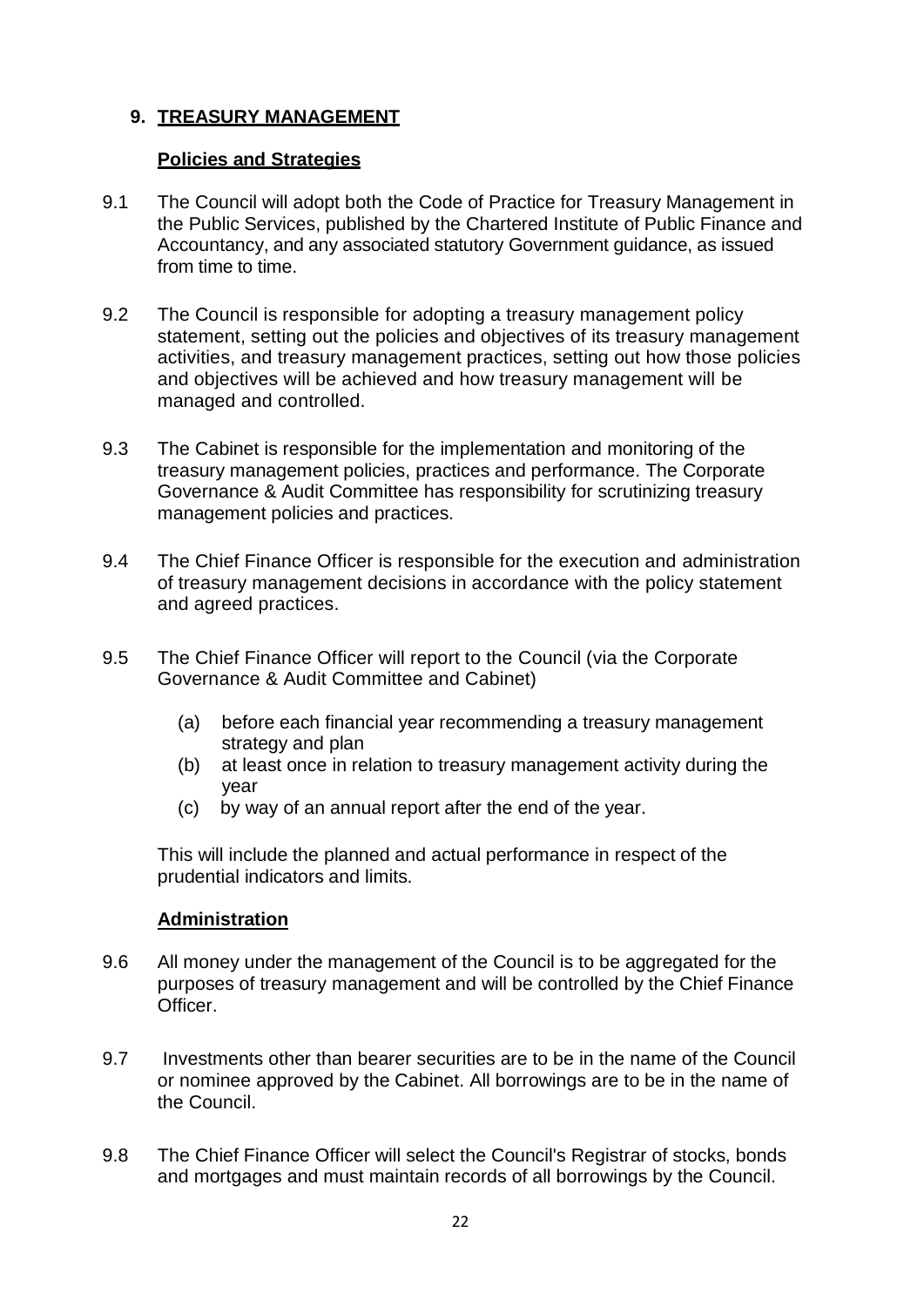- 9.9 A suitable register must be maintained in respect of all investments, securities, bearer securities and borrowings.
- 9.10 The Chief Finance Officer will arrange all loans and leases including operating leases. (See also 3.25, 3.26)

## **Trust Funds**

9.11 All trust funds are to be, wherever possible, in the name of the Council, except where charities legislation dictates otherwise. Officers acting as trustees by virtue of their official position must deposit all documents of title relating to the trust with the Service Director, Legal Governance & Commissioning (unless the Trust Deed otherwise directs) who must maintain a register of all such documents deposited.

#### **10. BANKING ARRANGEMENTS, CHEQUE SIGNING AND IMPREST ACCOUNTS**

#### **Banking Arrangements**

- 10.1 All of the Council's banking arrangements are to be approved by the Chief Finance Officer, who is authorised to operate such bank accounts as he or she consider*s* appropriate.
- 10.2 Bank accounts must not be opened without the approval of the Chief Finance Officer. Where a bank account is opened, the account name must describe the purpose of the account. All new accounts should be named in the format 'KC, XYZ Unit Account'.

#### **Cheques and Electronic Payments**

- 10.3 Payments to suppliers and employees will be made by electronic means unless there are good reasons to use a different method.
- 10.4 All cheques are to be ordered only in accordance with arrangements approved by the Chief Finance Officer, who is to ensure their safe custody. Cheques drawn on the Council's main bank accounts must either bear the facsimile signature of the Chief Finance Officer or be signed in manuscript by him/her or other authorised officers. All alterations and amendments are to be signed in manuscript by the Chief Finance Officer, or other authorised officers.
- 10.5 Banking arrangements made for authorisation of payments to be made or received under electronic transfer are to be in a form approved by the Chief Finance Officer. Checks will be carried out as determined by the Chief Finance Officer to verify the validity of counterparty bank accounts prior to the release of any payments.
- 10.6 Service Directors must maintain a register of all officers authorised to sign cheques and other bank documents together with specimen signatures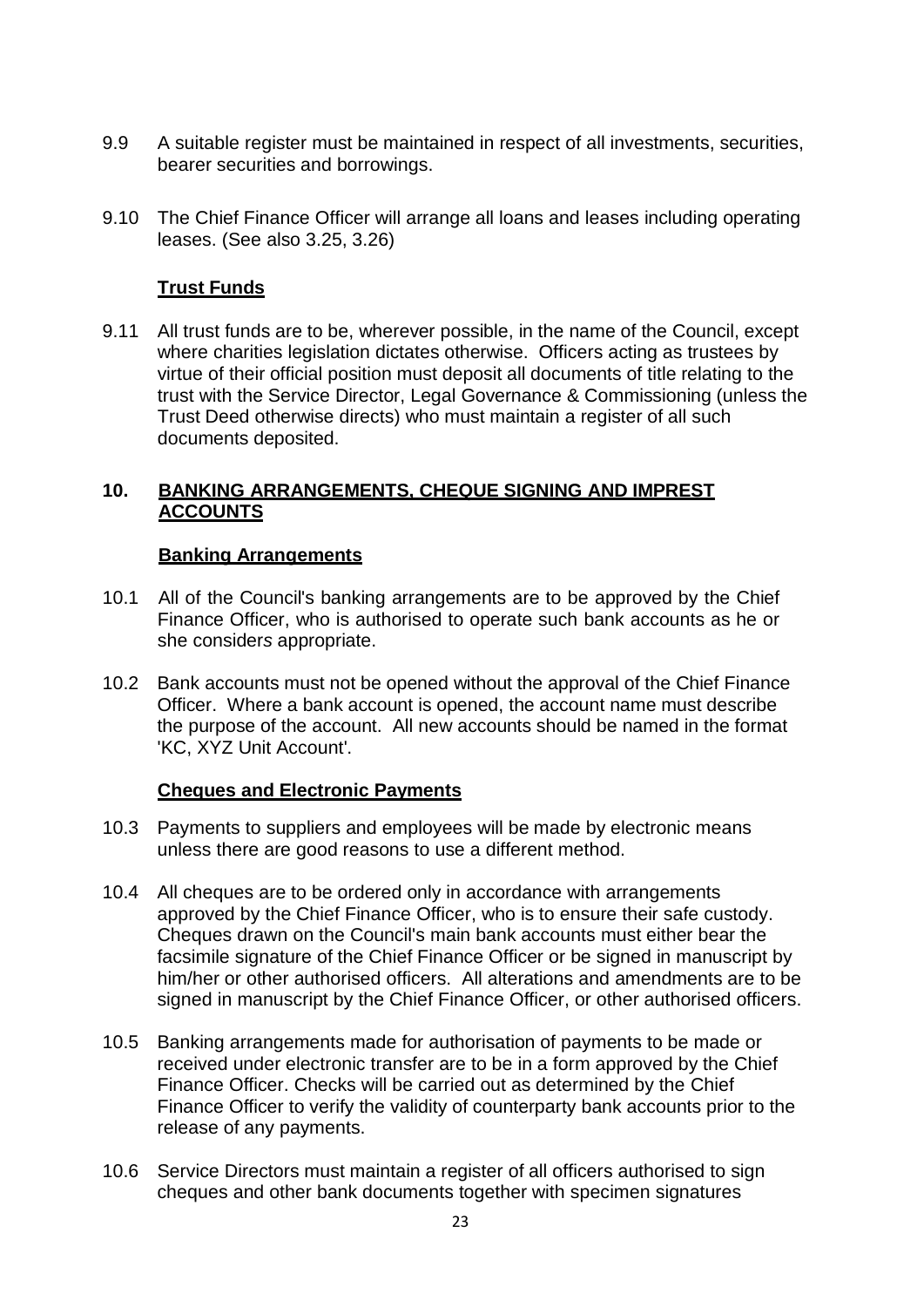#### **Imprest Accounts**

- 10.7 Service Directors will determine what amount is appropriate for an individual imprest account and keep a record of every imprest issued, including the name of the imprest holder, amount and location.
- 10.8 Any imprest holder (or sub imprest see rule 10.10) must at any time account for the total imprest if requested to do so by the Chief Finance Officer and keep adequate records in a form approved by the Chief Finance Officer and supported by valid (VAT) receipts. On ceasing to be responsible for an imprest account the officer must account promptly to the Service Director for the amount advanced.
- 10.9 Payments from imprest accounts are to be limited to minor items of expenditure and to any other items approved by the Chief Finance Officer
- 10.10 Where deemed appropriate by an imprest account holder a sub- imprest may be provided to another officer for which the main imprest account holder must obtain and retain an acknowledgement. In all cases where this occurs the main imprest holder must notify the Service Director.

#### **11. INCOME**

11.1 Fees and charges must be reviewed at least once per annum. Service Directors have authority to amend fees and charges to achieve budget targets and in line with the annual budget strategy and are permitted to freeze or raise charges by an amount up to the equivalent to the consumer price index. Changes to charges may also reflect reasonable rounding to relevant prices which might in some cases mean that certain prices rise by more than the consumer price index or the budget strategy

 Service Directors may make amendments to existing Fees and Charges during the financial year to account for changes in legislation, market conditions or to support the local communities or local business following the completion of an appropriate business case, in consultation with the appropriate Strategic Director, relevant Portfolio Holder and Chief Finance Officer.

 Any proposal to implement new fees or charges must be approved by Cabinet (unless the making and quantum of the charge is a statutory obligation). See also Contract Procedure Rules.

- 11.2 The methods of collecting, recording and banking of all income due to the Council are to be approved by the Chief Finance Officer.
- 11.3 The Chief Finance Officer must be notified, in accordance with practices agreed with the relevant Service Director, of all income due to the Council and of contracts, leases and other agreements and arrangements entered into which involve the receipt of money by the Council.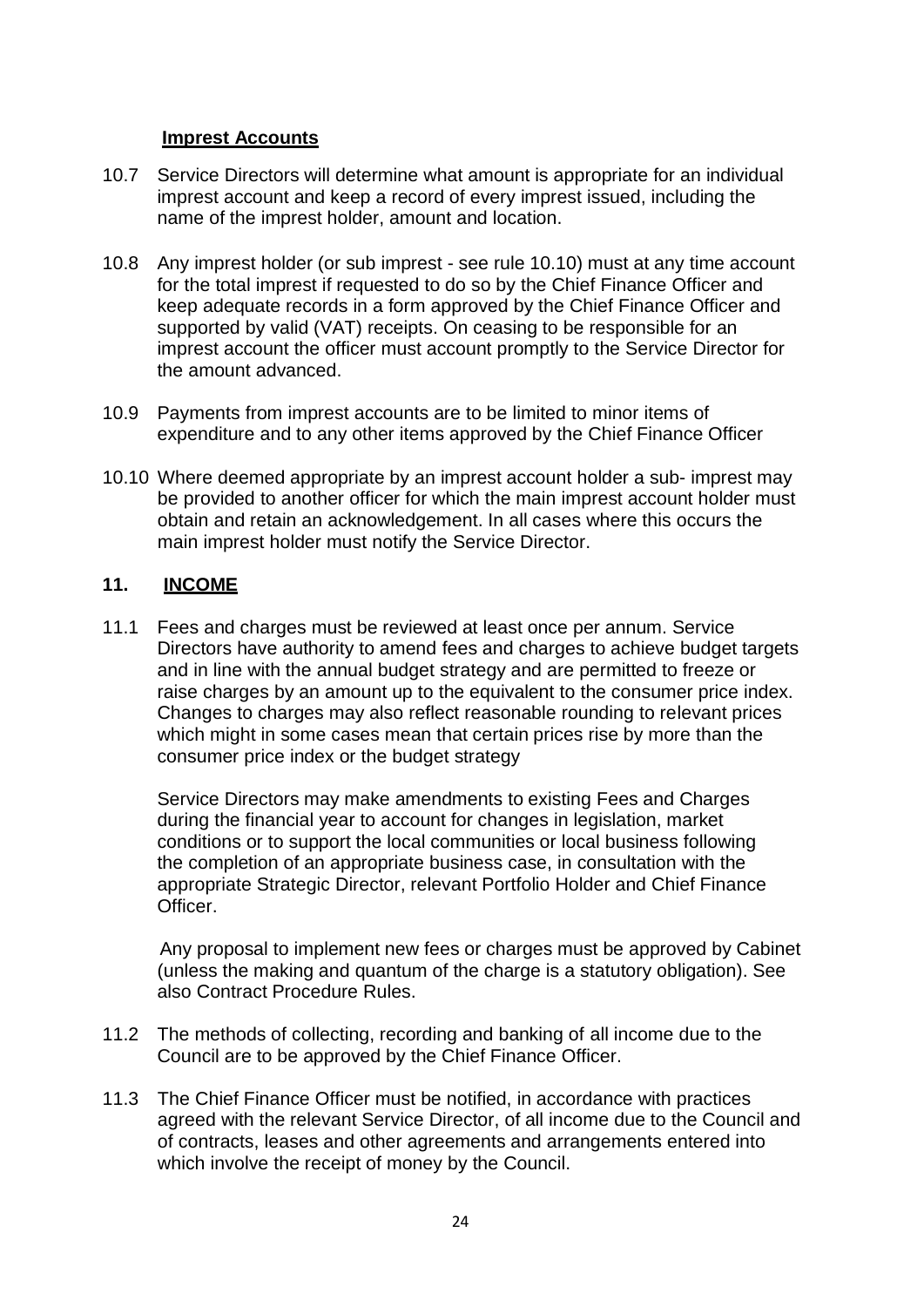11.4 Service Directors must ensure that to the maximum extent possible income is collected by electronic means. This means that positive action should be taken to promote the use of customer payment by direct debit at the point of order for one off items, and continuous debit arrangements for ongoing services provision. Service Directors must ensure full compliance with all practices necessary to fully protect the banking data of the council's customers.

## **Collection and Banking of Income**

- 11.5 Service Directors must make appropriate arrangements for the control and issue of all receipt forms, books, tickets, ticket machines or other acknowledgements for money.
- 11.6 All income received by the Council must be acknowledged by the issue of an official receipt or by another approved method indicating payment has been received. In order to ensure compliance with the Anti-Money Laundering Procedures, Service Directors must not accept any cash payment in excess of 15,000 euros (£11,700) in respect of one single transaction on one occasion. Any reasonable concerns about the source of monies to be paid to the Council should be raised in accordance with the Procedures. The exception to this rule is that in the case of a disposal of a Land Asset by way of public auction, or under auction conditions, the Council may accept a cash payment in excess of 15,000 Euros where the Land Asset being disposed of exceeds a sale price of 150,000 Euros. If there is any doubt about whether or not to proceed with a transaction, a decision must not be taken until relevant approval has been obtained under the Procedures. Anti-money laundering compliance is the responsibility of the Service Director of Legal Governance & Commissioning who is entitled to issue instruction relating to this matter.
- 11.7 All money received by an officer on behalf of the Council must either be paid to the Chief Finance Officer or to the Council's bank account as the Chief Finance Officer may determine, at intervals taking account of the security of the premises. No deductions are to be made from such monies unless specifically authorised by the Chief Finance Officer. Personal cheques must not be cashed out of monies held on behalf of the Council. Refunds must be made through the payments system.
- 11.8 Arrangements for opening incoming mail must ensure that any money so received is immediately recorded.
- 11.9 Every transfer of official money from one officer to another must be evidenced in the records of the Services concerned by the signature of the receiving officer

#### **Cash discrepancies**

- 11.10 Each Director must maintain a detailed record of all cash surpluses and deficiencies in a manner approved by the Chief Finance Officer.
- 11.11 The Service Director must investigate any apparent patterns of discrepancies
- 11.12 Where such discrepancies are in excess of £100 individually, or in total within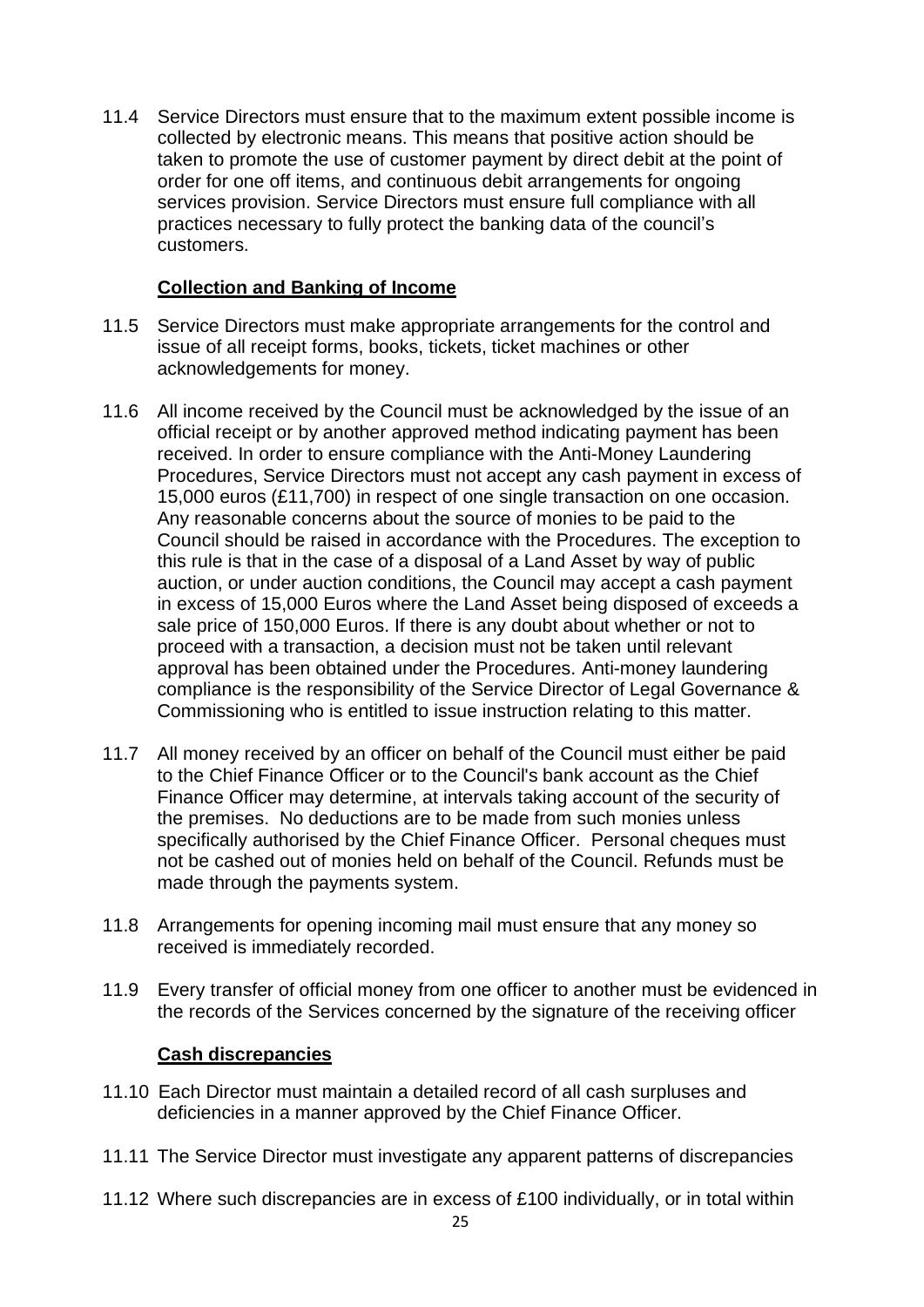any period of 1 month, the Director concerned must immediately investigate and notify the Head of Audit & Risk who may undertake such investigations as he/she deems appropriate.

## **Debtors**

- 11.13 Wherever possible, payment should be obtained in advance, or at the time of provision of a service, goods, letting or works. Where credit is given, Service Directors must ensure that the credit status of each customer is satisfactory. Service Directors are responsible for issuing debtor accounts in a form approved by the Chief Finance Officer immediately a debt falls due. Each Service Director, in conjunction with the Chief Finance Officer must maintain adequate records to ensure that all credit income due to the Council is promptly recovered.
- 11.14 The Chief Finance Officer must be satisfied that Service Directors are taking appropriate measures to recover credit income due in a timely and efficient manner. The Chief Finance Officer will take appropriate steps to monitor and review the effectiveness of recovery procedures in services, and in conjunction with the relevant Service Director, implement any further actions as required to maximise income recovery within service to appropriate levels.
- 11.15 Where a Service Director agrees that a debtor may defer repayment, the Service Director must ensure that full records of the reason for agreeing repayment deferral are retained and must have arrangements in place to formally reconsider the appropriateness of deferral at agreed regular intervals (that must not be longer than 12 months).
- 11.16 Service Directors must regularly review debts due and ensure adequate year end provisions for bad and doubtful debts. Service Directors are authorised to review and recommend for write off all individual bad debts in a timely manner, as a minimum every 6 months, and subject to the approval of the Chief Finance Officer. A report on the details of all debts written off under delegated authority must be prepared and formally noted by the Service Director in consultation with the Cabinet Member. The Chief Finance Officer must prepare an annual consolidated report of all debts written off for consideration by the Corporate Governance & Audit Committee. Service Directors must ensure that appropriate accounting entries are made following write off actions, in a manner prescribed by the Chief Finance Officer.
- 11.17 The 'writing off' of a debt does not absolve a Service Director of the responsibility to collect such debts, and the position in relation to such debtors is to be monitored by the Service Director.

# **12. PAYMENT OF INVOICES**

All payments must be made through the councils accounting system (SAP) and should be made by electronic transfer except where there are substantial over riding reasons for alternative means of payment. Service Directors must ensure through a review, at least annually, that SAP authorisations are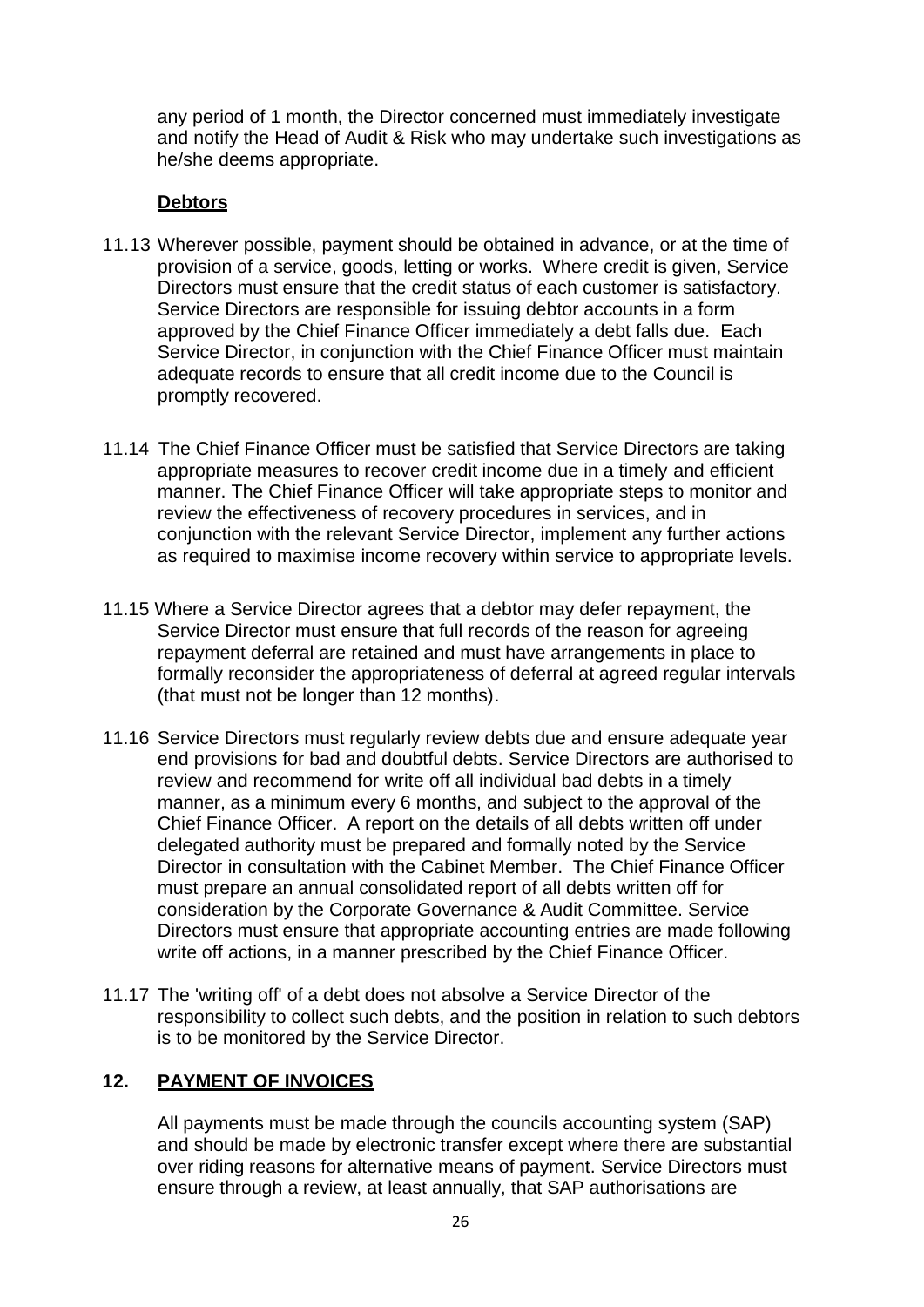appropriate to the needs of the service, maintaining an adequate degree of separation of duties and internal control.

- 12.1 Service Directors must ensure that all valid invoices are paid within 30 days of receipt.
- 12.2 The Chief Finance Officer will determine the method and frequency of payment from one of the Council's main bank accounts, except for
	- Petty cash and other imprest accounts
	- Delegated bank accounts approved by the Chief Finance Officer

#### **Automated Payments**

- 12.3 When an invoice is matched through the automated procurement and payment system, it will be paid in line with the councils determined procedures.
- 12.4 Any invoices rejected by the automated system must be subject to thorough checking by the Director to determine the reason for variance, and the cause recorded.

## **Certification & Processing (paper records)**

- 12.5 Service Directors must approve a schedule of officers authorised to certify invoices, (names and specimen signatures). This must be supplied if requested to the Chief Finance Officer. The schedule must be reviewed at least once per year.
- 12.6 All invoices- that are not the subject of automated processing- must be certified in manuscript, unless an alternative method is expressly authorised by the Chief Finance Officer.

By certifying an account for payment, the authorised officer indicates that satisfactory checks have been carried out to ensure that

- (a) The work, goods or services to which the account relates have been received or carried out, examined and approved
- (b) Prices, extensions, calculations, discounts, other allowances and tax are correct
- (c) There is a proper tax invoice when appropriate
- (d) The relevant expenditure has been properly incurred, is within budget, and is charged to the appropriate budget
- (e) Entries have been made in Asset registers, inventories, stores and other records as appropriate; and
- (f) The account has not previously been paid.
- 12.7 Where errors on an invoice are detected manual adjustments which reduce the total payment are permissible, provided that this does not change the total amount of VAT payable. In all cases where the amount due increases, or changes the amount of VAT, a replacement invoice and/or credit note must be obtained before payment is made.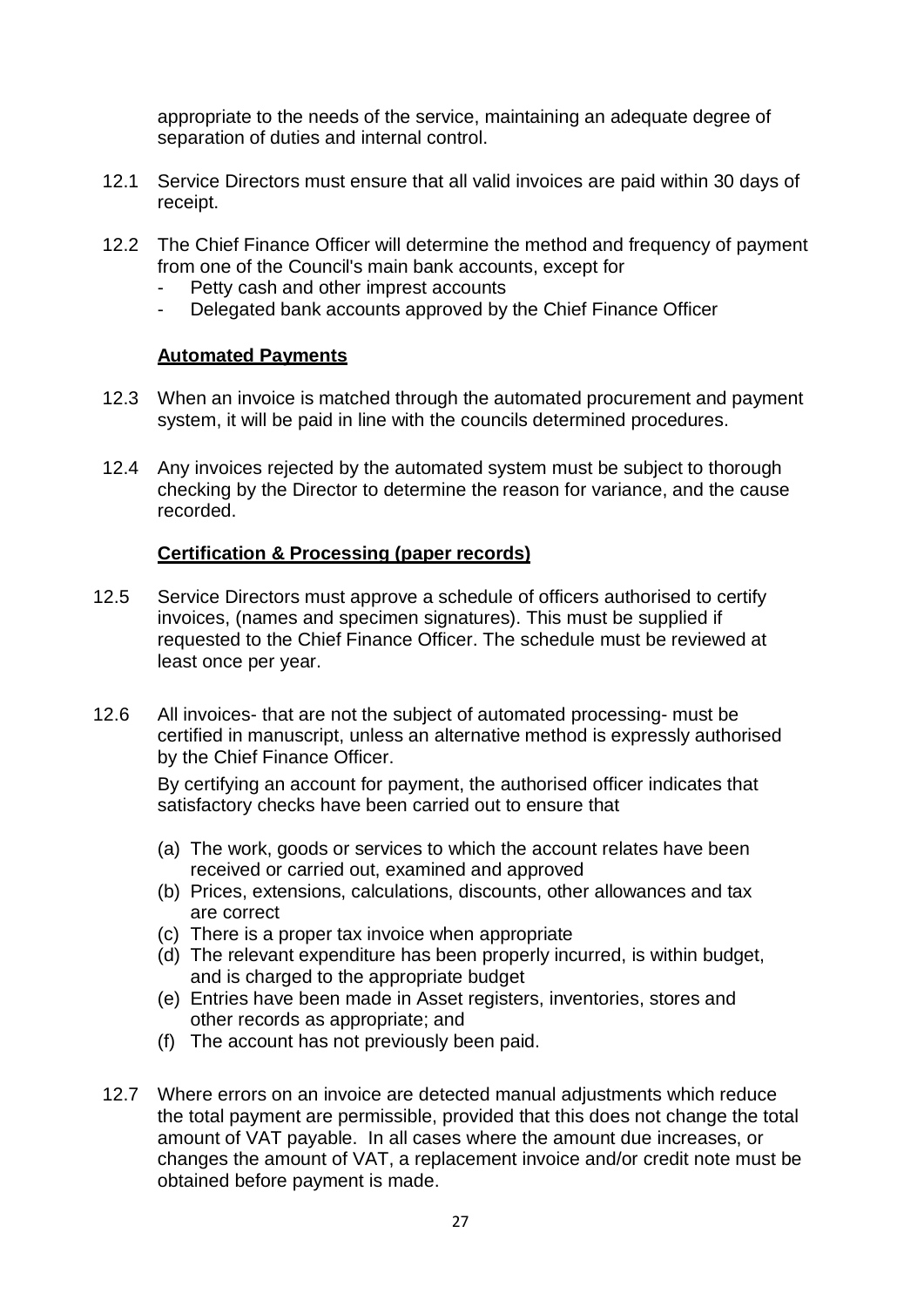12.8 The Service Director must where possible achieve an adequate level of internal check. At least two officers should be involved. The officer certifying the account for payment should not be the same officer who received or checked the items, goods, works or services.

No officer may certify any invoice involving payment to himself or herself.

- 12.9 All forms of account submitted for payment to a supplier or contractor other than on the original invoice must be accompanied by a special certification stating that the original invoice has not been paid and will not be paid subsequently. The certificate must be signed by an officer authorised to certify accounts for payment.
- 12.10 The Chief Finance Officer may withhold payment of any invoice where there is evidence to suggest that it is not in order. The Chief Finance Officer must establish rules that control the use of pro-forma invoices, to ensure that these are not used to circumvent council procedures,

## **Advance Payments**

12.11 The council should not pay for any goods or service prior to receipt of the items, and not without an invoice. Where a supplier or contractor requires payment prior to the dispatch of goods or the provision of services, an official order signed by a duly authorised officer and clearly marked that payment is to be made before receipt of the goods or services must be completed. Whenever possible a supplier's invoice must be obtained, and payment made on this. In exceptional circumstances only, a pro forma invoice or supplier's order form detailing fully the goods/service to be obtained may be used. This must be approved by an officer authorised to certify invoices and retained as a record of the payment made, Where VAT features in the advance payment, the issuing officer must then obtain a VAT invoice or authenticated receipt for the transaction, and arrange for its processing to facilitate the recovery of VAT.

## **Discounts**

12.12 All discounts available from a supplier are to be taken as a deduction against the cost of goods purchased and must appear on the invoice. Where a supplier provides any free item, or discount is available in the form of goods these are the property of the Council, as are loyalty or bonus points or other rewards earned.

## **Payment by Direct Debit/Standing Order**

12.13 The Service Director (or Designated Finance Officer) must approve all requests for creation of a Direct Debit mandate, and supply to the Chief Finance Officer such information as is deemed necessary (e.g., codes, profit centre(s) to be charged, a copy of a recent bill, showing signatory certification, for the account in question). If the payment method is Standing Order, the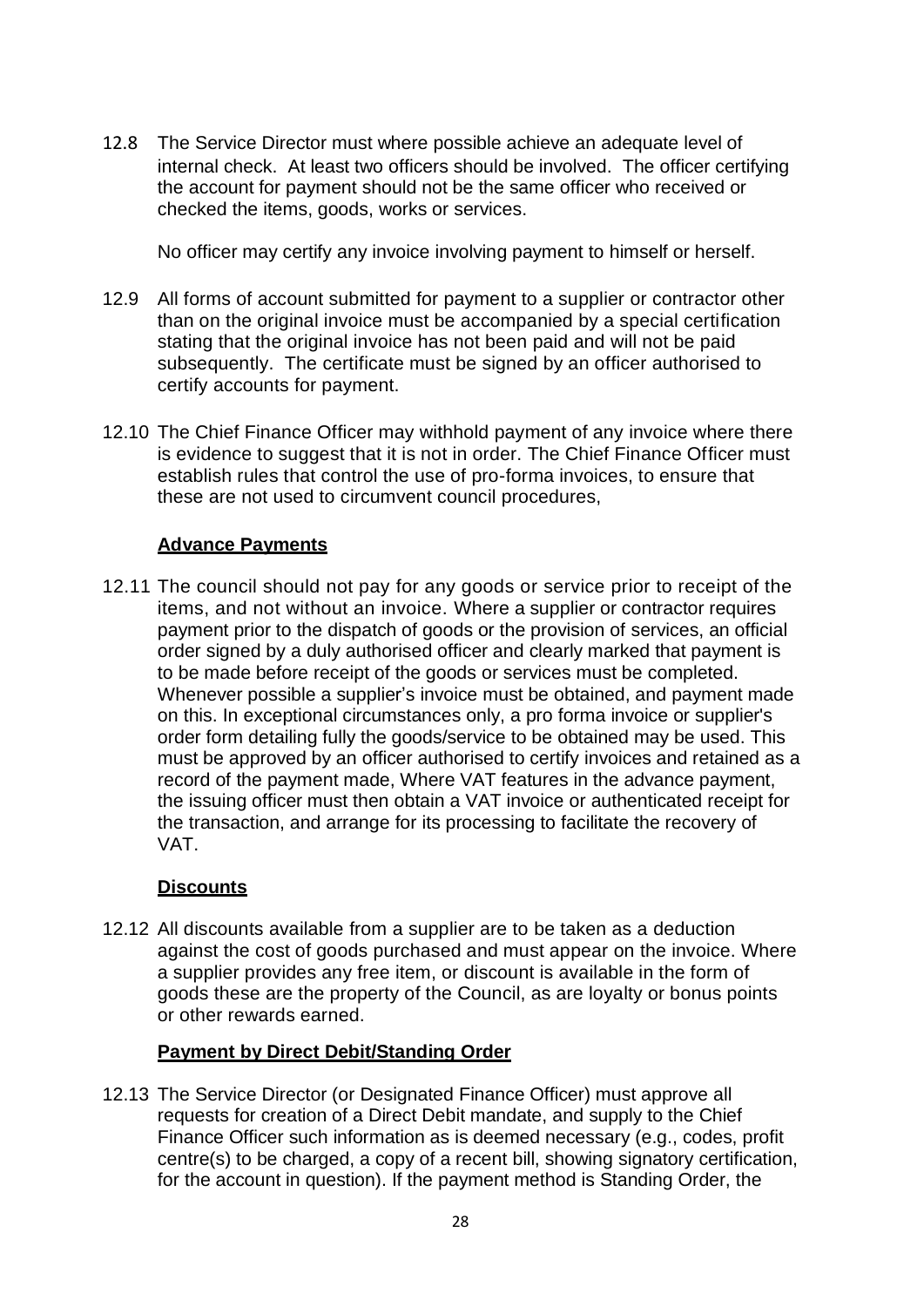requestor must also specify the frequency of payment and, where appropriate, a termination date.

- 12.14 The Service Director must inform the Chief Finance Officer when any payment is to be terminated.
- 12.15 Services must retain all statements relating to accounts paid by Direct Debit/Standing Order for current plus three previous financial years in order to substantiate the authority's claim for VAT on these accounts.

## **13. PURCHASING CARDS**

- 13.1 All arrangements regarding purchasing cards must be approved by the Chief Finance Officer. (As set out in the Purchasing Card Procedure Manual)
- 13.2 Service Directors in conjunction with the Chief Finance Officer will determine the monthly credit limit, any cash limits and permissible purchasing categories for individual payment and procurement cards.
- 13.3 Each cardholder must ensure safe custody of the card at all times.
- 13.4 Cards may be used only in accordance with the approved scheme and for legitimate expenses incurred by the cardholder in the course of official Council business.

They must not be used: -

- a) To avoid any corporate rules on procurement and purchasing (for example to purchase only from approved suppliers)
- b) To circumvent the procedures for the ordering of and payment for, goods and services under these regulations; or
- c) To purchase items for the private or personal use of cardholders.
- 13.5 Each cardholder must ensure that all expenditure incurred using a purchasing card is supported by adequate records and a VAT receipt is obtained to support all expenditure.
- 13.6 Employees of the council must not use their own debit or credit card to make purchases on behalf of the council. (Other than in circumstances agreed in advance by the Chief Finance Officer, such as emergencies)

#### **14. SALARIES, WAGES AND PENSIONS**

Service Directors must ensure through a review, at least annually, that SAP authorisations are appropriate to the needs of the service, maintaining an adequate degree of separation of duties and internal control.

14.1 All payments of salaries, wages, pensions, compensations, gratuities, allowances and other emoluments to current or former employees are to be made by the Chief Finance Officer in accordance with information supplied by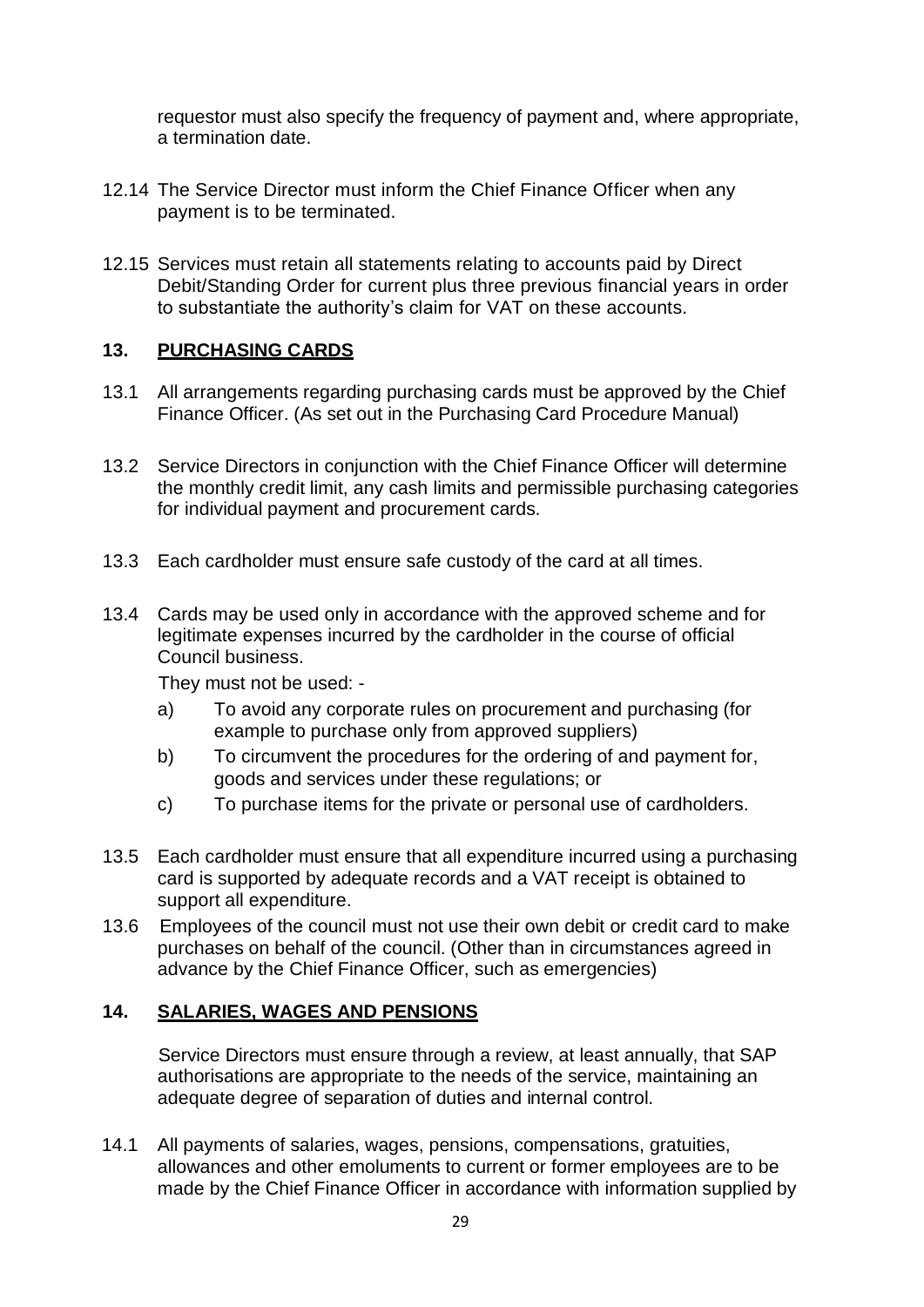the Director. All payroll transactions must be processed through the Council's SAP payroll system.

14.2 Service Directors must ensure that appointments of all employees are in accordance with the appropriate Conditions of Service of the Council or any approved scheme of delegation, and within the approved budgets, grades and rates of pay. Any variations of terms and conditions must be in accordance with arrangements approved by the Cabinet.

## **Records**

- 14.3 Service Directors must maintain adequate records to notify the Chief Finance Officer of all appointments, resignations, dismissals, and retirements together with changes in pay rates, bonuses due, overtime worked and other matters affecting remuneration, and provide all information to ensure that the correct adjustments are made in respect of absences, pensions, income tax, national insurance, sickness and maternity pay and any other additions to or deductions from pay. Service Directors must also advise the Chief Finance Officer of any employee benefit in kind to enable reporting for taxation purposes.
- 14.4 All officers must complete a time record of actual times of attendance at work, except where a time clock is used. Paper records should be signed by the officer as a correct statement. It is the responsibility of each manager to check time records of officers for which that manager has responsibility.
- 14.5 Time records and other pay documents must be maintained in a manner approved by the Chief Finance Officer and be certified by the Service Director or other authorised officers. The Service Director must maintain a list of officers who are permitted to certify payroll documentation –either electronically or by manuscript (and their specimen signatures) and these authorisations must be reviewed at least annually by the Service Director. Details of officers authorised must be supplied to the Chief Finance Officer

## **Overpayments**

14.6 The Service Director, in consultation with the Head of Human Resources, is entitled to write off any employee debt on compassionate grounds. All other overpayments of pay must be treated for the purposes of recovery and write off in accordance with Financial Procedure Rule 11.

# **15. TRAVEL, SUBSISTENCE AND OTHER ALLOWANCES**

- 15.1 Service Directors must ensure through a review, at least annually, that SAP authorisations are appropriate to the needs of the service, maintaining an adequate degree of separation of duties and internal control.
- 15.2 Payment of all claims must be in accordance with Schemes of Conditions of Service adopted in respect of the employee to which the payment relates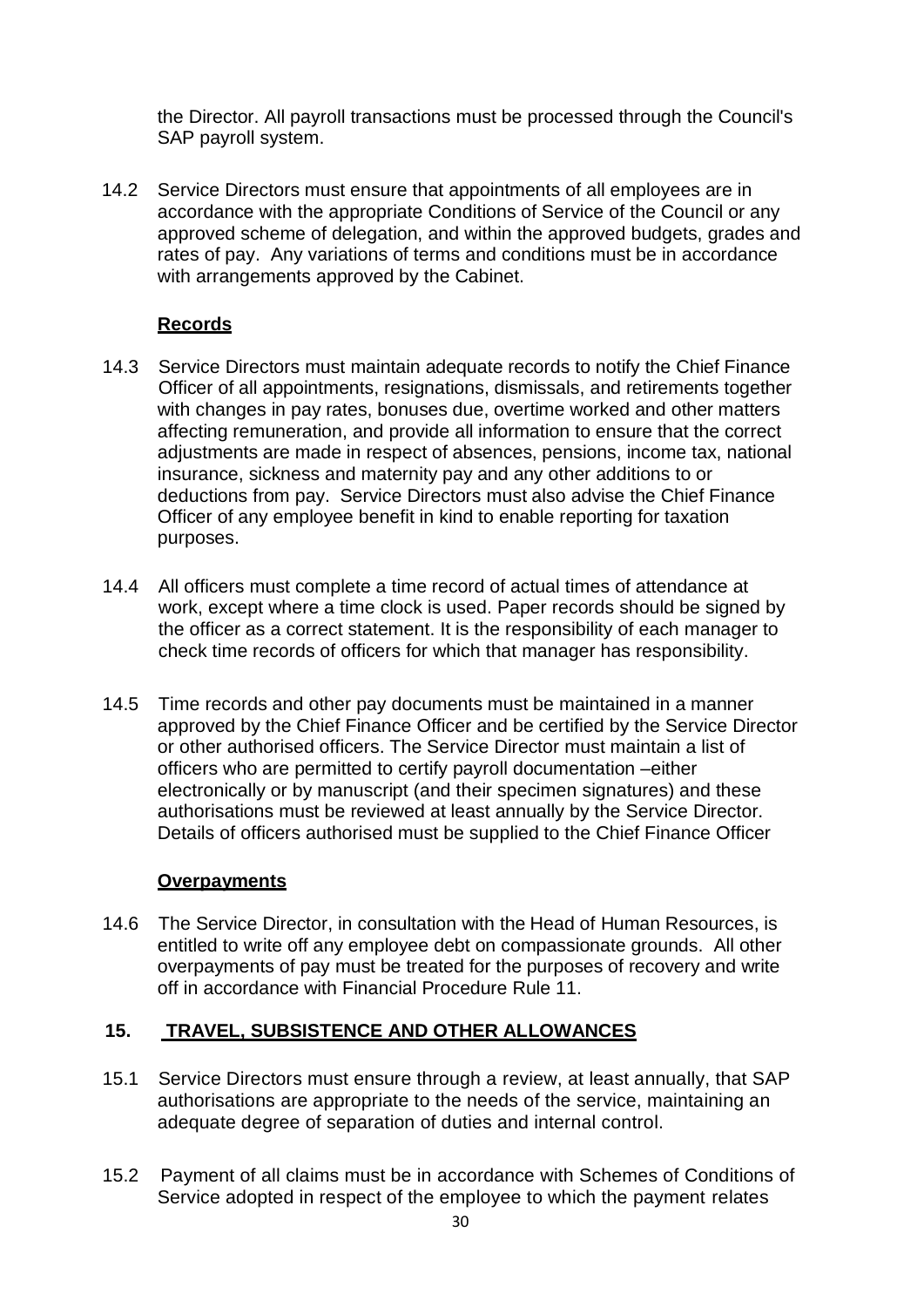and will be paid through the councils SAP payroll system unless otherwise agreed by the Chief Finance Officer.

- 15.1 All claims for payment of car allowances, subsistence allowances, travelling and incidental expenses must be made electronically, or where authorised, on a paper form approved by Chief Finance Officer. The form must provide for certification in manuscript by the Service Director or other officer authorised by the Director.
- 15.2 The Service Director must maintain a list of officers who are permitted to authorise expenses claims electronically and by paper (and their specimen signatures) and these authorisations must be reviewed at least annually by the Service Director. Details of officers authorised to sign such expense claims must be supplied to the Chief Finance Officer on request.
- 15.3 The certification (or electronic approval) of a claim by or on behalf of a Service Director is taken to mean that the certifying officer is satisfied that the journeys were authorised, the expenses properly and necessarily incurred and that the allowances are properly payable by the Council.

#### **16. TAXATION**

- 16.1 The Chief Finance Officer is responsible for advising the Council on all taxation issues that affect the Council.
- 16.2 Each Director must ensure taxation is treated correctly and consult with the Chief Finance Officer in the event of any uncertainty as to any taxation treatment.
- 16.3 The Chief Finance Officer will lead and co-ordinate discussion or negotiations with HM Revenue and Customs about any taxation matter.
- 16.4 The Chief Finance Officer will complete all of the Council's tax returns*.*

#### **17. GIFTS AND HOSPITALITY**

- 17.1 Officers must ensure that it is apparent that no cause could reasonably arise for adverse criticism or suggestion of improper influence about the acceptance of any gift or hospitality. They must ensure that in accepting any offer of gifts and or hospitality to do so would not infringe the requirements of the Bribery Act 2010.
- 17.2 Service Directors must maintain a central record of all gifts, invitations and hospitality offered and or received, including items of token value**.**
- 17.3 The receipt of personal gifts should be discouraged, but if an officer, during the course of, or as a result of, official duties, receives any personal gift, other than one of only token value (less than £25), the matter must be reported to the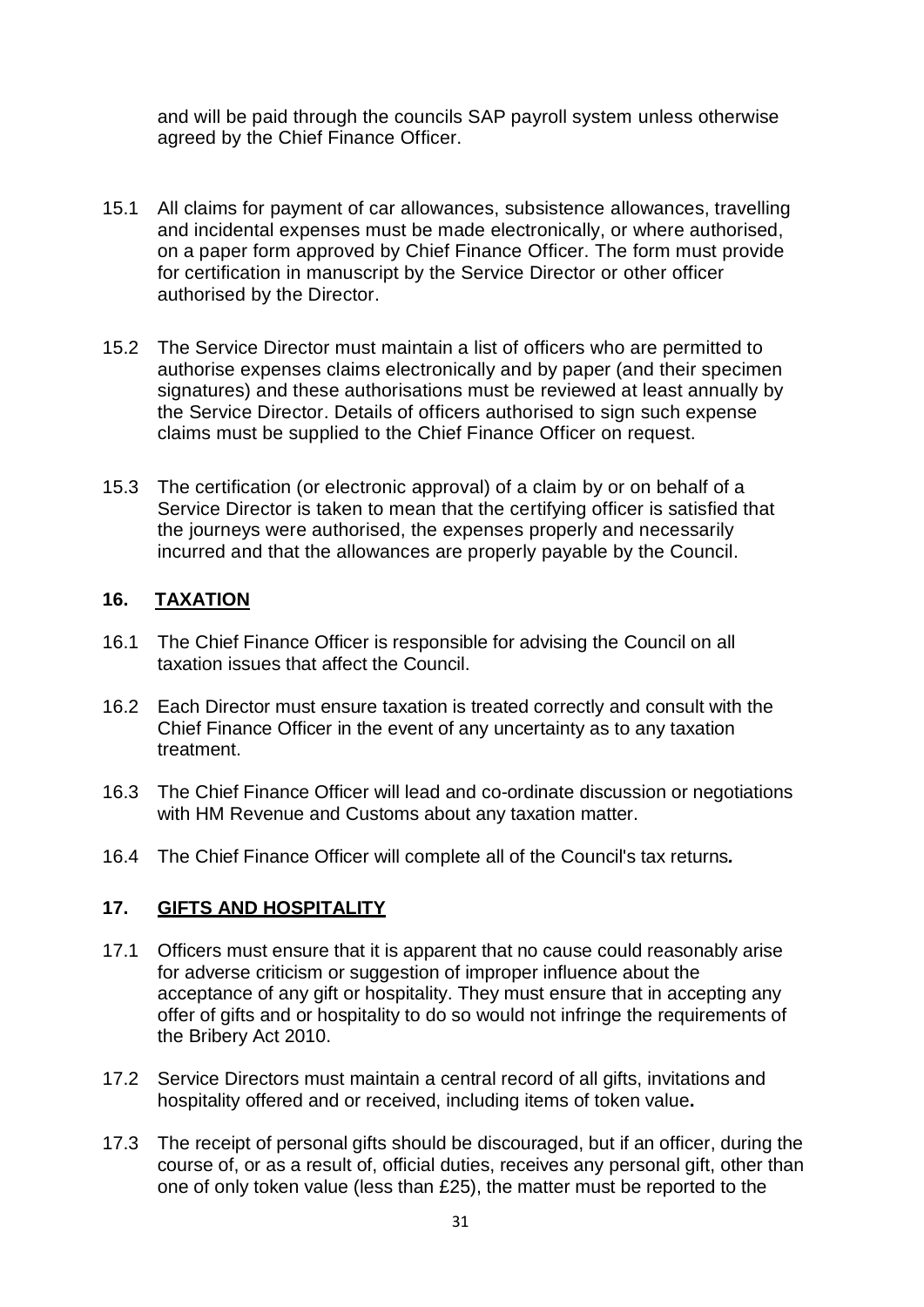Service Director who will decide if the item is to be returned or forwarded to some charitable cause, and the Director must inform the donor what has happened to the gift and explain the reason why gifts should not be sent in the future.

- 17.4 Service Directors and other officers with the permission of the Service Director may accept invitations to events and associated hospitality of any value where this relates to a function promoted by an organisation with which the Council has formal links and attendance constitutes a demonstration of faith in that organisation. It will not normally be appropriate for attendance by a companion. A Service Director must agree that they are satisfied that attendance by the companion is appropriate.
- 17.5 Hospitality must only be given or accepted where it is on a scale appropriate to the circumstances, reasonably incidental to the occasion, not extravagant and justifiable as in the public interest. Particular care must be taken when this involves potential customers or suppliers. The circumstances and the type of hospitality are to be recorded in the central record maintained by the Service Director concerned.

## **18. WORKING WITH CLIENTS AND CONTRACTORS**

- 18.1 Officers who, in accordance with their conditions of service, are permitted to carry out private or other paid work must not do so during Council time, and must not use any Council premises, resources or facilities for the execution of such work. No stationery or publicity material is to indicate that the person is a Council employee nor should the address or any telephone number of the Council be stated. Officers must declare to their Service Director in writing the nature and duration of such private work.
- 18.2 Officers must declare to their Service Director any circumstance where they believe that they may have a pecuniary or non-pecuniary interest in any proposed supply contract, grant award or other transaction for which they have involvement or responsibility.
- 18.3 Officers must not work for any current or prospective supplier or contractor to the Council.
- 18.4 All intellectual property created by employees in the course of their duties is, and remains, the property of the Council. The copyright or equivalent of any material cannot be sold without the permission of Cabinet. Any article, book or similar material for publication that is prepared in the Council's time is the property of the Council. Any disposal of intellectual; property must be made in accordance with contract procedure rules. Any article, book or similar material for publication prepared by an employee (relating to their official duties) requires the written approval of the Service Director prior to publication.

## **19. UNOFFICIAL AND VOLUNTARY FUNDS**

*These regulations relate to funds administered by officers of the Council, the accounts of which are not included in the Authority's accounts.*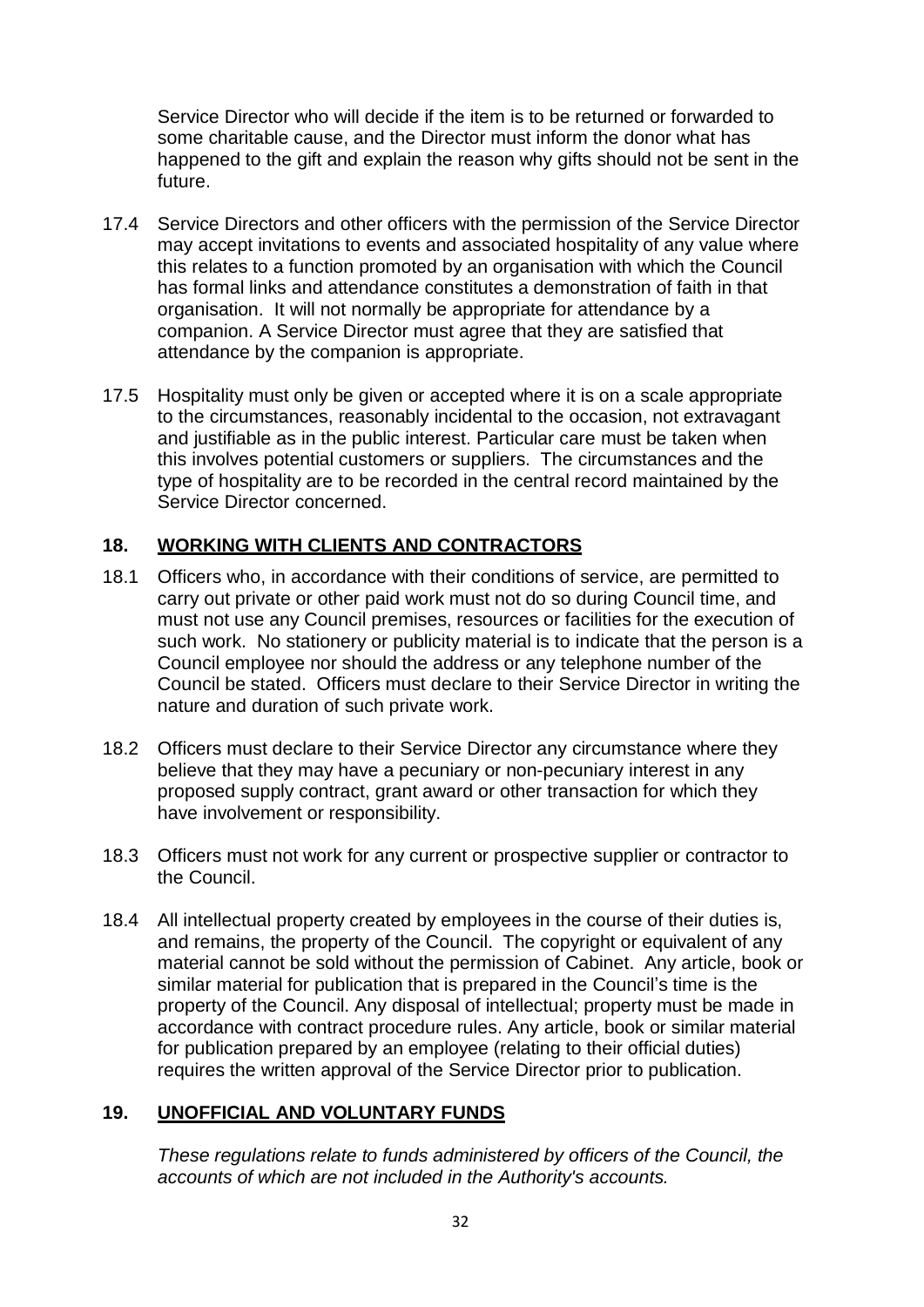- 19.1 Any proposed unofficial funds require the prior approval of the Director concerned who must maintain a record of all such funds and ensure that officers are appointed to administer each fund.
- 19.2 A separate bank account must be maintained for each fund (in the name of the fund) and fund monies must be kept separate from Council monies. Alternatively, the fund may be administered through the Council's bank account and general ledger but should be separately identifiable.
- 19.3 Where a separate bank account is maintained, directors must ensure that they receive a copy of the accounts of each fund and a certificate in the prescribed form from the auditors or independent examiners of each fund that has to be audited or independently examined. Such accounts are to be prepared annually, and at the completion of the purpose for which the fund was set up.
- 19.4 The Chief Finance Officer is to have access to any records relating to such funds and be immediately informed of any irregularities which arise in connection with them.

# **20. FINANCIAL CONTROL OF PARTNERSHIPS, JOINT VENTURES ASSOCIATED ORGANISATIONS AND SIMILAR ARRANGEMENTS**

## **Working in Partnership with Associated Organisations**

- 20.1 The Chief Finance Officer is responsible for promoting and maintaining the same high standards of financial administration in partnerships that apply throughout the Council or advising the Cabinet where he/she is aware that arrangements within a partnership are in conflict or are uncertain compared with the practices adopted by the Council.
- 20.2 The Chief Finance Officer must ensure that the accounting arrangements to be adopted relating to partnerships and joint ventures are satisfactory, and must;
	- a) Consider the overall corporate governance arrangements and legal issues when arranging contracts with the partner/joint venture or associated organisation.
	- b) Ensure that the risks have been fully appraised before agreements are entered into with the partner/joint venture or associated organisation.
- 20.3 Service Directors must ensure that in all grant agreements, contribution to partnerships and where appropriate in agreed contracts for the supply of works, goods and services the Chief Finance Officer has access to the accounts, records and all other documentation, and is entitled to seek explanations from Officers of the funded organisation regarding the deployment of the Council's funding payment.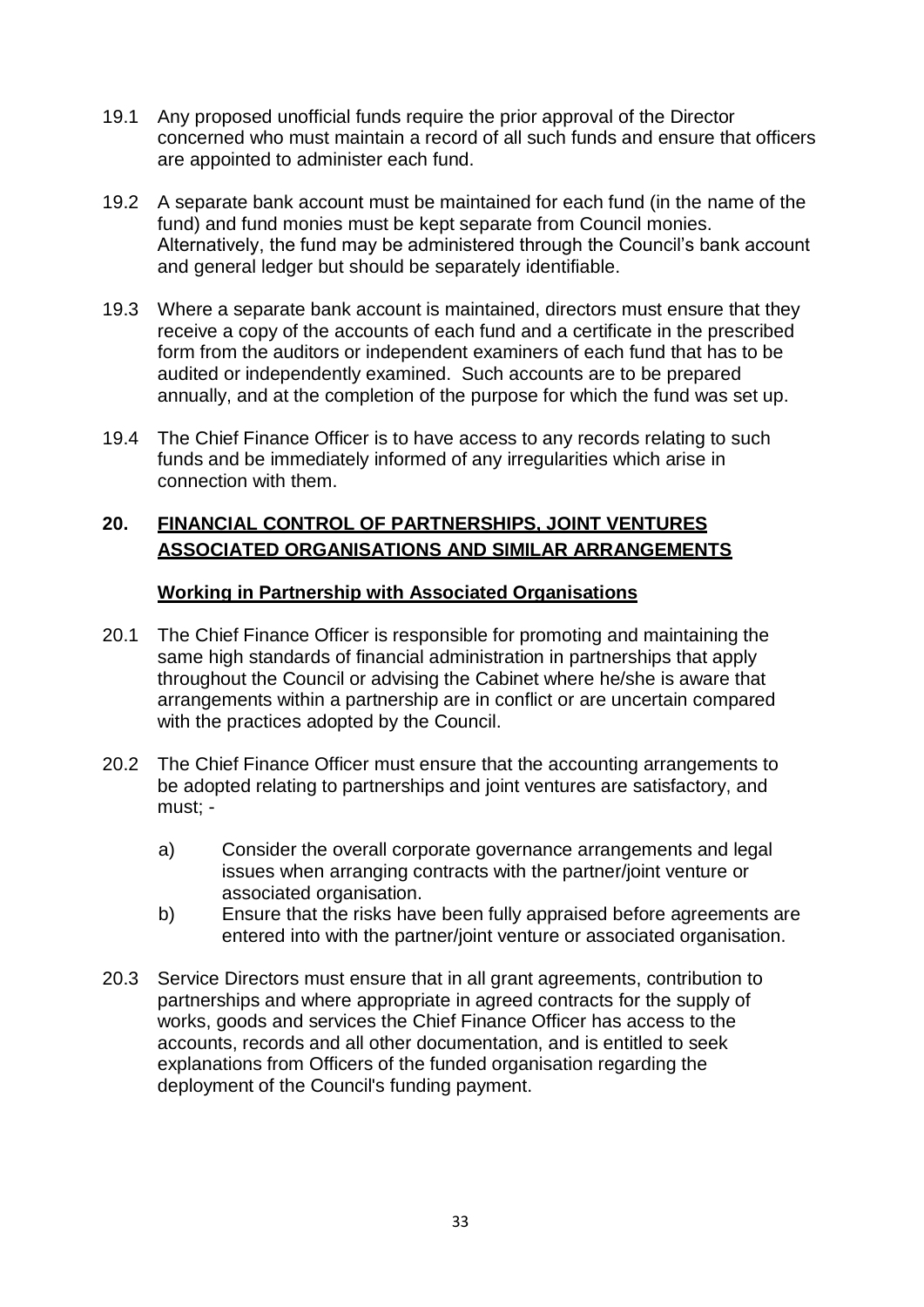## **Working for Other Organisations**

- 20.4 Service Directors are responsible for ensuring that approval is obtained from the Chief Finance Officer and the Service Director Legal Governance & Commissioning before any negotiations commence in relation to the provision of new or additional works or services to other organisations expected to exceed £20,000 per annum.
- 20.5 The Cabinet is responsible for approving any arrangements for any new work for other organisations expected to exceed £100,000 per annum. The Chief Finance Officer may agree contractual arrangements below this level
- 20.6 Service Directors must ensure that any proposed arrangement to work for other organisations does not impact adversely upon the Services provided to or by the Council. All agreements, contracts or arrangements must be properly documented, and appropriate information must be provided to the Chief Finance Officer to enable a note to be entered into the Council Statement of Accounts concerning material items.

## **21. PURCHASING OF WORKS, GOODS AND SERVICES**

Service Directors must ensure through a review, at least annually, that SAP authorisations are appropriate to the needs of the service, maintaining an adequate degree of separation of duties and internal control.

These procedure rules must be read alongside the Contract Procedure Rules which establish the framework that controls the Council's arrangements for procurement

#### **Orders**

- 21.1 Before any official order is issued for works, goods or services, the Service Director or other authorised officer must ensure that
	- (a) The works, goods or services, are necessary for the discharge of the responsibilities of the Council
	- (b) Sufficient budget is available to fund the expenditure; and
	- (c) The Contract Procedure Rules (which apply to all purchasing decisions irrespective of value) have been complied with.
- 21.2 Service Directors are responsible for all orders issued. Order will be issued electronically using the SAP system. Paper orders must only be used when authorised by the Chief Finance Officer. Paper orders may only be issued and signed in manuscript by officers authorised by the Service Director. The items, quantities and prices must be accurately recorded.
- 21.3 Service Directors must keep a record of who is authorised to sign order documentation or issue orders electronically and the extent of this authority. This list must be reviewed at least once per year.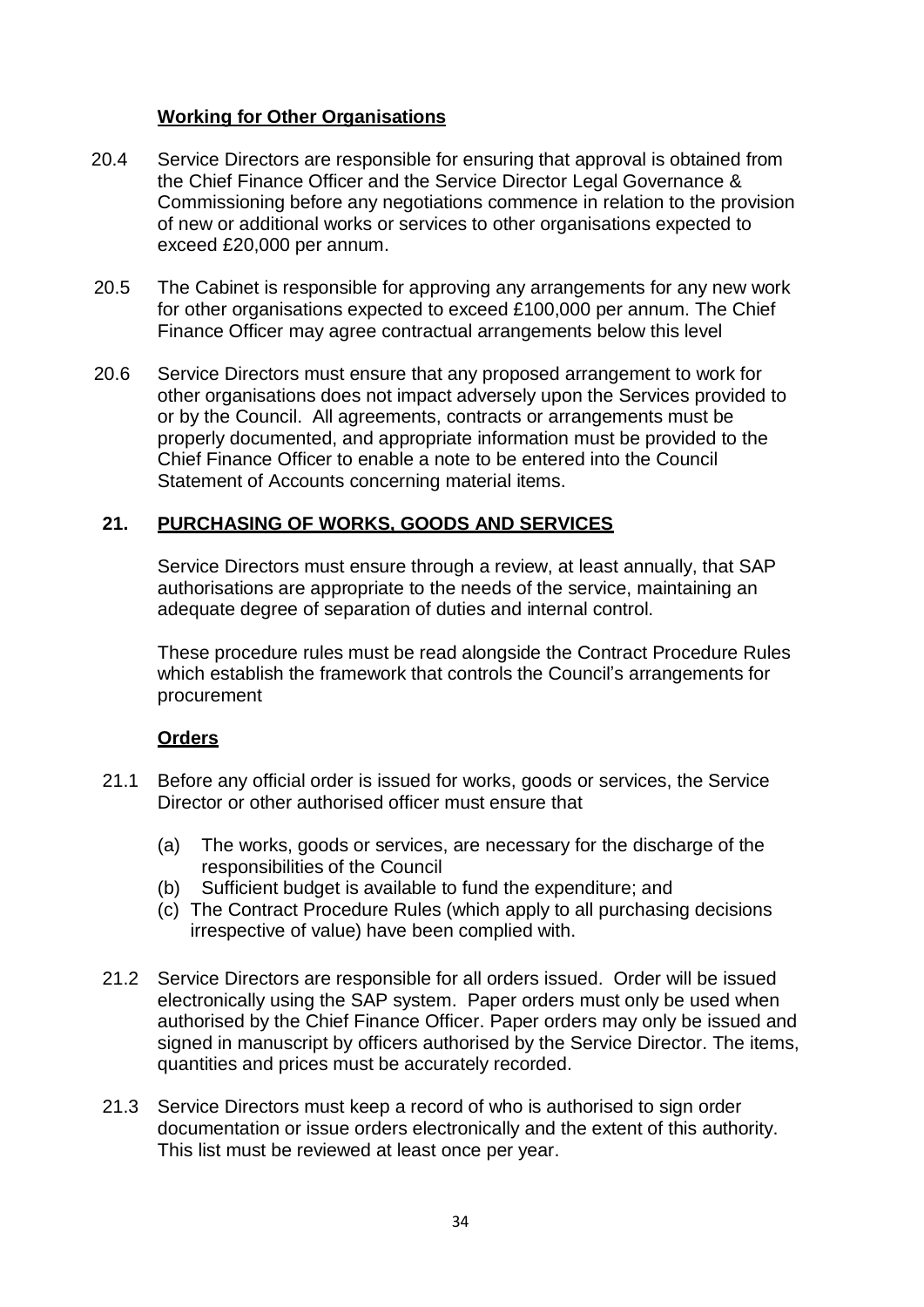- 21.4 Except where there is a formal contract, in which case work instructions and orders must conform with the provisions of the contract, official orders will be issued for all works, goods or services to be supplied to the Council, except for supplies of continuous services (such as gas), and statutory taxes, for petty cash purchases and other exceptions as the Chief Finance Officer may approve. Orders must clearly indicate the nature and quantity of the work/services/items/supplies required, any related contract or agreed prices, discounts receivable and dates or periods of delivery, and where applicable make specific requirements to obligations placed on the contractor, such as those relating to Data Protection
- 21.5 Verbal orders must be kept to a minimum and be confirmed either the same or next working day by written orders which must be marked as a confirmatory order.
- 21.6 Records of all non-computerised order books must be kept by the Director. Copies of orders must be retained. All copies of spoilt, incorrect or un-issued orders must be appropriately marked and retained in any order book.
- 21.7 The Service Director must record the receipt of the goods, works or services electronically (or where applicable on paper) and (where applicable) all payments made in respect of an order. All Goods Received Notes must be retained.

#### **Management of Suppliers**

21.8 In respect of each order or contract for construction work, and any order or contract for services exceeding £20,000 the Service Director responsible must appoint an authorised officer, directly employed or otherwise to carry out supervision of the contract. All orders must provide for the reasonable inspection of progression of activity at any stage that the council (acting reasonably) chooses.

## **Specification**

- 21.9 In respect of each order or contract exceeding £20,000 the Service Director must prepare or agree a written brief stating the objective of the order or contract and the sources of funding to meet the estimated cost of the project and appoint an authorised officer.
- 21.10 Unless otherwise agreed with the Chief Finance Officer, the authorised officer must prepare a specification which will indicate relevant issues for the supply, (for example type, quantity, quality, time, location, occasions), and the risks and obligations placed on the supplier including data protection and management where applicable. Specifications should set outcomes or outputs and be prepared on a generic basis and not include named products except where this can be justified on technical grounds. They should be prepared in a way which is likely to bring about the most economically advantageous solution whilst ensuring compliance with minimum statutory requirements and Council policy. The specification may only be altered on the basis of written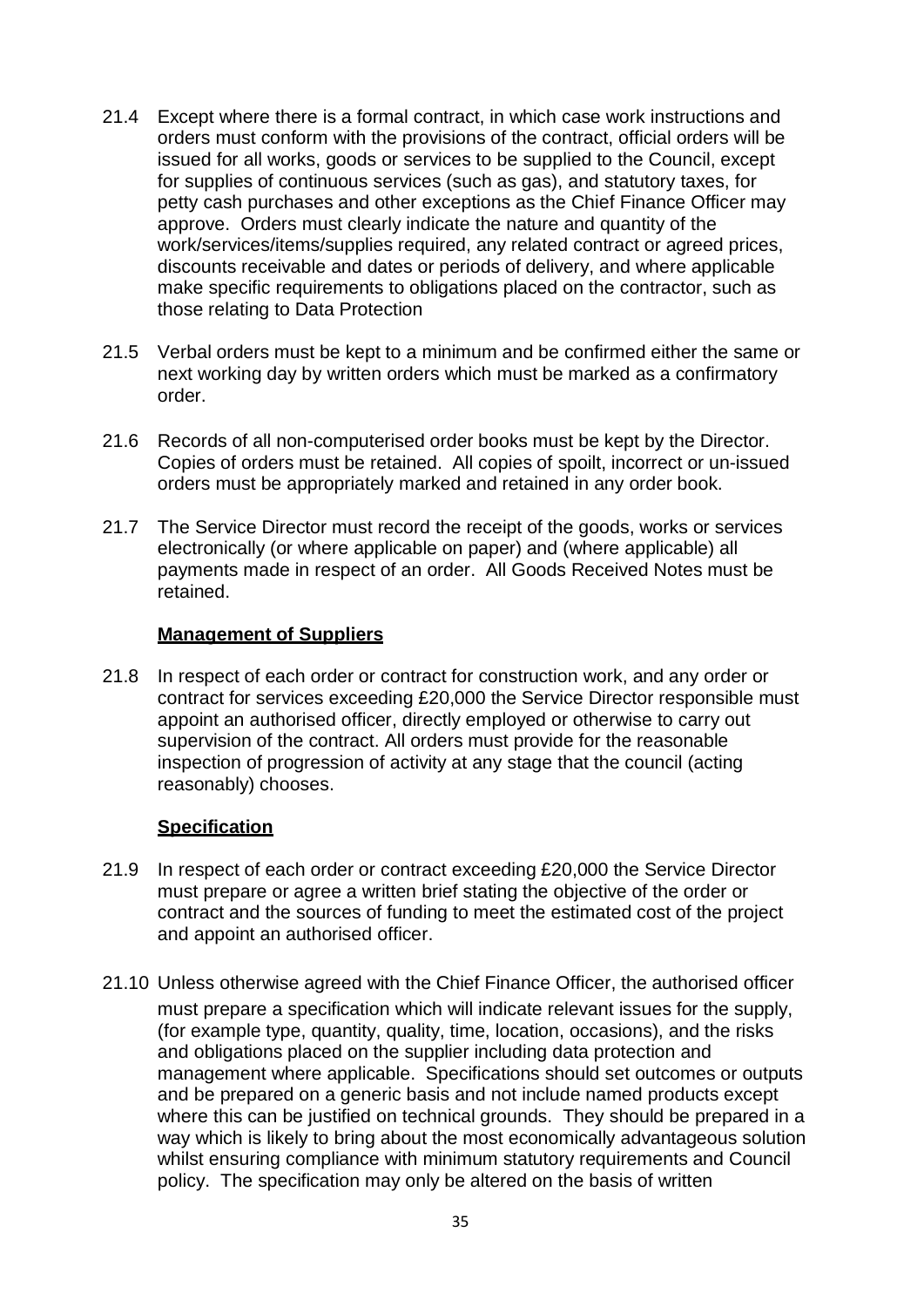instructions from the Service Director, who must justify the reason for change and sources of funding.

## **Variations**

- 21.11 The authorised officer may, subject to the provisions of the contract, make any variations essential to the achievement of the objectives of the contract but must have regard to the budget provision. The authorised officer must not issue any variation likely to increase the approved cost of the project without the written agreement of the Service Director responsible, who must state the authority and source of financial provision for the additional expenditure.
- 21.12 Every variation must be immediately recorded in writing by the authorised officer.

#### **Overspending**

21.13 Any variation – including an extension- to a contract which results or will result in additional costs being incurred on a contract of more than 5% of the contract sum will be reported to the budget holding Service Director and Chief Finance Officer as soon as practicable.

#### **Recording of Contractual Payments**

- 21.14 Service Directors must ensure that a Contract Register is kept which shows details of all payments made against any contract. Any payments on account to contractors against a formal contract are to be made only on an approved certificate issued and checked by the authorised officer which must be passed to the Chief Finance Officer.
- 21.15 The certificate authorising final financial settlement of any contract will not be issued until the appropriate officer has produced a detailed statement of account and all necessary supporting documents, and these have been checked in accordance with arrangements approved by the Chief Finance Officer and the final payment agreed by the budget holding Director.

#### **Claims**

- 21.16 All claims (or prospective claims) from contractors for loss and expense will be considered by the authorised officer who will immediately advise the client Director and they will jointly consider methods for cost reduction to achieve the budgetary provision. The budget holding Director and the Chief Finance Officer must be consulted in respect of any claim (or prospective claim) from a contractor for loss and expense in excess of £10,000.
- 21.17 he Service Director will report in detail to the Cabinet if the financial consequences of the claim cannot be accommodated within the approved project budget.
- 21.18 Any claim from a contractor outside the terms of the contract, or under any statutory instrument or any claim for an ex-gratia payment will be jointly considered by the Service Director Legal Governance & Commissioning,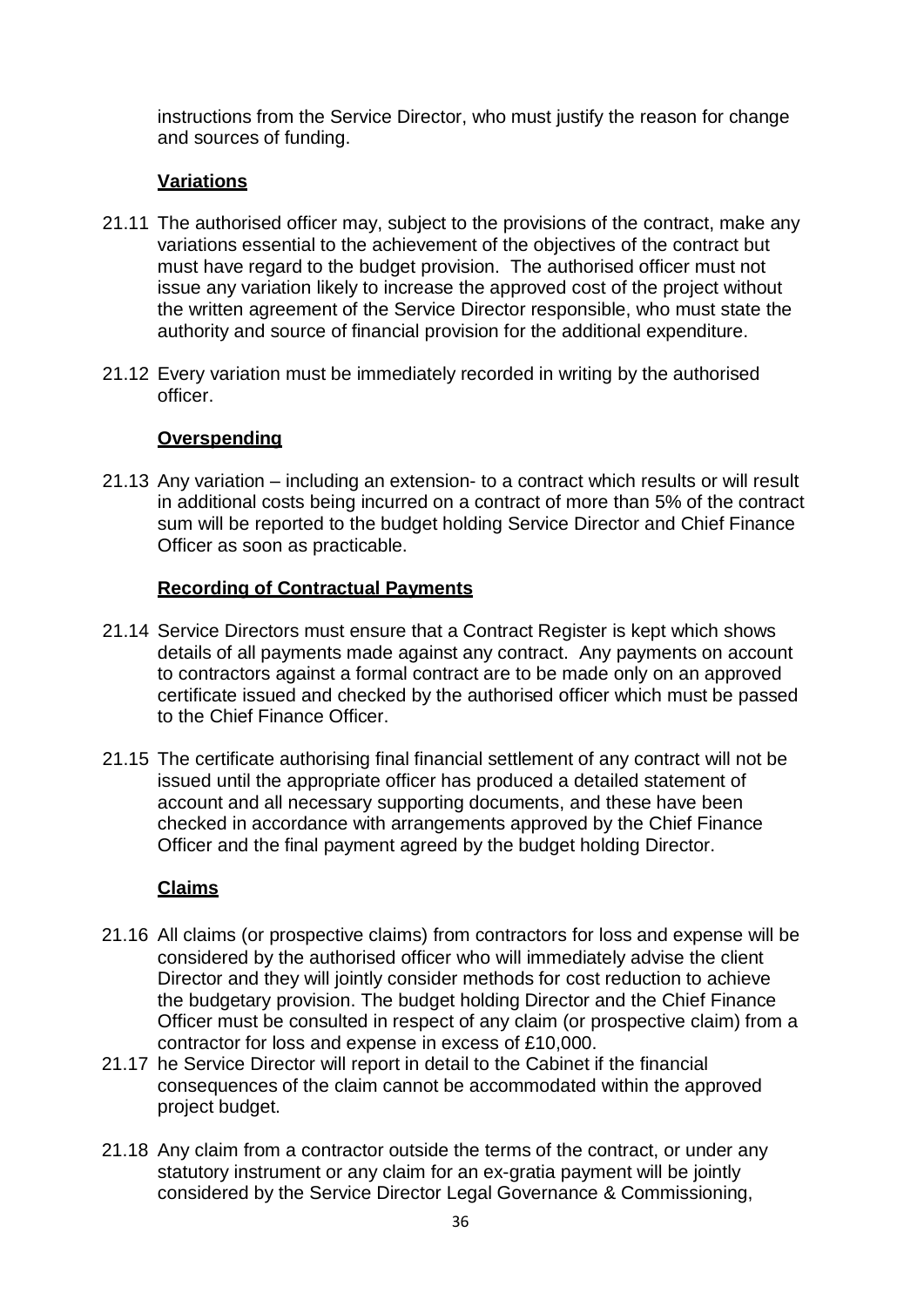Chief Finance Officer and Service Director(s) of the appropriate Service(s) before any recommendation is made to the Cabinet.

## **Code***s* **of Practice**

21.19 All procurement must accord with the Contract Procedure Rules, Procurement Policy and all relevant Procedure Guidelines*.*

## **22. GRANTS TO AND FROM THE COUNCIL AND LOANS FROM THE COUNCIL**

## **Grants Receivable**

- 22.1 Service Directors in consultation with the appropriate Strategic Director and Cabinet Members may apply for grants from any funding body, providing the proposed activity is consistent with the approved Council Plan, service objectives and Council policy where the council is required to make no contribution, or where the council contribution can be fully met from an existing budget for that purpose.
- 22.2 Service Directors must ensure a detailed business case is prepared, in consultation with the Chief Finance Officer, in respect of any grant offer sought under clause 22.1. Any application/expression of interest needs to assess

(a) the alignment of the grant scheme with the current approved policies of the council

(b) the capacity impact on the Council for the deliverability of the project and expenditure,

(c) the parameters of the grant conditions and timescales requirements

 The Service Director must agree any material grant conditions with the Service Director Legal Governance & Commissioning.

- 22.3 Where a proposed revenue or capital budget bid does not align with an existing council policy, or where there is not sufficient budget allocated appropriately to meet a required council grant contribution, the Service Director must consult with the Chief Finance Officer. After consideration of virement options, it may be necessary to seek authority from Cabinet, or Council (as applicable) to authorise funding to facilitate the grant application.
- 22.4 Subject to the identification of sufficient resources within existing approved budget, or the approval of cabinet, or Council as necessary Service Directors are authorised to accept any offer of grant and subsequent grant conditions up to a maximum of £500,000.

Strategic Directors are authorised to accept a grant of up to

(a) 5% of the gross revenue budget of the Service to which the grant relates.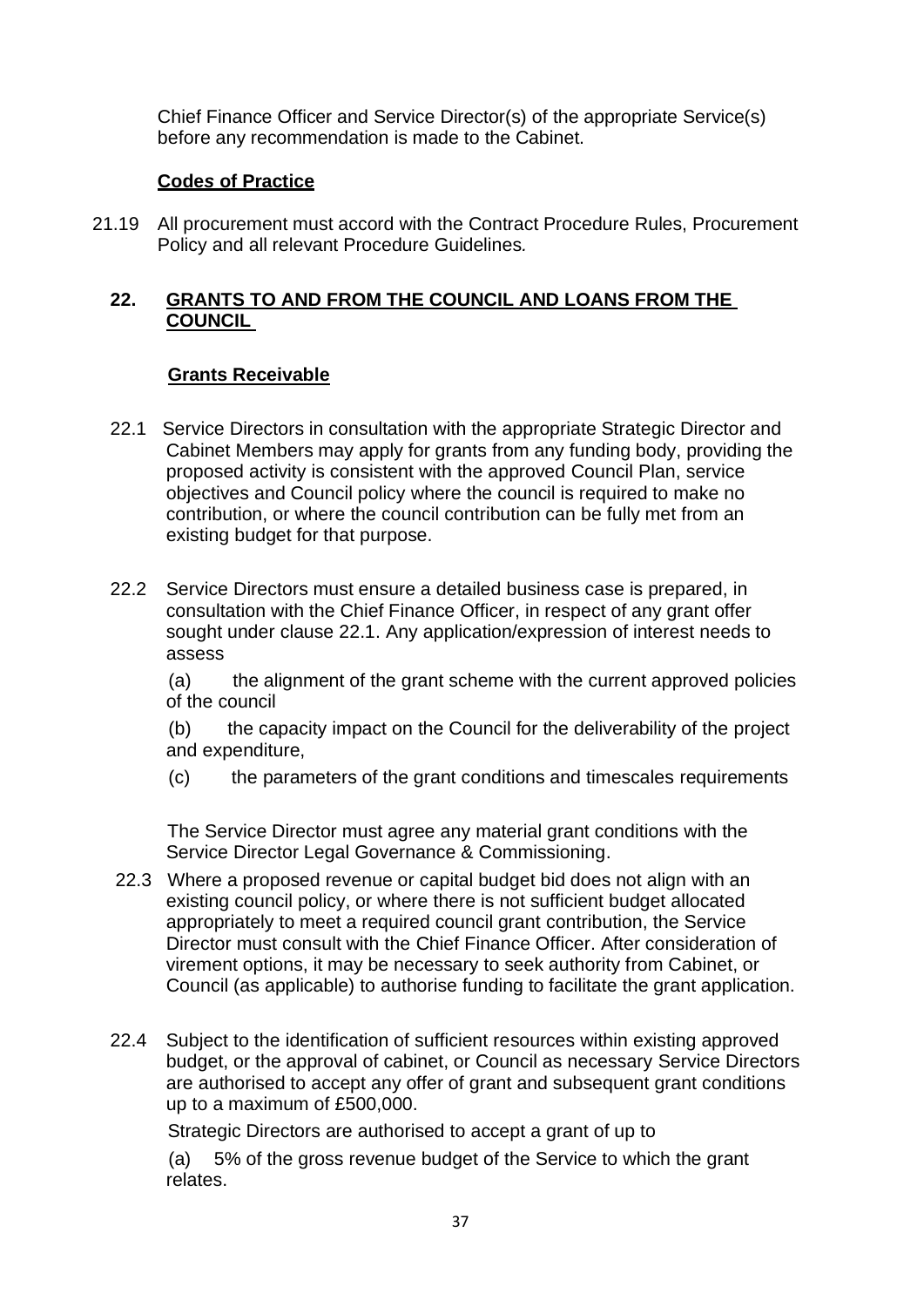or

(b) For capital projects, £1,000,000

The Chief Finance Officer in consultation with the Service Director Legal Governance & Commissioning and the appropriate Strategic Director is authorised to approve the acceptance of grants in all other circumstances.

- 22.5 Service Directors are authorised to accept a grant offer of any value from the West Yorkshire Mayoral Combined Authority and any government department, provided that
	- (a) the grant is in fulfilment of a national or regional initiative or requirement, and
	- (b) the council is required to make no contribution, or the contribution can be fully met from an existing budget for that purpose.

 The Service Director must advise the Chief Finance Officer of the relevant details and obligations of the grant as soon as possible on receiving notice of the grant offer, and on confirmation of the grant award.

- 22.6 Service Directors must ensure that any grant conditions or obligations are fulfilled, in respect of the allocations, timings, purposes of expenditure and outputs and outcomes. Service Directors must arrange for expenditure consistent with any specific type or purpose of grant, such as capital or revenue budget expenditure.
- 22.7 The value of all grants must be notified to the Chief Finance Officer, who will make arrangements as necessary to receive the grant and record the relevant expenditure. Any revenue or capital budget impacts will be incorporated into the quarterly financial monitoring update reports to Cabinet.

In respect of capital grants, any additional revenue expenditure requirement consequent from any capital grant award must be recognised by budget virements.

Any new capital programme/scheme must have an appropriate business case and Cabinet approval as per Section 3 FPR requirement, prior to any grant acceptance.

22.8 Grant claims, financial returns and submissions must be completed by the relevant Service Director and the Chief Finance Officer for submission to the relevant government department, agency or organisation. The Service Director must provide such additional information as may be required by the Chief Finance Officer and or – when there is a requirement for internal audit authorisation- by the Head of Audit & Risk.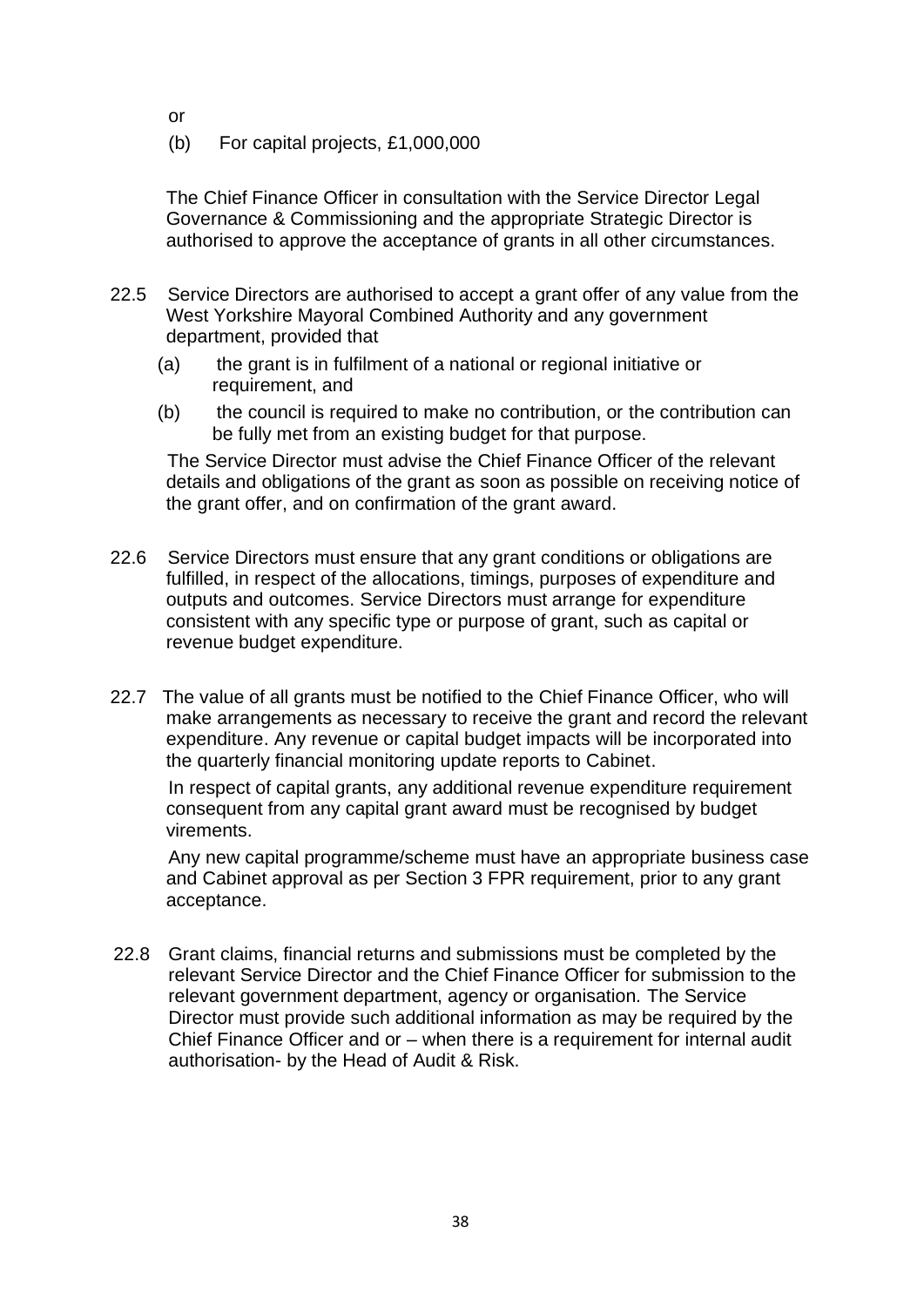# **Grants and Loans to Other Organisations**

- 22.9 Before issuing any grant the Service Director must be satisfied that the proposed activity or project does not constitute a procurement (to which Contract Procedure Rules would apply).
- 22.10 Except where the Chief Finance Officer agrees otherwise:
	- (a) Competitive procurement aligning with the council's contract procedure rules must be used in respect of any goods, works or services obtained by another organisation, where the Council is providing a loan or making a grant contribution of £100,000 or more.
		- (b) The service director must carry out all appropriate due diligence on the proposed grant recipient entity, ensuring that it operates with appropriate financial and business controls, is not obtaining duplicate funding for the same project from the council, or any other funding body.
- 22.11 A Service Director may issue a:
	- a) Grant or loan of any value provided that it is offered fully in accordance with a scheme of grants or loans that has been approved by the Cabinet.

Or

b) Grants of up to £10,000 each and £20,000 cumulative in any one year for any single purpose

Subject to:

- c) There is sufficient budget provision.
- d) Grants awarded under clause (b) above in aggregate may not exceed £10,000 in any one financial year for the same beneficiary.
- 22.12 Where a Service Director proposes to offer a grant, or loan to any organisation which is not covered by 22.11 above he/she may do so only following:
	- a) A full financial appraisal of the project to which the grant or loan relates, by the Chief Finance Officer.
	- b) A full financial appraisal of the organisation to which the grant or loan is to be granted, by the Chief Finance Officer.
	- c) The preparation of a written report that establishes the justification for the financial assistance.
	- d) Consultation with the Executive Member responsible for the budget area which is to offer the grant or loan.

And

e) Establishing that there is sufficient budget provision.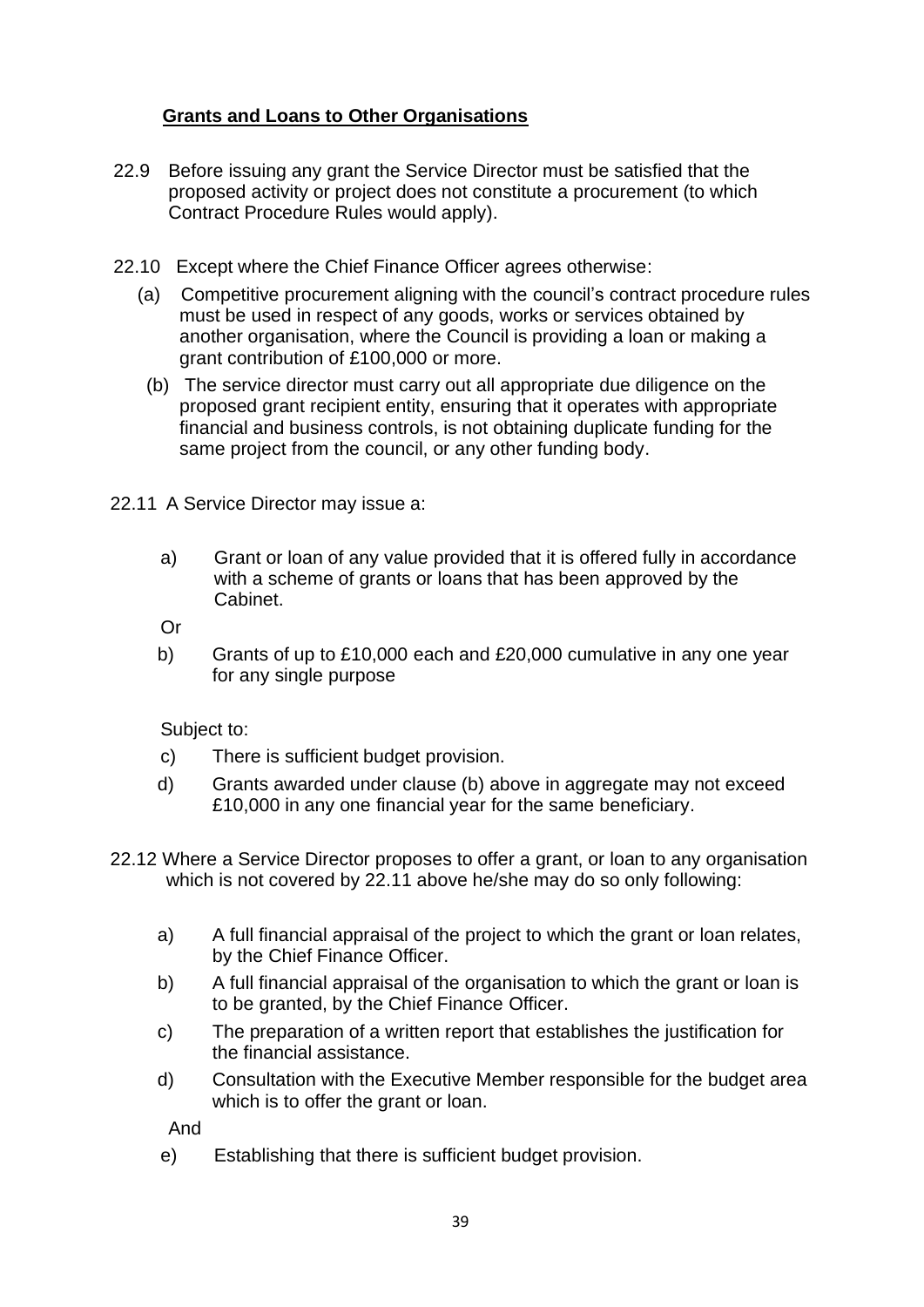The total value of grants awarded to any single organisation under this clause may not exceed £100,000, cumulatively in any one year, or for any objective, purpose or scheme operating for more than one year

In carrying out the evaluation at (a) and (b) above the Chief Finance Officer will consider if any surety (legal charges on assets, bonds and or guarantees) is required of the applicant (see 22.15)

- 22.13 A Member lead forum- may issue a grant of any value provided that.
	- a) It accords with, or is not in contravention of, any general scheme rules which are established by the Cabinet.

And

- b) There is sufficient budget provision.
- 22.14 The Service Director Legal Governance & Commissioning will execute any legal agreement in respect of any grant or loan exceeding £180,000.
- 22.15 The Service Director who is offering the grant or loan may issue any grant or loan agreement below this value (using standard documents where required by the Service Director Legal Governance & Commissioning), except where the Chief Finance Officer considers that a loan or grant should be subject to a surety from the applicant. In such cases grants or loans must then be executed by the Service Director Legal Governance & Commissioning

The Service Director Legal Governance & Commissioning has discretion to delegate the right to enter into such agreements as they think appropriate.

- 22.16 A Service Director may also administer grants in accordance with a scheme fully supported by
	- (a) government grants, or
	- (b) grants from any other third party

 provided that the methodology of grant distribution fully follows the obligations of the supported scheme, and where local discretion may apply this is subject to decision making as required by the Council's Constitution or the other requirements of Financial Procedure Rule 22. A scheme that is only partially funded requires compliance with the Council's Constitution and Financial Procedure Rules sections 2 and or 3.

22.17 When offering grants or other forms of assistance to entities that operate on a commercial basis Service Directors must ensure that no assistance will infringe -applicable national or international Procurement or State Aid requirements. In the event of any doubt about the matter advice must be sought from the Service Director Legal Governance & Commissioning.